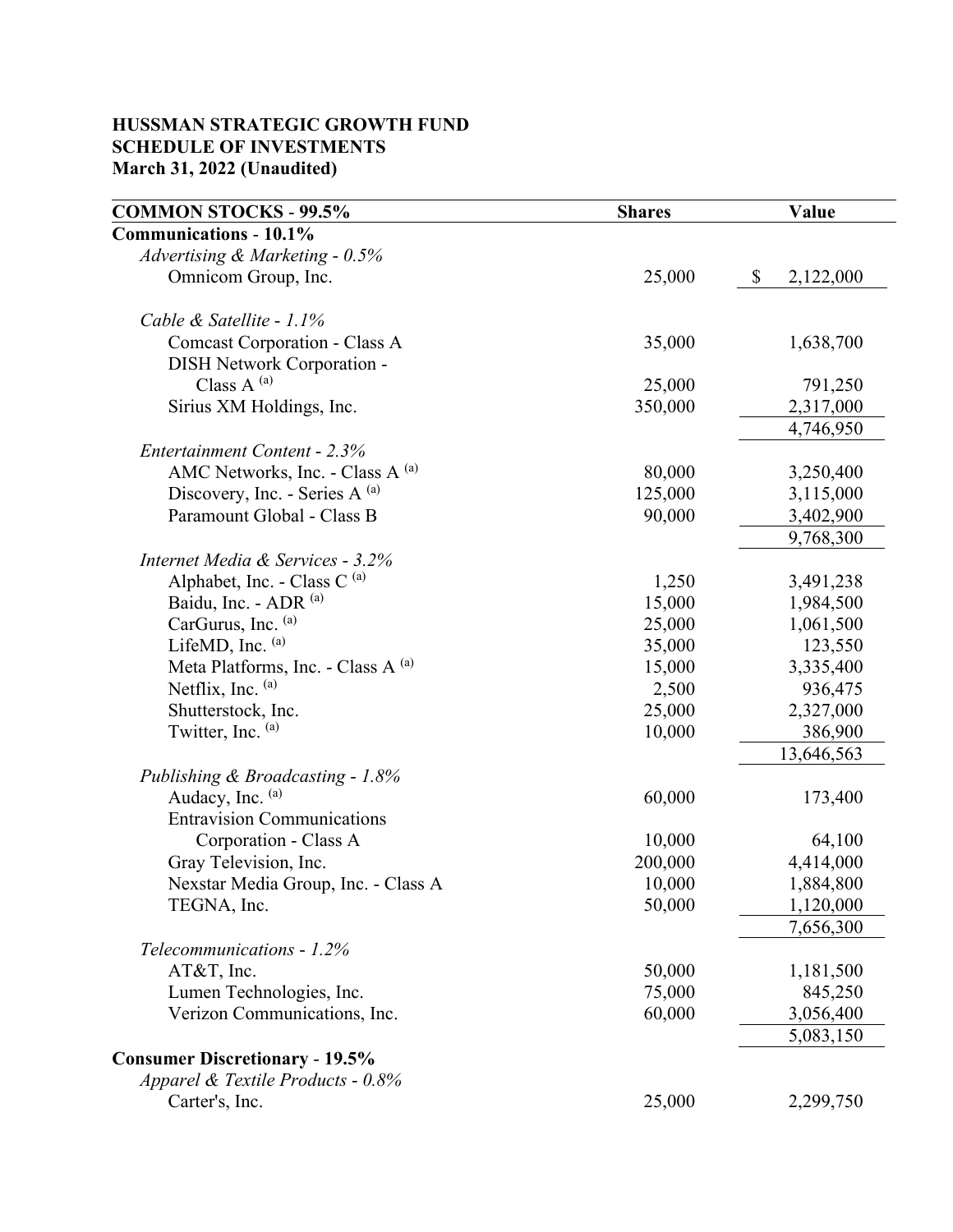| <b>COMMON STOCKS - 99.5% (continued)</b>          | <b>Shares</b> | Value         |
|---------------------------------------------------|---------------|---------------|
| <b>Consumer Discretionary - 19.5% (continued)</b> |               |               |
| Apparel & Textile Products - 0.8% (continued)     |               |               |
| Fossil Group, Inc. (a)                            | 28,000        | \$<br>269,920 |
| Movado Group, Inc.                                | 25,000        | 976,250       |
|                                                   |               | 3,545,920     |
| Automotive - $0.4\%$                              |               |               |
| Harley-Davidson, Inc.                             | 40,000        | 1,576,000     |
| Consumer Services - 1.2%                          |               |               |
| Graham Holdings Company -                         |               |               |
| Class B                                           | 5,000         | 3,057,350     |
| Medifast, Inc.                                    | 2,500         | 426,950       |
| Perdoceo Education Corporation <sup>(a)</sup>     | 25,000        | 287,000       |
| Stride, Inc. (a)                                  | 40,000        | 1,453,200     |
|                                                   |               | 5,224,500     |
| E-Commerce Discretionary - $1.0\%$                |               |               |
| 1-800-FLOWERS.COM, Inc. -                         |               |               |
| Class A $^{(a)}$                                  | 75,000        | 957,000       |
| Amazon.com, Inc. (a)                              | 250           | 814,988       |
| eBay, Inc.                                        | 25,000        | 1,431,500     |
| Etsy, Inc. $(a)$                                  | 7,500         | 932,100       |
|                                                   |               | 4,135,588     |
| Home & Office Products - 1.4%                     |               |               |
| <b>ACCO Brands Corporation</b>                    | 125,000       | 1,000,000     |
| Hamilton Beach Brands Holding                     |               |               |
| Company - Class A                                 | 50,000        | 581,500       |
| iRobot Corporation <sup>(a)</sup>                 | 25,000        | 1,585,000     |
| Tempur Sealy International, Inc.                  | 60,000        | 1,675,200     |
| Tupperware Brands Corporation <sup>(a)</sup>      | 50,000        | 972,500       |
|                                                   |               | 5,814,200     |
| Home Construction - 0.9%                          |               |               |
| Century Communities, Inc.                         | 15,000        | 803,550       |
| D.R. Horton, Inc.                                 | 10,000        | 745,100       |
| Forestar Group, Inc. (a)                          | 35,000        | 621,600       |
| Lennar Corporation - Class A                      | 5,000         | 405,850       |
| LGI Homes, Inc. $(a)$                             | 6,000         | 586,080       |
| $M/I$ Homes, Inc. $(a)$                           | 20,000        | 887,000       |
|                                                   |               | 4,049,180     |
| Leisure Facilities & Services - 1.2%              |               |               |
| Brinker International, Inc. (a)                   | 40,000        | 1,526,400     |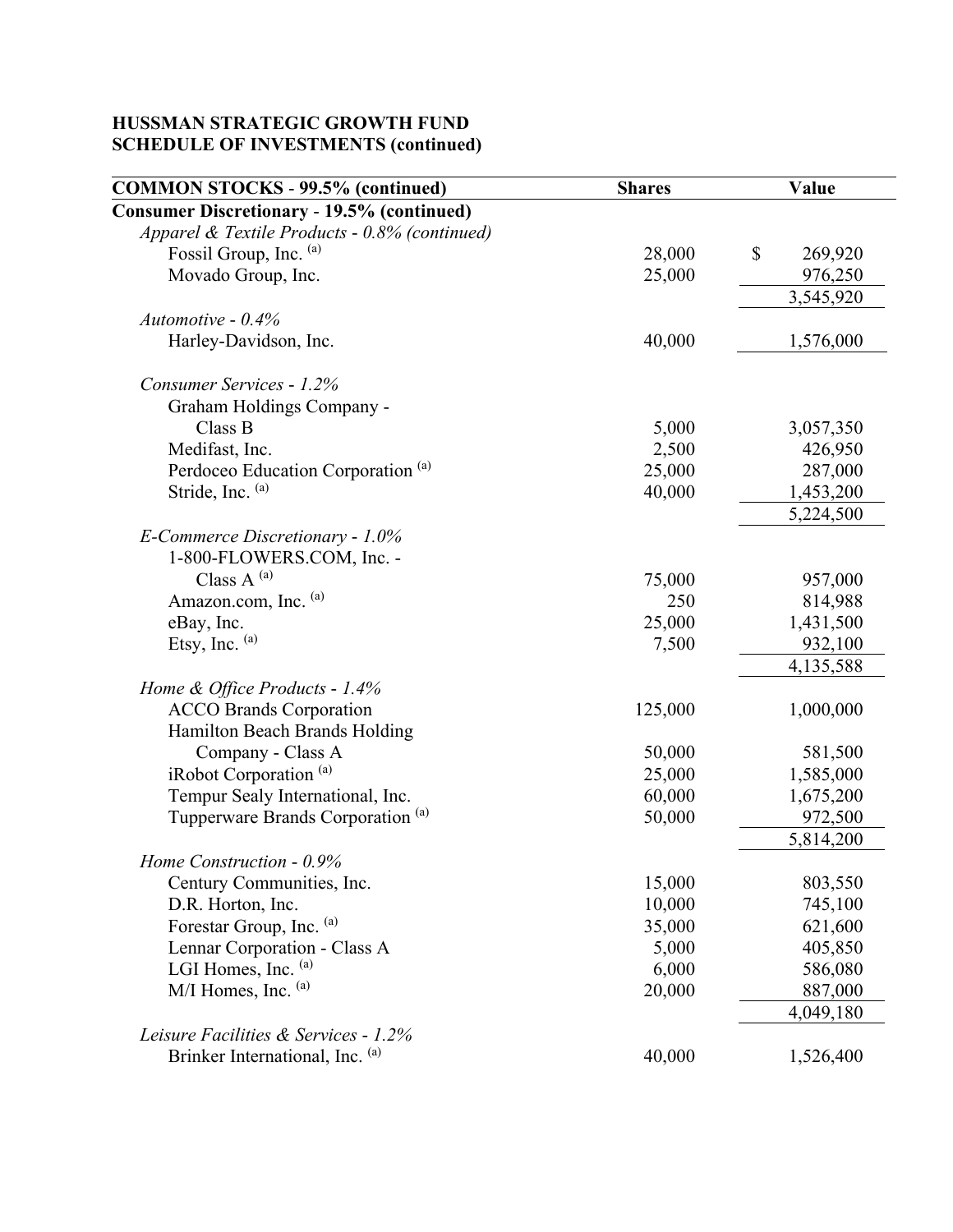| <b>COMMON STOCKS - 99.5% (continued)</b>          | <b>Shares</b> | Value           |
|---------------------------------------------------|---------------|-----------------|
| <b>Consumer Discretionary - 19.5% (continued)</b> |               |                 |
| Leisure Facilities & Services - 1.2% (continued)  |               |                 |
| Domino's Pizza, Inc.                              | 4,000         | \$<br>1,628,040 |
| <b>Starbucks Corporation</b>                      | 20,000        | 1,819,400       |
|                                                   |               | 4,973,840       |
| Leisure Products - 1.3%                           |               |                 |
| Mattel, Inc. (a)                                  | 50,000        | 1,110,500       |
| Thor Industries, Inc.                             | 15,000        | 1,180,500       |
| Winnebago Industries, Inc.                        | 25,000        | 1,350,750       |
| YETI Holdings, Inc. (a)                           | 30,000        | 1,799,400       |
|                                                   |               | 5,441,150       |
| Retail - Discretionary - 10.6%                    |               |                 |
| AutoNation, Inc. (a)                              | 10,000        | 995,800         |
| AutoZone, Inc. (a)                                | 500           | 1,022,290       |
| Bed Bath & Beyond, Inc. (a)                       | 25,000        | 563,250         |
| Big 5 Sporting Goods Corporation                  | 100,000       | 1,715,000       |
| Buckle, Inc. (The)                                | 100,000       | 3,304,000       |
| CarMax, Inc. (a)                                  | 5,000         | 482,400         |
| Chico's FAS, Inc. (a)                             | 150,000       | 720,000         |
| Designer Brands, Inc. - Class A (a)               | 45,000        | 607,950         |
| Dick's Sporting Goods, Inc.                       | 35,000        | 3,500,700       |
| Duluth Holdings, Inc. - Class B (a)               | 150,000       | 1,834,500       |
| Express, Inc. (a)                                 | 250,000       | 890,000         |
| Foot Locker, Inc.                                 | 36,000        | 1,067,760       |
| Gap, Inc. (The)                                   | 15,000        | 211,200         |
| Genesco, Inc. (a)                                 | 25,000        | 1,590,250       |
| Hibbett, Inc.                                     | 35,000        | 1,551,900       |
| Home Depot, Inc. (The)                            | 5,000         | 1,496,650       |
| Kohl's Corporation                                | 15,000        | 906,900         |
| lululemon athletica, inc. (a)                     | 2,500         | 913,075         |
| Macy's, Inc.                                      | 125,000       | 3,045,000       |
| MarineMax, Inc. (a)                               | 50,000        | 2,013,000       |
| O'Reilly Automotive, Inc. (a)                     | 2,500         | 1,712,400       |
| Penske Automotive Group, Inc.                     | 10,000        | 937,200         |
| Qurate Retail, Inc. - Series A                    | 140,000       | 666,400         |
| Sally Beauty Holdings, Inc. (a)                   | 150,000       | 2,344,500       |
| Sleep Number Corporation <sup>(a)</sup>           | 40,000        | 2,028,400       |
| Ulta Beauty, Inc. (a)                             | 5,000         | 1,991,100       |
| Urban Outfitters, Inc. (a)                        | 50,000        | 1,255,500       |
| Williams-Sonoma, Inc.                             | 25,000        | 3,624,999       |
| Zumiez, Inc. (a)                                  | 50,000        | 1,910,500       |
|                                                   |               | 44,902,624      |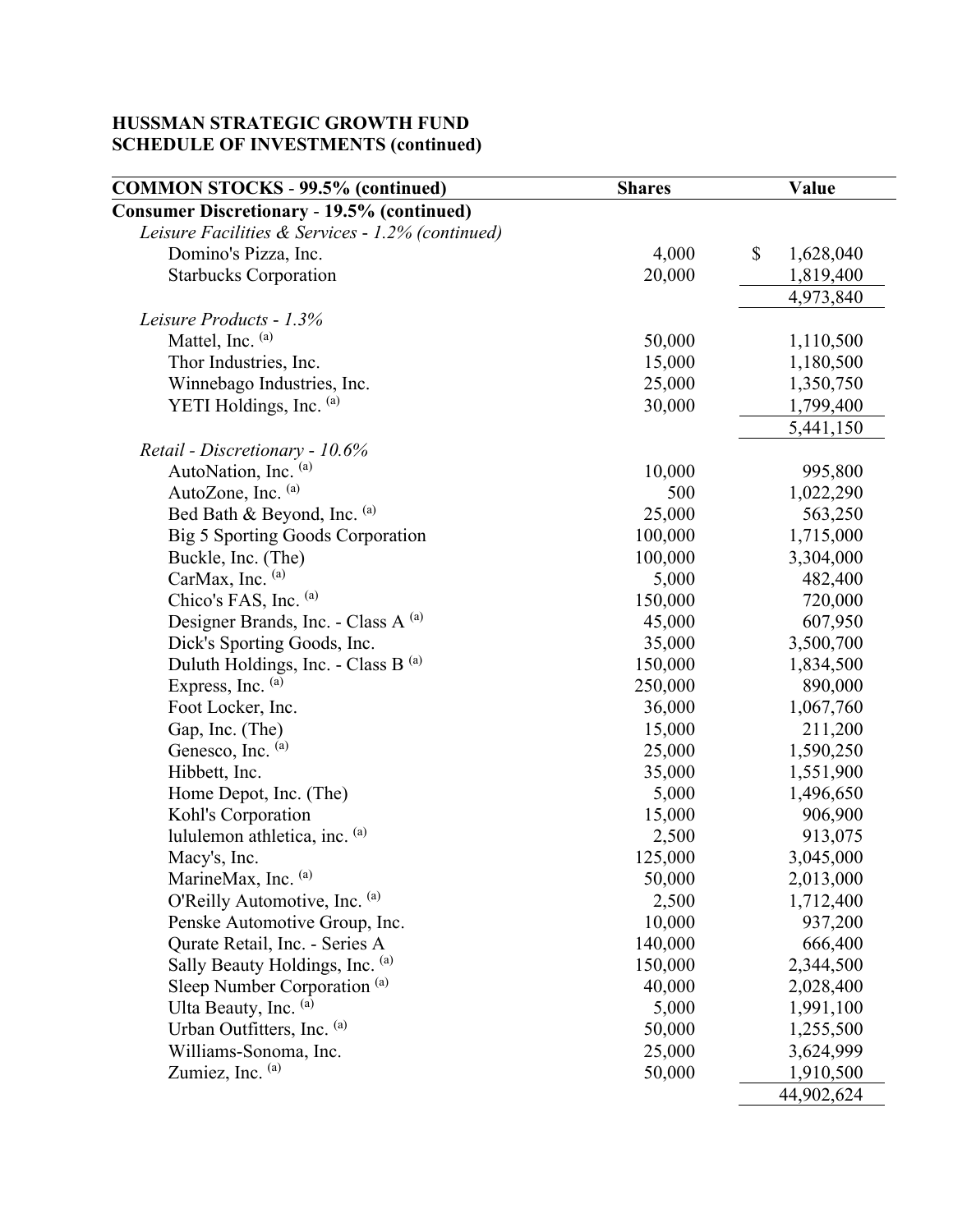| <b>COMMON STOCKS - 99.5% (continued)</b>          | <b>Shares</b> | Value         |
|---------------------------------------------------|---------------|---------------|
| <b>Consumer Discretionary - 19.8% (continued)</b> |               |               |
| Wholesale - Discretionary - 0.7%                  |               |               |
| <b>Educational Development</b>                    |               |               |
| Corporation                                       | 60,000        | \$<br>465,000 |
| <b>LKQ</b> Corporation                            | 40,000        | 1,816,400     |
| Vera Bradley, Inc. (a)                            | 75,000        | 575,250       |
|                                                   |               | 2,856,650     |
| <b>Consumer Staples - 12.0%</b>                   |               |               |
| Beverages $-0.6%$                                 |               |               |
| National Beverage Corporation                     | 40,000        | 1,740,000     |
| PepsiCo, Inc.                                     | 5,000         | 836,900       |
|                                                   |               | 2,576,900     |
| Food - 5.8%                                       |               |               |
| B&G Foods, Inc.                                   | 125,000       | 3,372,500     |
| BellRing Brands, Inc. (a)                         | 25,000        | 577,000       |
| Campbell Soup Company                             | 65,000        | 2,897,050     |
| Fresh Del Monte Produce, Inc.                     | 75,000        | 1,943,250     |
| General Mills, Inc.                               | 35,000        | 2,370,200     |
| Herbalife Nutrition Ltd. (a)                      | 30,000        | 910,800       |
| Ingredion, Inc.                                   | 10,000        | 871,500       |
| J.M. Smucker Company (The)                        | 15,000        | 2,031,150     |
| Kellogg Company                                   | 65,000        | 4,191,850     |
| Kraft Heinz Company (The)                         | 75,000        | 2,954,250     |
| Phibro Animal Health Corporation -                |               |               |
| Class A                                           | 25,000        | 498,750       |
| USANA Health Sciences, Inc. (a)                   | 25,000        | 1,986,250     |
|                                                   |               | 24,604,550    |
| Household Products - 0.8%                         |               |               |
| Clorox Company (The)                              | 5,000         | 695,150       |
| Colgate-Palmolive Company                         | 10,000        | 758,300       |
| Kimberly-Clark Corporation                        | 5,000         | 615,800       |
| Nu Skin Enterprises, Inc. - Class A               | 25,000        | 1,197,000     |
|                                                   |               | 3,266,250     |
| Retail - Consumer Staples - 4.7%                  |               |               |
| Big Lots, Inc.                                    | 75,000        | 2,595,000     |
| Ingles Markets, Inc. - Class A                    | 25,000        | 2,226,250     |
| Natural Grocers by Vitamin Cottage,               |               |               |
| Inc.                                              | 100,000       | 1,960,000     |
| Ollie's Bargain Outlet Holdings,                  |               |               |
| Inc. $(a)$                                        | 15,000        | 644,400       |
| Rite Aid Corporation <sup>(a)</sup>               | 75,000        | 656,250       |
| Sprouts Farmers Market, Inc. (a)                  | 125,000       | 3,997,500     |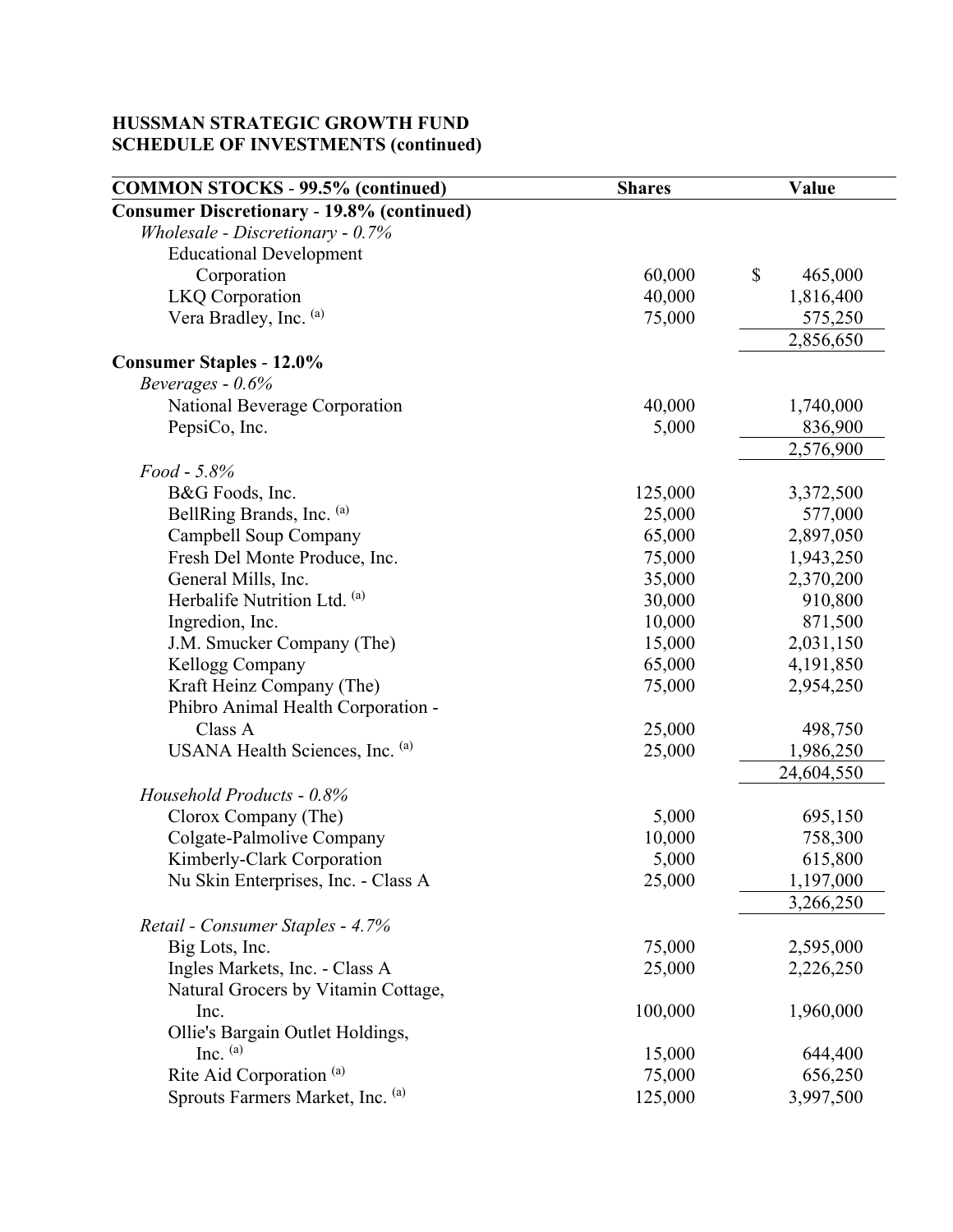| <b>Consumer Staples - 12.0% (continued)</b><br>Retail - Consumer Staples - 4.7% (continued)<br>United Natural Foods, Inc. (a)<br>125,000<br>\$<br>5,168,750<br>60,000<br>Walgreens Boots Alliance, Inc.<br>2,686,200<br>19,934,350<br>Wholesale - Consumer Staples - 0.1%<br>Archer-Daniels-Midland Company<br>7,500<br>676,950<br><b>Energy</b> - 5.0%<br>Oil & Gas Producers - 3.5%<br>Antero Resources Corporation <sup>(a)</sup><br>45,000<br>1,373,850<br>California Resources Corporation<br>25,000<br>1,118,250<br>Callon Petroleum Company <sup>(a)</sup><br>25,000<br>1,477,000<br>Continental Resources, Inc.<br>1,839,900<br>30,000<br>Laredo Petroleum, Inc. (a)<br>30,000<br>2,374,200<br>2,703,500<br>Ovintiv, Inc.<br>50,000<br>Range Resources Corporation <sup>(a)</sup><br>75,000<br>2,278,500<br>40,000<br><b>SM Energy Company</b><br>1,558,000<br>14,723,200<br>Oil & Gas Services & Equipment - 0.7%<br>Nabors Industries Ltd. (a)<br>20,000<br>3,054,400<br>Renewable Energy - 0.8%<br>Canadian Solar, Inc. (a)<br>45,000<br>1,591,200<br>First Solar, Inc. (a)<br>125,610<br>1,500<br>JinkoSolar Holding Company Ltd. -<br>ADR <sup>(a)</sup><br>15,000<br>724,350<br>SunPower Corporation <sup>(a)</sup><br>25,000<br>537,000<br>Sunworks, Inc. (a)<br>120,000<br>302,400<br>TPI Composites, Inc. (a)<br>25,000<br>351,500<br>3,632,060<br>Financials - 9.9%<br>Asset Management - 1.2%<br>BrightSphere Investment Group, Inc.<br>50,000<br>1,212,500<br>Federated Hermes, Inc.<br>35,000<br>1,192,100<br>Invesco Ltd.<br>125,000<br>2,882,500<br>5,287,100<br>Banking - $2.3%$<br><b>Associated Banc-Corp</b><br>30,000<br>682,800<br>Citizens Financial Group, Inc.<br>15,000<br>679,950<br>10,000<br>430,400<br>Fifth Third Bancorp | <b>COMMON STOCKS - 99.5% (continued)</b> | <b>Shares</b> | Value     |
|-----------------------------------------------------------------------------------------------------------------------------------------------------------------------------------------------------------------------------------------------------------------------------------------------------------------------------------------------------------------------------------------------------------------------------------------------------------------------------------------------------------------------------------------------------------------------------------------------------------------------------------------------------------------------------------------------------------------------------------------------------------------------------------------------------------------------------------------------------------------------------------------------------------------------------------------------------------------------------------------------------------------------------------------------------------------------------------------------------------------------------------------------------------------------------------------------------------------------------------------------------------------------------------------------------------------------------------------------------------------------------------------------------------------------------------------------------------------------------------------------------------------------------------------------------------------------------------------------------------------------------------------------------------------------------------------------------------------------------------------------------------------|------------------------------------------|---------------|-----------|
|                                                                                                                                                                                                                                                                                                                                                                                                                                                                                                                                                                                                                                                                                                                                                                                                                                                                                                                                                                                                                                                                                                                                                                                                                                                                                                                                                                                                                                                                                                                                                                                                                                                                                                                                                                 |                                          |               |           |
|                                                                                                                                                                                                                                                                                                                                                                                                                                                                                                                                                                                                                                                                                                                                                                                                                                                                                                                                                                                                                                                                                                                                                                                                                                                                                                                                                                                                                                                                                                                                                                                                                                                                                                                                                                 |                                          |               |           |
|                                                                                                                                                                                                                                                                                                                                                                                                                                                                                                                                                                                                                                                                                                                                                                                                                                                                                                                                                                                                                                                                                                                                                                                                                                                                                                                                                                                                                                                                                                                                                                                                                                                                                                                                                                 |                                          |               |           |
|                                                                                                                                                                                                                                                                                                                                                                                                                                                                                                                                                                                                                                                                                                                                                                                                                                                                                                                                                                                                                                                                                                                                                                                                                                                                                                                                                                                                                                                                                                                                                                                                                                                                                                                                                                 |                                          |               |           |
|                                                                                                                                                                                                                                                                                                                                                                                                                                                                                                                                                                                                                                                                                                                                                                                                                                                                                                                                                                                                                                                                                                                                                                                                                                                                                                                                                                                                                                                                                                                                                                                                                                                                                                                                                                 |                                          |               |           |
|                                                                                                                                                                                                                                                                                                                                                                                                                                                                                                                                                                                                                                                                                                                                                                                                                                                                                                                                                                                                                                                                                                                                                                                                                                                                                                                                                                                                                                                                                                                                                                                                                                                                                                                                                                 |                                          |               |           |
|                                                                                                                                                                                                                                                                                                                                                                                                                                                                                                                                                                                                                                                                                                                                                                                                                                                                                                                                                                                                                                                                                                                                                                                                                                                                                                                                                                                                                                                                                                                                                                                                                                                                                                                                                                 |                                          |               |           |
|                                                                                                                                                                                                                                                                                                                                                                                                                                                                                                                                                                                                                                                                                                                                                                                                                                                                                                                                                                                                                                                                                                                                                                                                                                                                                                                                                                                                                                                                                                                                                                                                                                                                                                                                                                 |                                          |               |           |
|                                                                                                                                                                                                                                                                                                                                                                                                                                                                                                                                                                                                                                                                                                                                                                                                                                                                                                                                                                                                                                                                                                                                                                                                                                                                                                                                                                                                                                                                                                                                                                                                                                                                                                                                                                 |                                          |               |           |
|                                                                                                                                                                                                                                                                                                                                                                                                                                                                                                                                                                                                                                                                                                                                                                                                                                                                                                                                                                                                                                                                                                                                                                                                                                                                                                                                                                                                                                                                                                                                                                                                                                                                                                                                                                 |                                          |               |           |
|                                                                                                                                                                                                                                                                                                                                                                                                                                                                                                                                                                                                                                                                                                                                                                                                                                                                                                                                                                                                                                                                                                                                                                                                                                                                                                                                                                                                                                                                                                                                                                                                                                                                                                                                                                 |                                          |               |           |
|                                                                                                                                                                                                                                                                                                                                                                                                                                                                                                                                                                                                                                                                                                                                                                                                                                                                                                                                                                                                                                                                                                                                                                                                                                                                                                                                                                                                                                                                                                                                                                                                                                                                                                                                                                 |                                          |               |           |
|                                                                                                                                                                                                                                                                                                                                                                                                                                                                                                                                                                                                                                                                                                                                                                                                                                                                                                                                                                                                                                                                                                                                                                                                                                                                                                                                                                                                                                                                                                                                                                                                                                                                                                                                                                 |                                          |               |           |
|                                                                                                                                                                                                                                                                                                                                                                                                                                                                                                                                                                                                                                                                                                                                                                                                                                                                                                                                                                                                                                                                                                                                                                                                                                                                                                                                                                                                                                                                                                                                                                                                                                                                                                                                                                 |                                          |               |           |
|                                                                                                                                                                                                                                                                                                                                                                                                                                                                                                                                                                                                                                                                                                                                                                                                                                                                                                                                                                                                                                                                                                                                                                                                                                                                                                                                                                                                                                                                                                                                                                                                                                                                                                                                                                 |                                          |               |           |
|                                                                                                                                                                                                                                                                                                                                                                                                                                                                                                                                                                                                                                                                                                                                                                                                                                                                                                                                                                                                                                                                                                                                                                                                                                                                                                                                                                                                                                                                                                                                                                                                                                                                                                                                                                 |                                          |               |           |
|                                                                                                                                                                                                                                                                                                                                                                                                                                                                                                                                                                                                                                                                                                                                                                                                                                                                                                                                                                                                                                                                                                                                                                                                                                                                                                                                                                                                                                                                                                                                                                                                                                                                                                                                                                 |                                          |               |           |
|                                                                                                                                                                                                                                                                                                                                                                                                                                                                                                                                                                                                                                                                                                                                                                                                                                                                                                                                                                                                                                                                                                                                                                                                                                                                                                                                                                                                                                                                                                                                                                                                                                                                                                                                                                 |                                          |               |           |
|                                                                                                                                                                                                                                                                                                                                                                                                                                                                                                                                                                                                                                                                                                                                                                                                                                                                                                                                                                                                                                                                                                                                                                                                                                                                                                                                                                                                                                                                                                                                                                                                                                                                                                                                                                 |                                          |               |           |
|                                                                                                                                                                                                                                                                                                                                                                                                                                                                                                                                                                                                                                                                                                                                                                                                                                                                                                                                                                                                                                                                                                                                                                                                                                                                                                                                                                                                                                                                                                                                                                                                                                                                                                                                                                 |                                          |               |           |
|                                                                                                                                                                                                                                                                                                                                                                                                                                                                                                                                                                                                                                                                                                                                                                                                                                                                                                                                                                                                                                                                                                                                                                                                                                                                                                                                                                                                                                                                                                                                                                                                                                                                                                                                                                 |                                          |               |           |
|                                                                                                                                                                                                                                                                                                                                                                                                                                                                                                                                                                                                                                                                                                                                                                                                                                                                                                                                                                                                                                                                                                                                                                                                                                                                                                                                                                                                                                                                                                                                                                                                                                                                                                                                                                 |                                          |               |           |
|                                                                                                                                                                                                                                                                                                                                                                                                                                                                                                                                                                                                                                                                                                                                                                                                                                                                                                                                                                                                                                                                                                                                                                                                                                                                                                                                                                                                                                                                                                                                                                                                                                                                                                                                                                 |                                          |               |           |
|                                                                                                                                                                                                                                                                                                                                                                                                                                                                                                                                                                                                                                                                                                                                                                                                                                                                                                                                                                                                                                                                                                                                                                                                                                                                                                                                                                                                                                                                                                                                                                                                                                                                                                                                                                 |                                          |               |           |
|                                                                                                                                                                                                                                                                                                                                                                                                                                                                                                                                                                                                                                                                                                                                                                                                                                                                                                                                                                                                                                                                                                                                                                                                                                                                                                                                                                                                                                                                                                                                                                                                                                                                                                                                                                 |                                          |               |           |
|                                                                                                                                                                                                                                                                                                                                                                                                                                                                                                                                                                                                                                                                                                                                                                                                                                                                                                                                                                                                                                                                                                                                                                                                                                                                                                                                                                                                                                                                                                                                                                                                                                                                                                                                                                 |                                          |               |           |
|                                                                                                                                                                                                                                                                                                                                                                                                                                                                                                                                                                                                                                                                                                                                                                                                                                                                                                                                                                                                                                                                                                                                                                                                                                                                                                                                                                                                                                                                                                                                                                                                                                                                                                                                                                 |                                          |               |           |
|                                                                                                                                                                                                                                                                                                                                                                                                                                                                                                                                                                                                                                                                                                                                                                                                                                                                                                                                                                                                                                                                                                                                                                                                                                                                                                                                                                                                                                                                                                                                                                                                                                                                                                                                                                 |                                          |               |           |
|                                                                                                                                                                                                                                                                                                                                                                                                                                                                                                                                                                                                                                                                                                                                                                                                                                                                                                                                                                                                                                                                                                                                                                                                                                                                                                                                                                                                                                                                                                                                                                                                                                                                                                                                                                 |                                          |               |           |
|                                                                                                                                                                                                                                                                                                                                                                                                                                                                                                                                                                                                                                                                                                                                                                                                                                                                                                                                                                                                                                                                                                                                                                                                                                                                                                                                                                                                                                                                                                                                                                                                                                                                                                                                                                 |                                          |               |           |
|                                                                                                                                                                                                                                                                                                                                                                                                                                                                                                                                                                                                                                                                                                                                                                                                                                                                                                                                                                                                                                                                                                                                                                                                                                                                                                                                                                                                                                                                                                                                                                                                                                                                                                                                                                 |                                          |               |           |
|                                                                                                                                                                                                                                                                                                                                                                                                                                                                                                                                                                                                                                                                                                                                                                                                                                                                                                                                                                                                                                                                                                                                                                                                                                                                                                                                                                                                                                                                                                                                                                                                                                                                                                                                                                 |                                          |               |           |
|                                                                                                                                                                                                                                                                                                                                                                                                                                                                                                                                                                                                                                                                                                                                                                                                                                                                                                                                                                                                                                                                                                                                                                                                                                                                                                                                                                                                                                                                                                                                                                                                                                                                                                                                                                 |                                          |               |           |
|                                                                                                                                                                                                                                                                                                                                                                                                                                                                                                                                                                                                                                                                                                                                                                                                                                                                                                                                                                                                                                                                                                                                                                                                                                                                                                                                                                                                                                                                                                                                                                                                                                                                                                                                                                 |                                          |               |           |
|                                                                                                                                                                                                                                                                                                                                                                                                                                                                                                                                                                                                                                                                                                                                                                                                                                                                                                                                                                                                                                                                                                                                                                                                                                                                                                                                                                                                                                                                                                                                                                                                                                                                                                                                                                 |                                          |               |           |
|                                                                                                                                                                                                                                                                                                                                                                                                                                                                                                                                                                                                                                                                                                                                                                                                                                                                                                                                                                                                                                                                                                                                                                                                                                                                                                                                                                                                                                                                                                                                                                                                                                                                                                                                                                 |                                          |               |           |
|                                                                                                                                                                                                                                                                                                                                                                                                                                                                                                                                                                                                                                                                                                                                                                                                                                                                                                                                                                                                                                                                                                                                                                                                                                                                                                                                                                                                                                                                                                                                                                                                                                                                                                                                                                 |                                          |               |           |
|                                                                                                                                                                                                                                                                                                                                                                                                                                                                                                                                                                                                                                                                                                                                                                                                                                                                                                                                                                                                                                                                                                                                                                                                                                                                                                                                                                                                                                                                                                                                                                                                                                                                                                                                                                 |                                          |               |           |
|                                                                                                                                                                                                                                                                                                                                                                                                                                                                                                                                                                                                                                                                                                                                                                                                                                                                                                                                                                                                                                                                                                                                                                                                                                                                                                                                                                                                                                                                                                                                                                                                                                                                                                                                                                 |                                          |               |           |
|                                                                                                                                                                                                                                                                                                                                                                                                                                                                                                                                                                                                                                                                                                                                                                                                                                                                                                                                                                                                                                                                                                                                                                                                                                                                                                                                                                                                                                                                                                                                                                                                                                                                                                                                                                 |                                          |               |           |
|                                                                                                                                                                                                                                                                                                                                                                                                                                                                                                                                                                                                                                                                                                                                                                                                                                                                                                                                                                                                                                                                                                                                                                                                                                                                                                                                                                                                                                                                                                                                                                                                                                                                                                                                                                 | Hilltop Holdings, Inc.                   | 75,000        | 2,205,000 |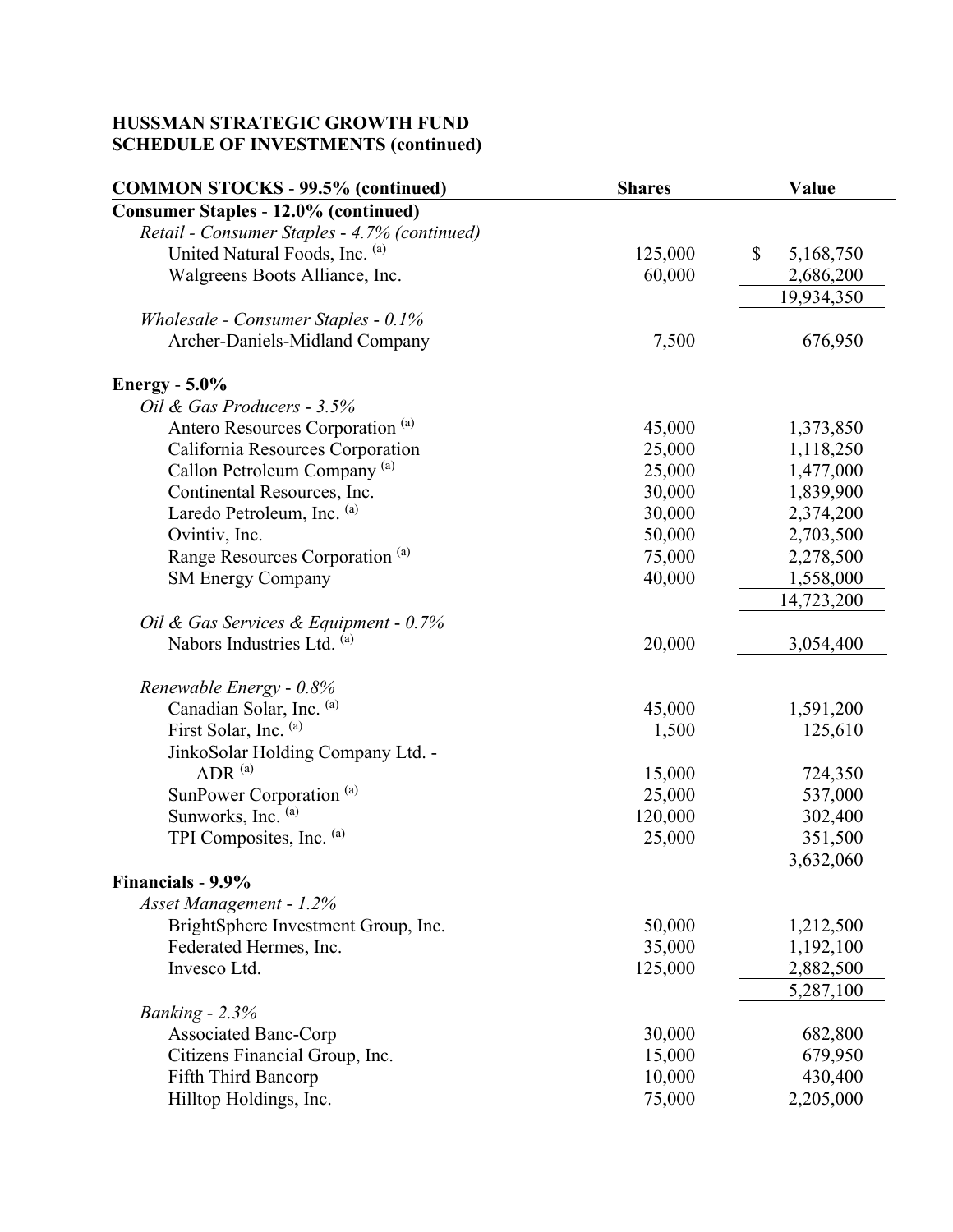| <b>COMMON STOCKS - 99.5% (continued)</b>       | <b>Shares</b> | Value         |
|------------------------------------------------|---------------|---------------|
| Financials - 9.9% (continued)                  |               |               |
| Banking - 2.3% (continued)                     |               |               |
| Hope Bancorp, Inc.                             | 50,000        | \$<br>804,000 |
| Investors Bancorp, Inc.                        | 50,000        | 746,500       |
| Kearny Financial Corporation                   | 75,000        | 966,000       |
| New York Community Bancorp, Inc.               | 100,000       | 1,072,000     |
| Old National Bancorp                           | 56,680        | 928,418       |
| People's United Financial, Inc.                | 30,000        | 599,700       |
| Provident Financial Services, Inc.             | 25,000        | 585,000       |
|                                                |               | 9,699,768     |
| <b>Institutional Financial Services - 1.7%</b> |               |               |
| Cboe Global Markets, Inc.                      | 30,000        | 3,432,600     |
| Evercore, Inc. - Class A                       | 25,000        | 2,783,000     |
| StoneX Group, Inc. (a)                         | 15,000        | 1,113,450     |
|                                                |               | 7,329,050     |
| Insurance - $4.0\%$                            |               |               |
| Aflac, Inc.                                    | 35,000        | 2,253,650     |
| Allstate Corporation (The)                     | 30,000        | 4,155,300     |
| <b>Lincoln National Corporation</b>            | 30,000        | 1,960,800     |
| NMI Holdings, Inc. - Class A (a)               | 25,000        | 515,500       |
| Old Republic International                     |               |               |
| Corporation                                    | 125,000       | 3,233,750     |
| Progressive Corporation (The)                  | 15,000        | 1,709,850     |
| <b>Unum Group</b>                              | 100,000       | 3,151,000     |
|                                                |               | 16,979,850    |
| Specialty Finance - 0.7%                       |               |               |
| Alliance Data Systems Corporation              | 19,000        | 1,066,850     |
| Ally Financial, Inc.                           | 10,000        | 434,800       |
| Navient Corporation                            | 75,000        | 1,278,000     |
|                                                |               | 2,779,650     |
| Health Care - 13.4%                            |               |               |
| Biotech & Pharma - 8.5%                        |               |               |
| AbbVie, Inc.                                   | 5,000         | 810,550       |
| Alkermes plc (a)                               | 15,000        | 394,650       |
| Amgen, Inc.                                    | 7,500         | 1,813,650     |
| Amneal Pharmaceuticals, Inc. (a)               | 175,000       | 729,750       |
| Biogen, Inc. (a)                               | 17,500        | 3,685,500     |
| Catalyst Pharmaceuticals, Inc. (a)             | 65,000        | 538,850       |
| ChromaDex Corporation <sup>(a)</sup>           | 50,000        | 123,000       |
| Coherus Biosciences, Inc. (a)                  | 15,000        | 193,650       |
| Corcept Therapeutics, Inc. (a)                 | 50,000        | 1,126,000     |
| CRISPR Therapeutics AG <sup>(a)</sup>          | 10,000        | 627,700       |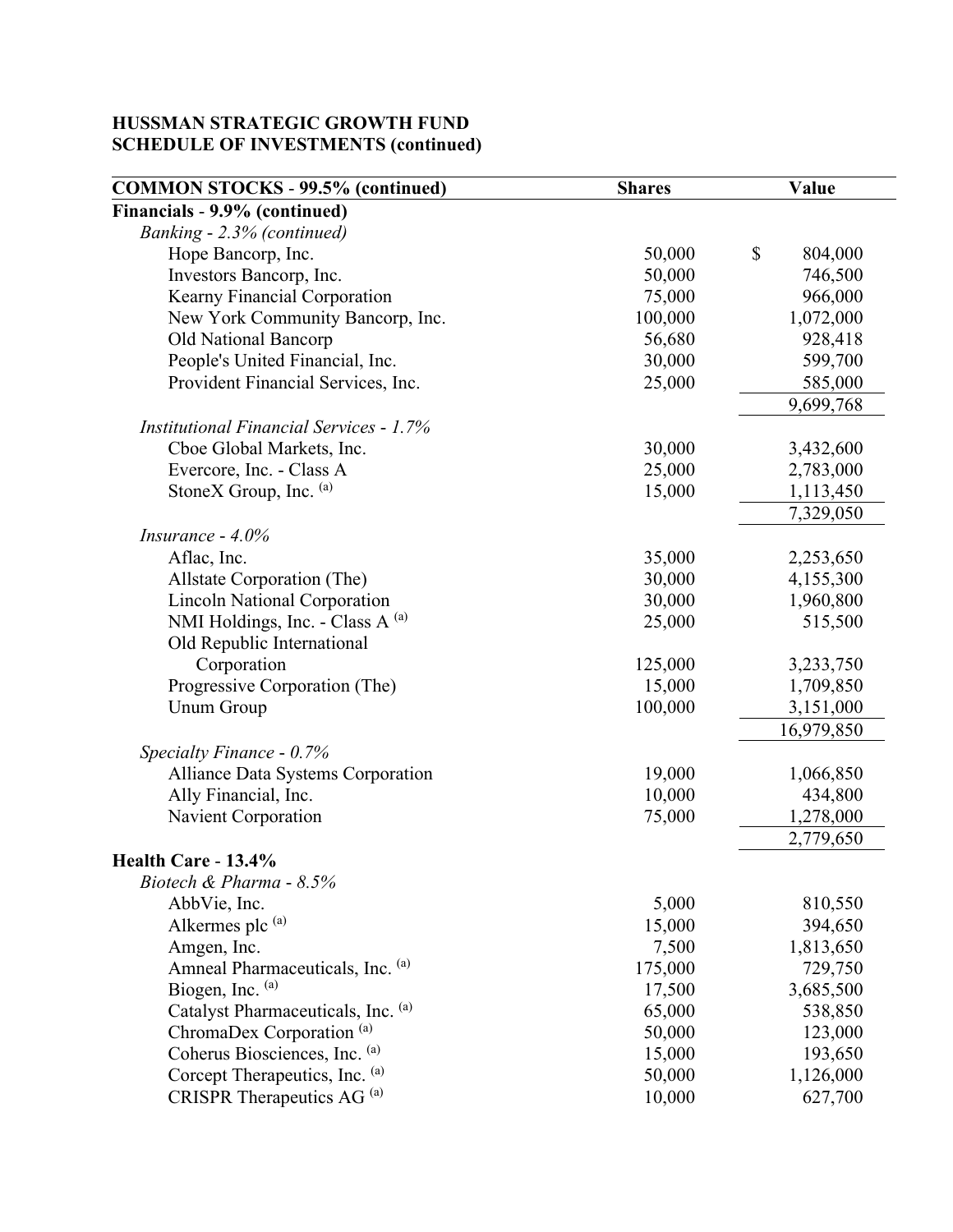| <b>COMMON STOCKS - 99.5% (continued)</b>  | <b>Shares</b> | Value         |  |
|-------------------------------------------|---------------|---------------|--|
| Health Care - 13.4% (continued)           |               |               |  |
| Biotech & Pharma - 8.5% (continued)       |               |               |  |
| Editas Medicine, Inc. (a)                 | 10,000        | \$<br>190,200 |  |
| Exelixis, Inc. (a)                        | 25,000        | 566,750       |  |
| Gilead Sciences, Inc.                     | 30,000        | 1,783,500     |  |
| Innoviva, Inc. (a)                        | 155,000       | 2,999,250     |  |
| Ironwood Pharmaceuticals, Inc. (a)        | 50,000        | 629,000       |  |
| Jazz Pharmaceuticals plc (a)              | 5,000         | 778,350       |  |
| Johnson & Johnson                         | 2,500         | 443,075       |  |
| Neurocrine Biosciences, Inc. (a)          | 30,000        | 2,812,500     |  |
| Organogenesis Holdings, Inc. (a)          | 30,000        | 228,600       |  |
| Pfizer, Inc.                              | 65,000        | 3,365,050     |  |
| Prothena Corporation plc <sup>(a)</sup>   | 15,000        | 548,550       |  |
| Regeneron Pharmaceuticals, Inc. (a)       | 6,000         | 4,190,520     |  |
| Rigel Pharmaceuticals, Inc. (a)           | 150,000       | 448,500       |  |
| Sage Therapeutics, Inc. (a)               | 25,000        | 827,500       |  |
| Supernus Pharmaceuticals, Inc. (a)        | 100,000       | 3,232,000     |  |
| Vanda Pharmaceuticals, Inc. (a)           | 150,000       | 1,696,500     |  |
| Vertex Pharmaceuticals, Inc. (a)          | 2,500         | 652,425       |  |
| Viatris, Inc.                             | 50,000        | 544,000       |  |
|                                           |               | 35,979,570    |  |
| Health Care Facilities & Services - 3.4%  |               |               |  |
| Brookdale Senior Living, Inc. (a)         | 70,000        | 493,500       |  |
| Cigna Corporation                         | 6,000         | 1,437,660     |  |
| Community Health Systems, Inc. (a)        | 100,000       | 1,187,000     |  |
| <b>CVS Health Corporation</b>             | 15,000        | 1,518,150     |  |
| Fulgent Genetics, Inc. (a)                | 15,000        | 936,150       |  |
| HCA Healthcare, Inc.                      | 7,500         | 1,879,650     |  |
| Laboratory Corporation of America         |               |               |  |
| Holdings <sup>(a)</sup>                   | 12,500        | 3,295,750     |  |
| Quest Diagnostics, Inc.                   | 25,000        | 3,421,500     |  |
| Universal Health Services, Inc. -         |               |               |  |
| Class B                                   | 3,000         | 434,850       |  |
|                                           |               | 14,604,210    |  |
| Medical Equipment & Devices - 1.5%        |               |               |  |
| $10X$ Genomics, Inc. - Class A $^{(a)}$   | 3,000         | 228,210       |  |
| Apollo Endosurgery, Inc. (a)              | 25,000        | 151,250       |  |
| Co-Diagnostics, Inc. (a)                  | 35,000        | 216,300       |  |
| Exact Sciences Corporation <sup>(a)</sup> | 7,500         | 524,400       |  |
| Hologic, Inc. (a)                         | 10,000        | 768,200       |  |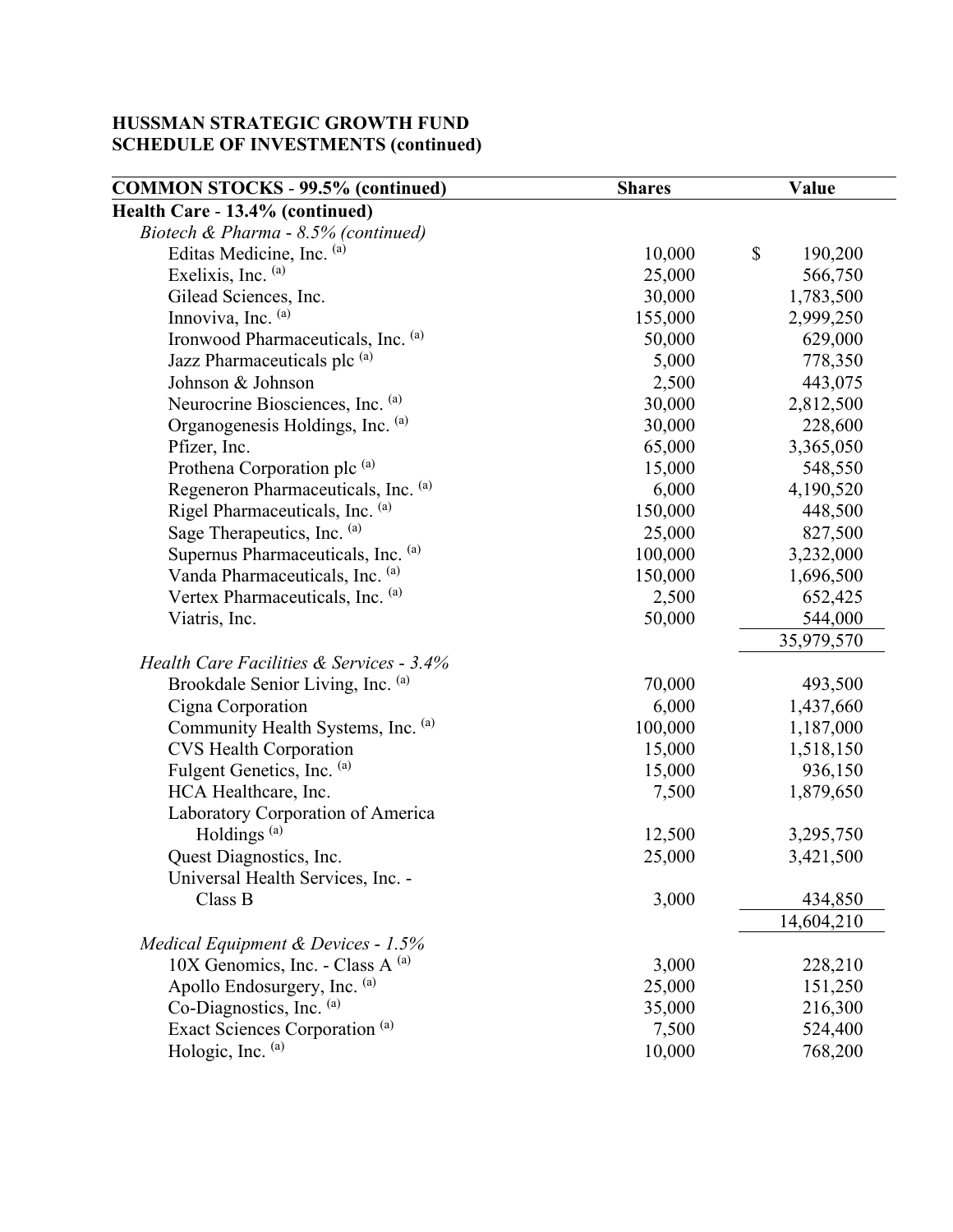| <b>COMMON STOCKS - 99.5% (continued)</b>       | <b>Shares</b> | Value           |
|------------------------------------------------|---------------|-----------------|
| Health Care - 13.4% (continued)                |               |                 |
| Medical Equipment & Devices - 1.5% (continued) |               |                 |
| Inogen, Inc. (a)                               | 60,000        | \$<br>1,945,200 |
| Quidel Corporation <sup>(a)</sup>              | 6,000         | 674,760         |
| Vericel Corporation <sup>(a)</sup>             | 6,000         | 229,320         |
| Waters Corporation <sup>(a)</sup>              | 5,000         | 1,551,950       |
|                                                |               | 6,289,590       |
| Industrials - 5.7%                             |               |                 |
| <b>Commercial Support Services - 0.9%</b>      |               |                 |
| H&R Block, Inc.                                | 150,000       | 3,906,000       |
| Diversified Industrials - $0.3\%$              |               |                 |
| 3M Company                                     | 7,500         | 1,116,600       |
| Electrical Equipment - 1.3%                    |               |                 |
| Allegion plc                                   | 15,000        | 1,646,700       |
| Atkore, Inc. (a)                               | 35,000        | 3,445,400       |
| <b>Capstone Green Energy</b>                   |               |                 |
| Corporation <sup>(a)</sup>                     | 24,000        | 98,880          |
| WidePoint Corporation <sup>(a)</sup>           | 116,000       | 438,480         |
|                                                |               | 5,629,460       |
| Engineering $& Construction - 0.2\%$           |               |                 |
| Orbital Energy Group, Inc. (a)                 | 90,000        | 165,600         |
| Primoris Services Corporation                  | 25,000        | 595,500         |
|                                                |               | 761,100         |
| Industrial Intermediate Products - 0.3%        |               |                 |
| Proto Labs, Inc. (a)                           | 25,000        | 1,322,500       |
| <b>Industrial Support Services - 0.2%</b>      |               |                 |
| WESCO International, Inc. (a)                  | 5,000         | 650,700         |
| Machinery - $0.1\%$                            |               |                 |
| Energy Recovery, Inc. (a)                      | 25,000        | 503,500         |
|                                                |               |                 |
| Transportation & Logistics - 2.4%              |               |                 |
| Atlas Air Worldwide Holdings,                  |               |                 |
| Inc. $(a)$                                     | 25,000        | 2,159,250       |
| C.H. Robinson Worldwide, Inc.                  | 20,000        | 2,154,200       |
| Expeditors International of                    |               |                 |
| Washington, Inc.                               | 35,000        | 3,610,600       |
| FedEx Corporation                              | 5,000         | 1,156,950       |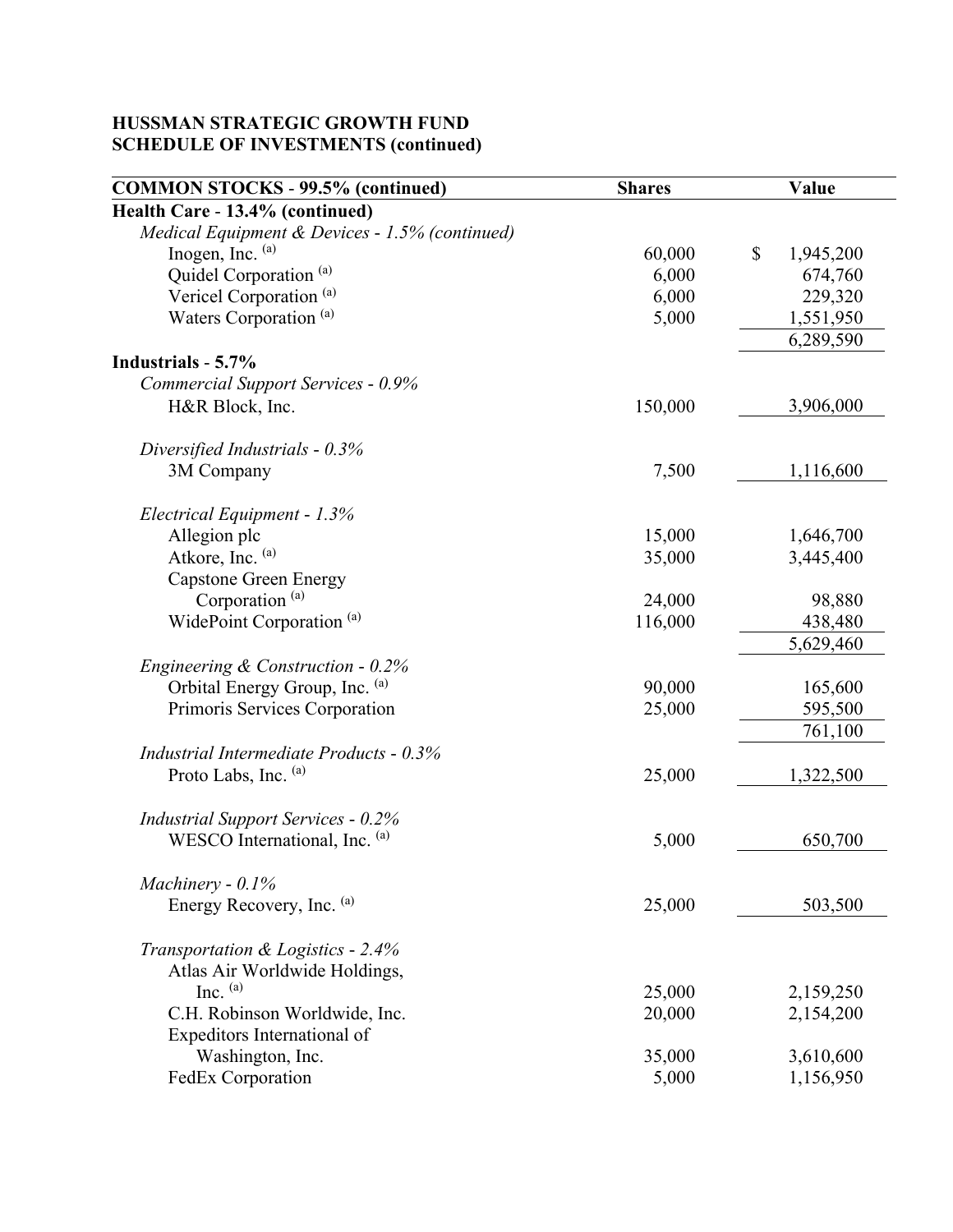| <b>COMMON STOCKS - 99.5% (continued)</b>      | <b>Shares</b> | Value           |
|-----------------------------------------------|---------------|-----------------|
| Industrials - 5.7% (continued)                |               |                 |
| Transportation & Logistics - 2.4% (continued) |               |                 |
| Landstar System, Inc.                         | 7,500         | \$<br>1,131,225 |
|                                               |               | 10,212,225      |
| Materials - 6.9%                              |               |                 |
| Chemicals - 1.7%                              |               |                 |
| AdvanSix, Inc.                                | 20,000        | 1,021,800       |
| LyondellBasell Industries N.V. -              |               |                 |
| Class A                                       | 15,000        | 1,542,300       |
| Mosaic Company (The)                          | 25,000        | 1,662,500       |
| Valvoline, Inc.                               | 100,000       | 3,156,000       |
|                                               |               | 7,382,600       |
| Containers & Packaging - 1.5%                 |               |                 |
| Berry Global Group, Inc. (a)                  | 50,000        | 2,898,000       |
| Greif, Inc. - Class A                         | 50,000        | 3,253,000       |
|                                               |               | 6,151,000       |
| Forestry, Paper & Wood Products - 0.4%        |               |                 |
| Boise Cascade Company                         | 25,000        | 1,736,750       |
| Metals & Mining - 3.3%                        |               |                 |
| Agnico Eagle Mines Ltd.                       | 25,000        | 1,531,000       |
| AngloGold Ashanti Ltd. - ADR                  | 40,000        | 947,600         |
| <b>Barrick Gold Corporation</b>               | 160,000       | 3,924,800       |
| <b>Encore Wire Corporation</b>                | 10,000        | 1,140,700       |
| Kinross Gold Corporation                      | 125,000       | 735,000         |
| Newmont Corporation                           | 60,000        | 4,767,000       |
| Royal Gold, Inc.                              | 7,500         | 1,059,600       |
|                                               |               | 14,105,700      |
| Real Estate - 0.8%                            |               |                 |
| Real Estate Services - 0.2%                   |               |                 |
| eXp World Holdings, Inc.                      | 15,000        | 317,550         |
| Jones Lang LaSalle, Inc. (a)                  | 2,500         | 598,650         |
|                                               |               | 916,200         |
| $REITs - 0.6%$                                |               |                 |
| Farmland Partners, Inc.                       | 50,000        | 687,500         |
| Iron Mountain, Inc.                           | 25,000        | 1,385,250       |
| Macerich Company (The)                        | 25,000        | 391,000         |
|                                               |               | 2,463,750       |
| Technology - 15.8%                            |               |                 |
| Semiconductors - 1.6%                         |               |                 |
| Amkor Technology, Inc.                        | 25,000        | 543,000         |
| Applied Materials, Inc.                       | 10,000        | 1,318,000       |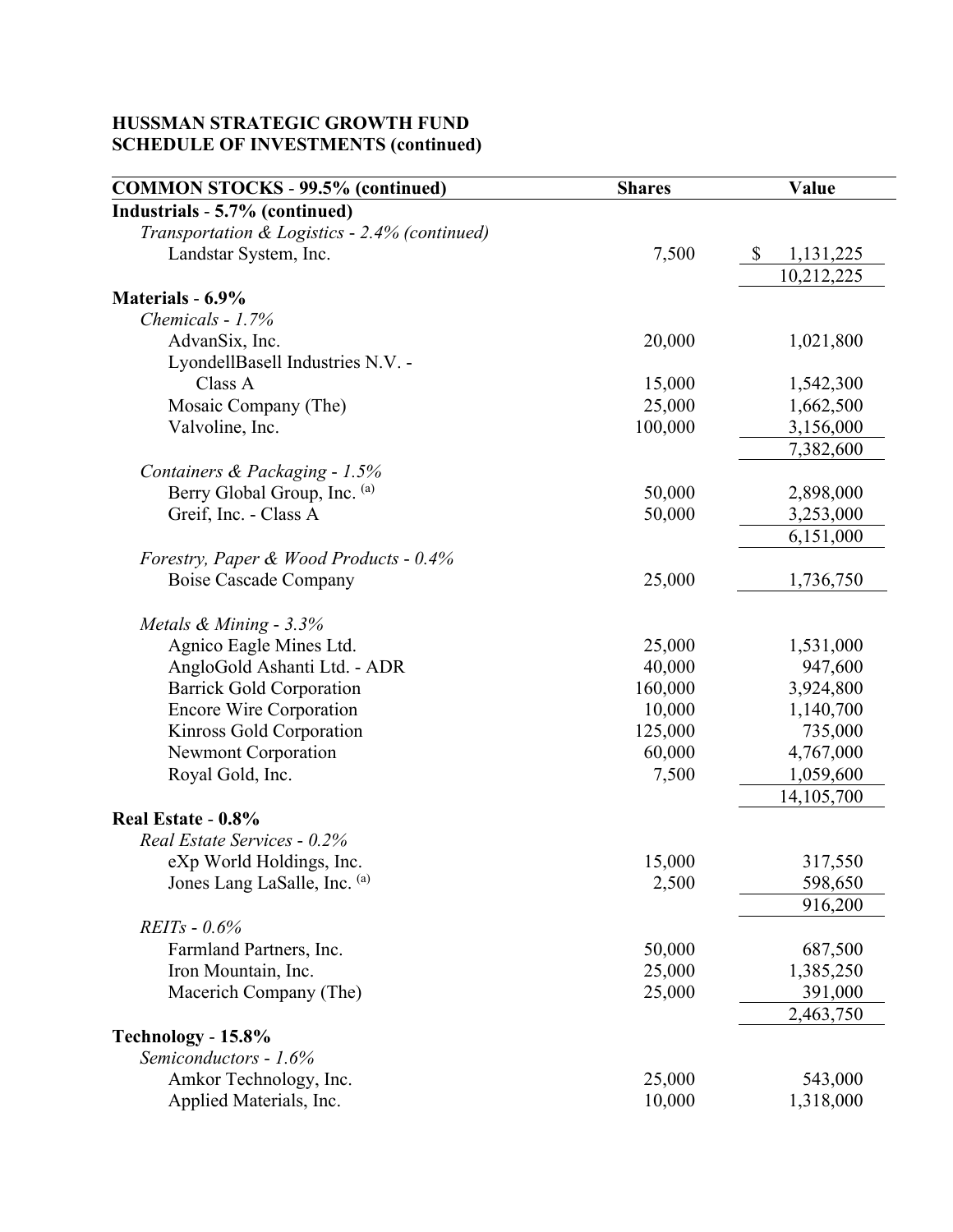| <b>COMMON STOCKS - 99.5% (continued)</b>         | <b>Shares</b> | Value           |  |
|--------------------------------------------------|---------------|-----------------|--|
| Technology - 15.8% (continued)                   |               |                 |  |
| Semiconductors - 1.6% (continued)                |               |                 |  |
| <b>Intel Corporation</b>                         | 50,000        | \$<br>2,478,000 |  |
| QUALCOMM, Inc.                                   | 15,000        | 2,292,300       |  |
|                                                  |               | 6,631,300       |  |
| Software - 4.7%                                  |               |                 |  |
| Akamai Technologies, Inc. (a)                    | 20,000        | 2,387,800       |  |
| <b>Concentrix Corporation</b>                    | 5,000         | 832,800         |  |
| Ebix, Inc.                                       | 75,000        | 2,486,250       |  |
| IonQ, Inc (a)                                    | 50,000        | 638,000         |  |
| Microsoft Corporation                            | 150           | 46,247          |  |
| Oracle Corporation                               | 25,000        | 2,068,250       |  |
| salesforce.com, Inc. (a)                         | 2,500         | 530,800         |  |
| Thryv Holdings, Inc. (a)                         | 25,000        | 703,000         |  |
| Unity Software, Inc. (a)                         | 5,000         | 496,050         |  |
| Upstart Holdings, Inc. (a)                       | 2,500         | 272,725         |  |
| VMware, Inc. - Class A                           | 40,000        | 4,554,800       |  |
| Xperi Holding Corporation                        | 50,000        | 866,000         |  |
| Ziff Davis, Inc. (a)                             | 35,000        | 3,387,300       |  |
| Zoom Video Communications, Inc. -                |               |                 |  |
| Class $A^{(a)}$                                  | 5,000         | 586,150         |  |
|                                                  |               | 19,856,172      |  |
| Technology Hardware - 7.4%                       |               |                 |  |
| Apple, Inc.                                      | 1,000         | 174,610         |  |
| Aviat Networks, Inc. (a)                         | 15,000        | 461,550         |  |
| Cambium Networks Corporation <sup>(a)</sup>      | 105,000       | 2,482,200       |  |
| Casa Systems, Inc. (a)                           | 45,000        | 203,400         |  |
| Ciena Corporation <sup>(a)</sup>                 | 35,000        | 2,122,050       |  |
| Cisco Systems, Inc.                              | 40,000        | 2,230,400       |  |
| Clearfield, Inc. (a)                             | 20,000        | 1,304,400       |  |
| CommScope Holding Company,                       |               |                 |  |
| Inc. $(a)$                                       | 50,000        | 394,000         |  |
| Dell Technologies, Inc. - Class C <sup>(a)</sup> | 50,000        | 2,509,500       |  |
| HP, Inc.                                         | 50,000        | 1,815,000       |  |
| Identiv, Inc. (a)                                | 5,000         | 80,850          |  |
| Jabil, Inc.                                      | 25,000        | 1,543,250       |  |
| Juniper Networks, Inc.                           | 40,000        | 1,486,400       |  |
| NetApp, Inc.                                     | 50,000        | 4,150,000       |  |
| Pitney Bowes, Inc.                               | 120,000       | 624,000         |  |
| Ribbon Communications, Inc. (a)                  | 325,000       | 1,004,250       |  |
| Seagate Technology Holdings plc                  | 25,000        | 2,247,500       |  |
| Sonos, Inc. (a)                                  | 15,000        | 423,300         |  |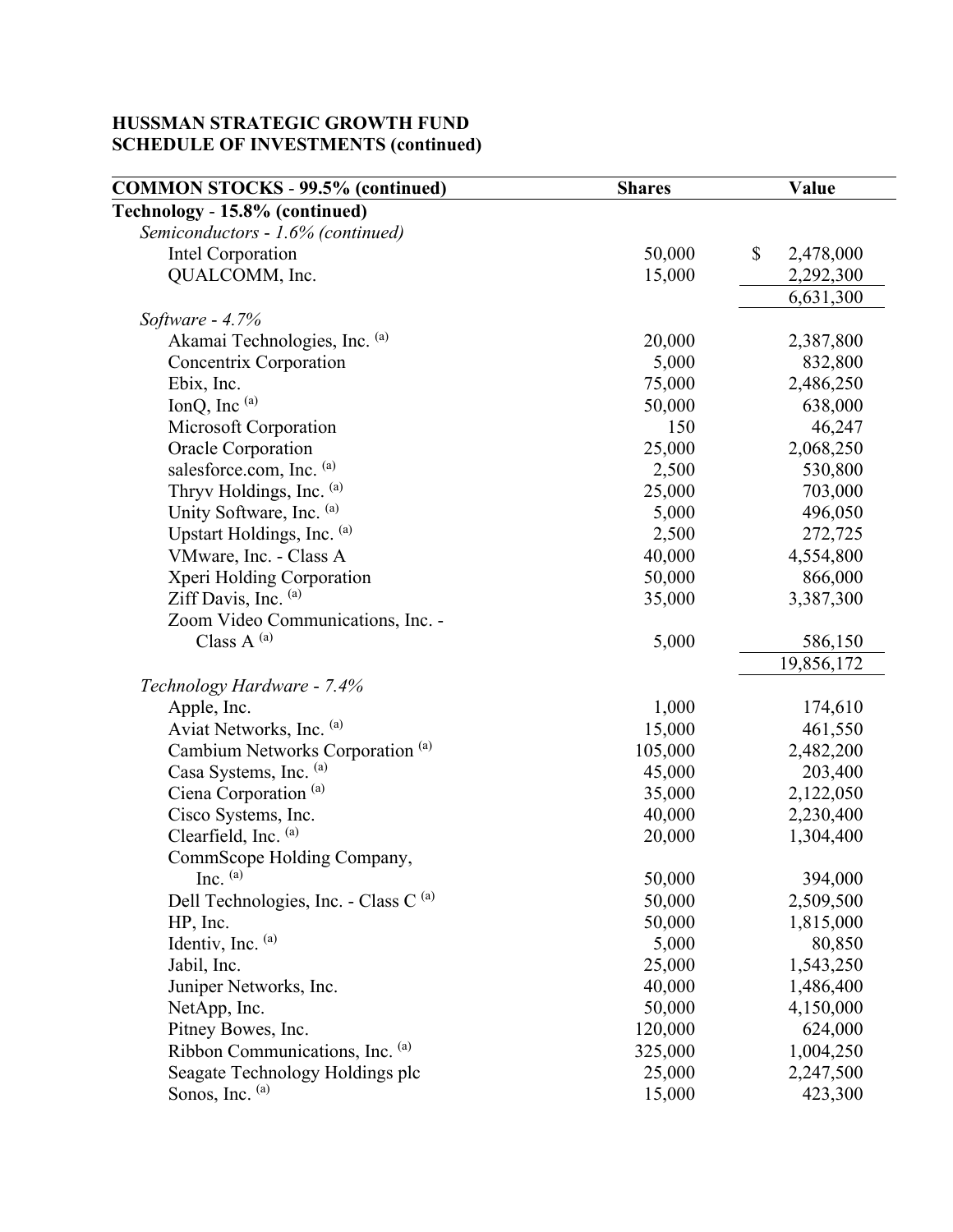| <b>COMMON STOCKS - 99.5% (continued)</b>       |           | <b>Shares</b>          |              | Value         |
|------------------------------------------------|-----------|------------------------|--------------|---------------|
| Technology - 15.8% (continued)                 |           |                        |              |               |
| Technology Hardware - 7.4% (continued)         |           |                        |              |               |
| Super Micro Computer, Inc. (a)                 |           | 20,000                 | \$           | 761,400       |
| Turtle Beach Corporation <sup>(a)</sup>        |           | 125,000                |              | 2,661,250     |
| Ubiquiti, Inc.                                 |           | 10,000                 |              | 2,911,600     |
|                                                |           |                        |              | 31,590,910    |
| Technology Services - 2.1%                     |           |                        |              |               |
| Block, Inc. - Class A (a)                      |           | 10,000                 |              | 1,356,000     |
| <b>Cognizant Technology Solutions</b>          |           |                        |              |               |
| Corporation - Class A                          |           | 30,000                 |              | 2,690,100     |
| Infosys Ltd. - ADR                             |           | 75,000                 |              | 1,866,750     |
| Maximus, Inc.                                  |           | 15,000                 |              | 1,124,250     |
| PayPal Holdings, Inc. (a)                      |           | 15,000                 |              | 1,734,750     |
|                                                |           |                        |              | 8,771,850     |
| Utilities - 0.4%                               |           |                        |              |               |
| Electric Utilities - 0.4%                      |           |                        |              |               |
| NRG Energy, Inc.                               |           | 40,000                 |              | 1,534,400     |
| Total Common Stocks (Cost \$430,996,582)       |           |                        |              | \$422,203,080 |
|                                                |           |                        |              |               |
| <b>EXCHANGE-TRADED FUNDS - 0.8%</b>            |           | <b>Shares</b>          |              | <b>Value</b>  |
| iShares Gold Trust <sup>(a)</sup>              |           | 45,000                 | $\mathbb{S}$ | 1,657,350     |
| SPDR Gold Shares <sup>(a)</sup>                |           | 9,000                  |              | 1,625,850     |
| Total Exchange-Traded Funds (Cost \$3,142,145) |           |                        | \$           | 3,283,200     |
| <b>WARRANTS - 0.1%</b>                         |           | <b>Shares</b>          |              | Value         |
| Energy - $0.1\%$                               |           |                        |              |               |
| Oil & Gas Services & Equipment - 0.1%          |           |                        |              |               |
| Nabors Industries Ltd.,                        |           |                        |              |               |
| expires $06/11/2026$ <sup>(a)</sup> (Cost \$0) |           | 8,000                  | \$           | 184,000       |
| <b>EXCHANGE-TRADED PUT OPTION</b>              |           |                        |              |               |
| <b>CONTRACTS - 2.7%</b>                        | Contracts | <b>Notional Amount</b> |              | Value         |
| Russell 2000 Index Option,                     |           |                        |              |               |
| 05/20/2022 at \$2,100                          | 900       | \$186,311,250          | \$           | 8,093,700     |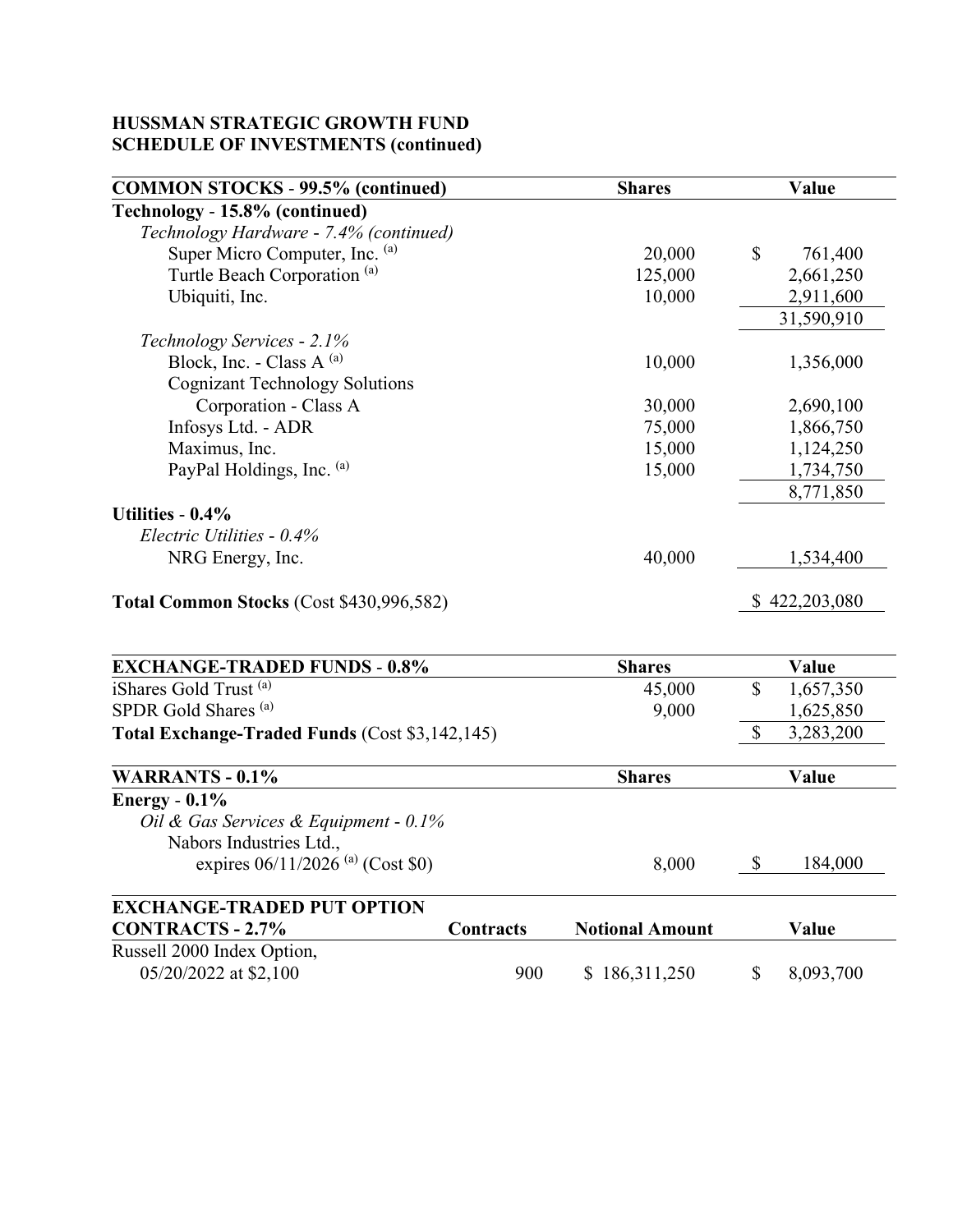| <b>EXCHANGE-TRADED PUT OPTION</b>                          |     |                        |                           |
|------------------------------------------------------------|-----|------------------------|---------------------------|
| <b>CONTRACTS - 2.7% (continued)</b>                        |     | <b>Notional Amount</b> | Value                     |
| S&P 500 Index Option,                                      |     |                        |                           |
| 04/14/2022 at \$4,550                                      | 525 | \$237,846,525          | 3,470,250<br>$\mathbb{S}$ |
| <b>Total Put Option Contracts (Cost \$8,290,951)</b>       |     | \$424,157,775          | \$<br>11,563,950          |
| Total Investments at Value - 103.1%                        |     |                        |                           |
| (Cost \$442,429,678)                                       |     |                        | \$437,234,230             |
|                                                            |     |                        |                           |
| <b>MONEY MARKET FUNDS - 27.0%</b>                          |     | <b>Shares</b>          | Value                     |
| Invesco Short-Term Investments Trust -                     |     |                        |                           |
| Treasury Portfolio - Institutional Class,                  |     |                        |                           |
| $0.17\%$ (b) (Cost \$114,602,546)                          |     | 114,602,546            | \$114,602,546             |
| <b>Total Investments and Money Market Funds at Value -</b> |     |                        |                           |
| 130.1% (Cost \$557,032,224)                                |     |                        | \$551,836,776             |
| <b>Written Call Option Contracts - (30.5%)</b>             |     |                        | (129, 419, 400)           |
| <b>Other Assets in Excess of Liabilities - 0.4%</b>        |     |                        | 1,776,108                 |
| <b>Net Assets - 100.0%</b>                                 |     |                        | \$424,193,484             |
|                                                            |     |                        |                           |

ADR - American Depositary Receipt.

 $\overset{(b)}{\sim}$  The rate shown is the 7-day effective yield as of March 31, 2022.

The average monthly notional value of exchange-traded call option contracts and exchange-traded put option contracts during the nine months ended March 31, 2022 was \$65,724,599 and \$395,525,547, respectively. As of March 31, 2022, the Fund did not hold any exchange-traded call option contracts.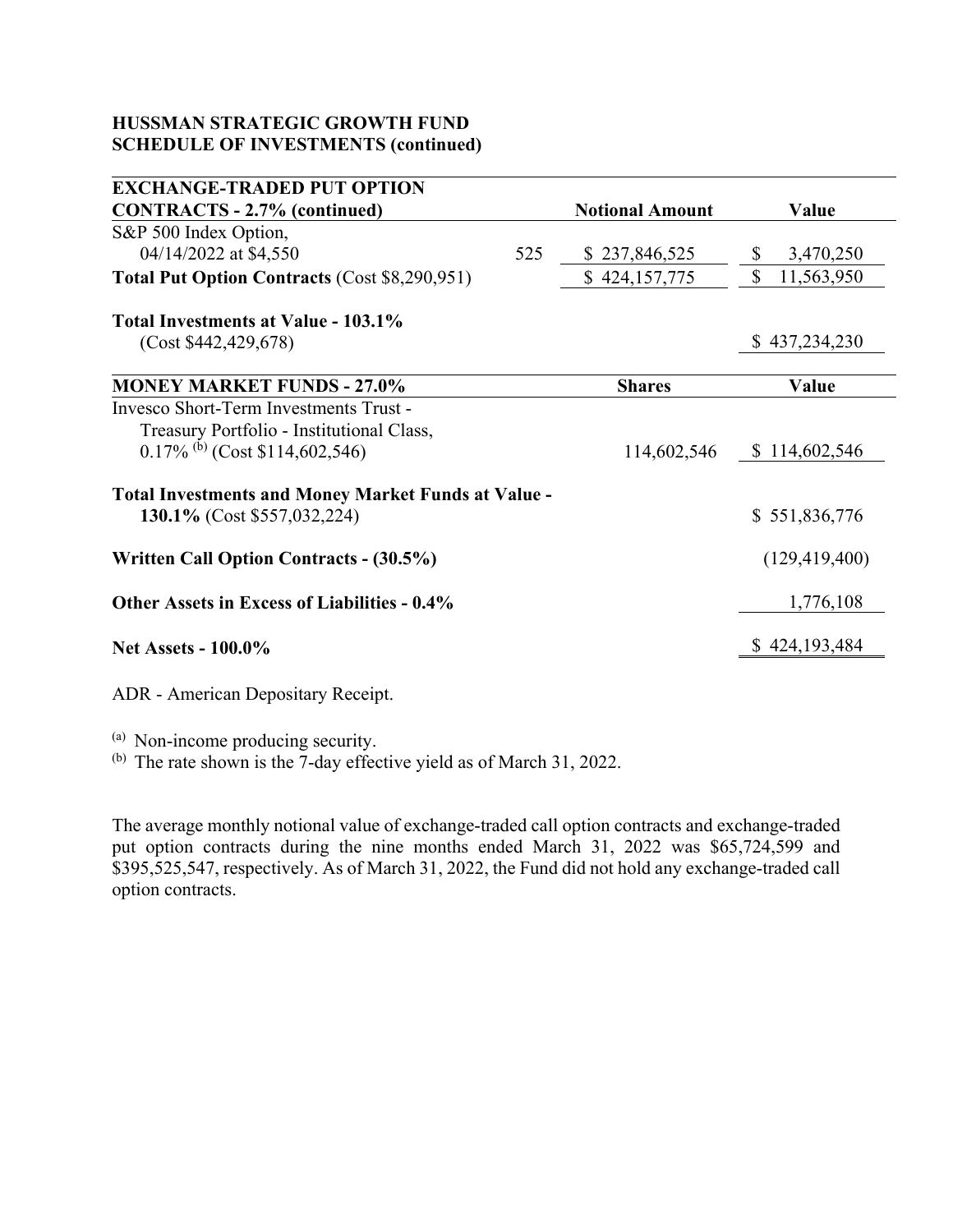#### **HUSSMAN STRATEGIC GROWTH FUND SCHEDULE OF OPEN WRITTEN OPTION CONTRACTS March 31, 2022 (Unaudited)**

| <b>EXCHANGE-TRADED</b>                     |           |                 |                     |                   |                |
|--------------------------------------------|-----------|-----------------|---------------------|-------------------|----------------|
| <b>WRITTEN CALL</b>                        |           | <b>Notional</b> |                     | <b>Expiration</b> | Value of       |
| <b>OPTION CONTRACTS</b>                    | Contracts | <b>Amount</b>   | <b>Strike Price</b> | Date              | <b>Options</b> |
| <b>Call Option Contracts</b>               |           |                 |                     |                   |                |
| Russell 2000 Index Option                  | 900       | \$186,311,250   | 1,500<br>S.         | 06/17/2022        | \$51,425,100   |
| S&P 500 Index Option                       | 510       | 231,050,910     | 3,000               | 06/17/2022        | 77,994,300     |
| <b>Total Written Call Option Contracts</b> |           |                 |                     |                   |                |
| (Premiums received \$117,796,532)          |           | \$417,362,160   |                     |                   | \$129,419,400  |

The average monthly notional value of exchange-traded written call option contracts during the nine months ended March 31, 2022 was \$388,325,726.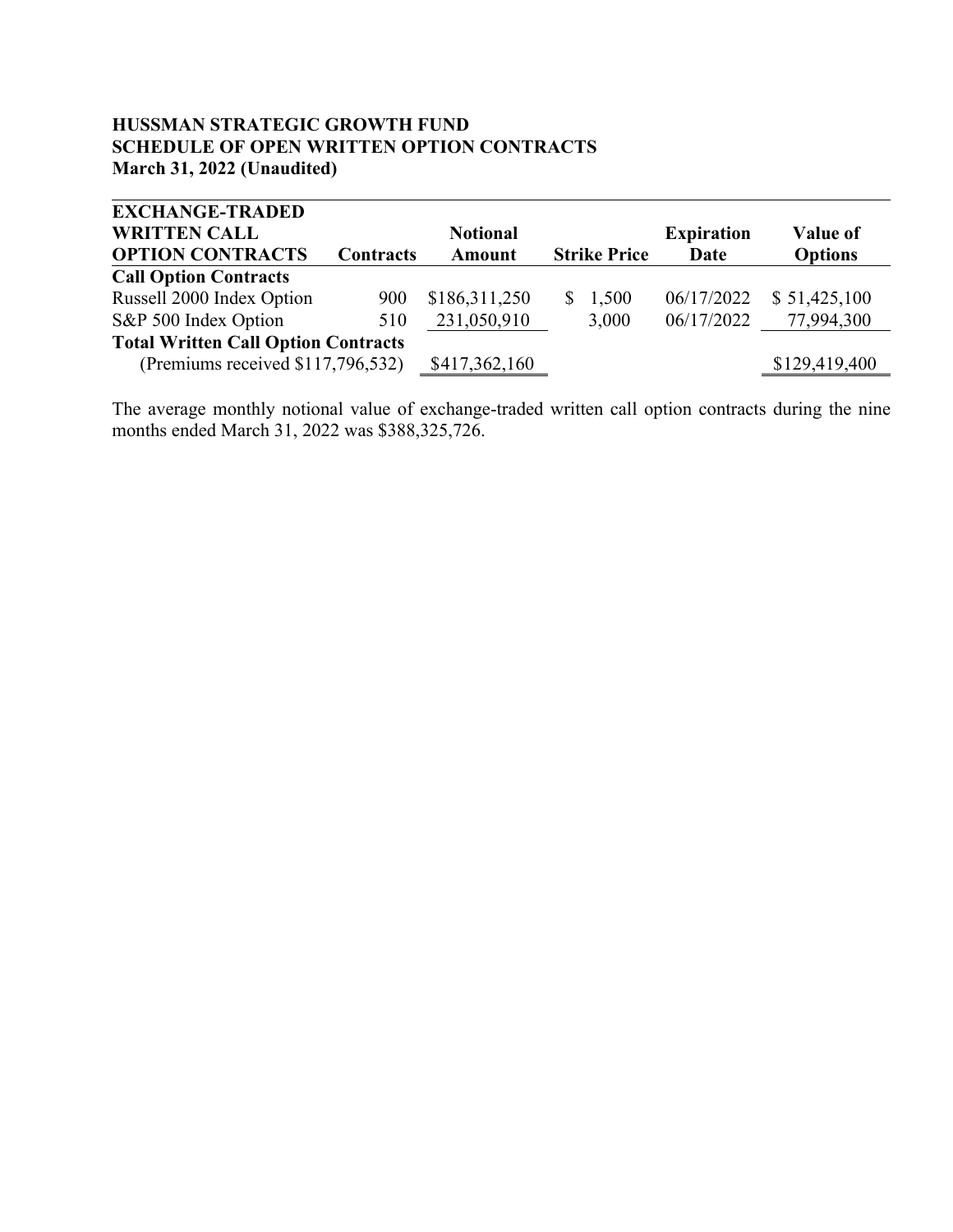### **HUSSMAN STRATEGIC ALLOCATION FUND SCHEDULE OF INVESTMENTS March 31, 2022 (Unaudited)**

| <b>COMMON STOCKS - 76.2%</b>          | <b>Shares</b> | Value |         |
|---------------------------------------|---------------|-------|---------|
| <b>Communications - 7.8%</b>          |               |       |         |
| Advertising & Marketing - 0.4%        |               |       |         |
| Omnicom Group, Inc.                   | 1,000         | \$    | 84,880  |
| Cable & Satellite - 0.9%              |               |       |         |
| Comcast Corporation - Class A         | 1,400         |       | 65,548  |
| DISH Network Corporation -            |               |       |         |
| Class A $^{(a)}$                      | 1,000         |       | 31,650  |
| Sirius XM Holdings, Inc.              | 14,000        |       | 92,680  |
|                                       |               |       | 189,878 |
| Entertainment Content - 1.8%          |               |       |         |
| AMC Networks, Inc. - Class A (a)      | 3,200         |       | 130,016 |
| Discovery, Inc. - Series A (a)        | 5,000         |       | 124,600 |
| Paramount Global - Class B            | 3,600         |       | 136,116 |
|                                       |               |       | 390,732 |
| Internet Media & Services - 2.4%      |               |       |         |
| Alphabet, Inc. - Class C $^{(a)}$     | 50            |       | 139,650 |
| Baidu, Inc. - ADR (a)                 | 500           |       | 66,150  |
| CarGurus, Inc. (a)                    | 1,000         |       | 42,460  |
| LifeMD, Inc. (a)                      | 1,400         |       | 4,942   |
| Meta Platforms, Inc. - Class A (a)    | 600           |       | 133,416 |
| Netflix, Inc. (a)                     | 100           |       | 37,459  |
| Shutterstock, Inc.                    | 1,000         |       | 93,080  |
| Twitter, Inc. (a)                     | 400           |       | 15,476  |
|                                       |               |       | 532,633 |
| Publishing & Broadcasting - 1.4%      |               |       |         |
| Audacy, Inc. (a)                      | 2,000         |       | 5,780   |
| <b>Entravision Communications</b>     |               |       |         |
| Corporation - Class A                 | 400           |       | 2,564   |
| Gray Television, Inc.                 | 8,000         |       | 176,560 |
| Nexstar Media Group, Inc. - Class A   | 400           |       | 75,392  |
| TEGNA, Inc.                           | 2,000         |       | 44,800  |
|                                       |               |       | 305,096 |
| Telecommunications - 0.9%             |               |       |         |
| AT&T, Inc.                            | 2,000         |       | 47,260  |
| Lumen Technologies, Inc.              | 3,000         |       | 33,810  |
| Verizon Communications, Inc.          | 2,400         |       | 122,256 |
|                                       |               |       | 203,326 |
| <b>Consumer Discretionary - 14.9%</b> |               |       |         |
| Apparel & Textile Products - 0.6%     |               |       |         |
| Carter's, Inc.                        | 1,000         |       | 91,990  |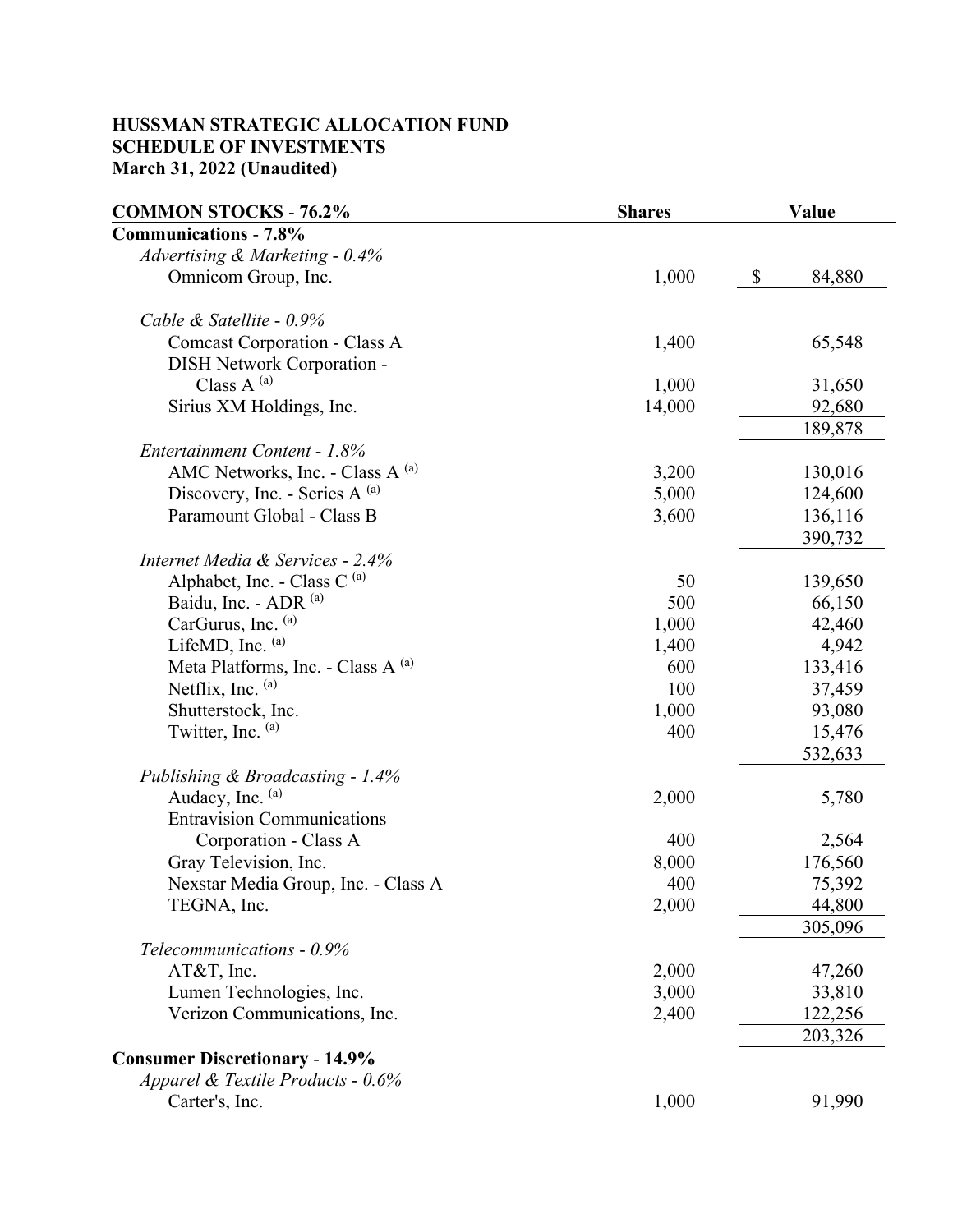| <b>COMMON STOCKS - 76.2% (continued)</b>                     | <b>Shares</b> | Value       |  |
|--------------------------------------------------------------|---------------|-------------|--|
| <b>Consumer Discretionary - 14.9% (continued)</b>            |               |             |  |
| Apparel & Textile Products - 0.6% (continued)                |               |             |  |
| Fossil Group, Inc. (a)                                       | 800           | \$<br>7,712 |  |
| Movado Group, Inc.                                           | 1,000         | 39,050      |  |
|                                                              |               | 138,752     |  |
| Automotive - $0.3\%$                                         |               |             |  |
| Harley-Davidson, Inc.                                        | 1,600         | 63,040      |  |
| Consumer Services - 0.9%                                     |               |             |  |
| Graham Holdings Company -                                    |               |             |  |
| Class B                                                      | 200           | 122,294     |  |
| Medifast, Inc.                                               | 100           | 17,078      |  |
| Perdoceo Education Corporation <sup>(a)</sup>                | 1,000         | 11,480      |  |
| Stride, Inc. (a)                                             | 1,600         | 58,128      |  |
|                                                              |               | 208,980     |  |
| E-Commerce Discretionary - 0.8%<br>1-800-FLOWERS.COM, Inc. - |               |             |  |
| Class $A^{(a)}$                                              | 3,000         | 38,280      |  |
| Amazon.com, Inc. (a)                                         | 10            | 32,600      |  |
| eBay, Inc.                                                   | 1,000         | 57,260      |  |
| Etsy, Inc. $(a)$                                             | 300           | 37,284      |  |
|                                                              |               | 165,424     |  |
|                                                              |               |             |  |
| Home & Office Products - 1.1%                                |               | 40,000      |  |
| <b>ACCO Brands Corporation</b>                               | 5,000         |             |  |
| Hamilton Beach Brands Holding<br>Company - Class A           | 2,000         | 23,260      |  |
| iRobot Corporation <sup>(a)</sup>                            | 1,000         | 63,400      |  |
| Tempur Sealy International, Inc.                             | 2,400         | 67,008      |  |
| Tupperware Brands Corporation <sup>(a)</sup>                 | 2,000         | 38,900      |  |
|                                                              |               |             |  |
|                                                              |               | 232,568     |  |
| Home Construction - 0.7%                                     | 600           |             |  |
| Century Communities, Inc.<br>D.R. Horton, Inc.               | 400           | 32,142      |  |
| Forestar Group, Inc. (a)                                     |               | 29,804      |  |
|                                                              | 1,000         | 17,760      |  |
| Lennar Corporation - Class A                                 | 200           | 16,234      |  |
| LGI Homes, Inc. $(a)$<br>$M/I$ Homes, Inc. $(a)$             | 200           | 19,536      |  |
|                                                              | 800           | 35,480      |  |
|                                                              |               | 150,956     |  |
| Leisure Facilities & Services - 0.9%                         |               |             |  |
| Brinker International, Inc. (a)                              | 1,600         | 61,056      |  |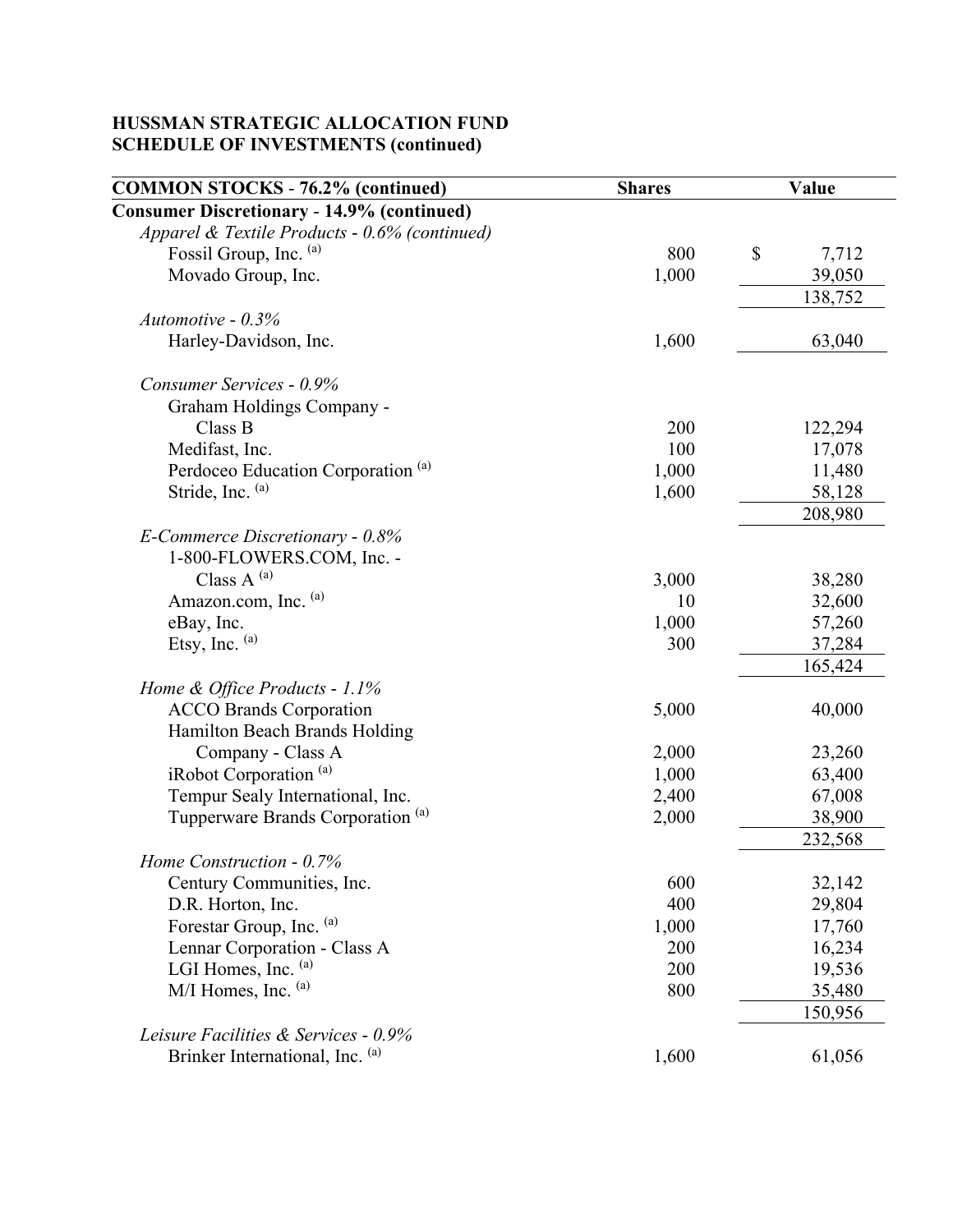| <b>COMMON STOCKS - 76.2% (continued)</b>          | <b>Shares</b> | Value        |  |
|---------------------------------------------------|---------------|--------------|--|
| <b>Consumer Discretionary - 14.9% (continued)</b> |               |              |  |
| Leisure Facilities & Services - 0.9% (continued)  |               |              |  |
| Domino's Pizza, Inc.                              | 160           | \$<br>65,122 |  |
| <b>Starbucks Corporation</b>                      | 800           | 72,776       |  |
|                                                   |               | 198,954      |  |
| Leisure Products - 1.0%                           |               |              |  |
| Mattel, Inc. (a)                                  | 2,000         | 44,420       |  |
| Thor Industries, Inc.                             | 600           | 47,220       |  |
| Winnebago Industries, Inc.                        | 1,000         | 54,030       |  |
| YETI Holdings, Inc. (a)                           | 1,200         | 71,976       |  |
|                                                   |               | 217,646      |  |
| Retail - Discretionary - 8.1%                     |               |              |  |
| AutoNation, Inc. (a)                              | 400           | 39,832       |  |
| AutoZone, Inc. (a)                                | 20            | 40,892       |  |
| Bed Bath & Beyond, Inc. (a)                       | 1,000         | 22,530       |  |
| Big 5 Sporting Goods Corporation                  | 4,000         | 68,600       |  |
| Buckle, Inc. (The)                                | 4,000         | 132,160      |  |
| CarMax, Inc. (a)                                  | 200           | 19,296       |  |
| Chico's FAS, Inc. (a)                             | 4,000         | 19,200       |  |
| Designer Brands, Inc. - Class A (a)               | 1,500         | 20,265       |  |
| Dick's Sporting Goods, Inc.                       | 1,400         | 140,028      |  |
| Duluth Holdings, Inc. - Class B (a)               | 6,000         | 73,380       |  |
| Express, Inc. (a)                                 | 10,000        | 35,600       |  |
| Foot Locker, Inc.                                 | 1,200         | 35,592       |  |
| Gap, Inc. (The)                                   | 500           | 7,040        |  |
| Genesco, Inc. (a)                                 | 1,000         | 63,610       |  |
| Hibbett, Inc.                                     | 1,400         | 62,076       |  |
| Home Depot, Inc. (The)                            | 200           | 59,866       |  |
| Kohl's Corporation                                | 600           | 36,276       |  |
| lululemon athletica, inc. (a)                     | 100           | 36,523       |  |
| Macy's, Inc.                                      | 5,000         | 121,800      |  |
| MarineMax, Inc. (a)                               | 2,000         | 80,520       |  |
| O'Reilly Automotive, Inc. (a)                     | 100           | 68,496       |  |
| Penske Automotive Group, Inc.                     | 400           | 37,488       |  |
| Qurate Retail, Inc. - Series A                    | 4,000         | 19,040       |  |
| Sally Beauty Holdings, Inc. (a)                   | 6,000         | 93,780       |  |
| Sleep Number Corporation <sup>(a)</sup>           | 1,600         | 81,136       |  |
| Ulta Beauty, Inc. (a)                             | 200           | 79,644       |  |
| Urban Outfitters, Inc. (a)                        | 2,000         | 50,220       |  |
| Williams-Sonoma, Inc.                             | 1,000         | 144,999      |  |
| Zumiez, Inc. (a)                                  | 2,000         | 76,420       |  |
|                                                   |               | 1,766,309    |  |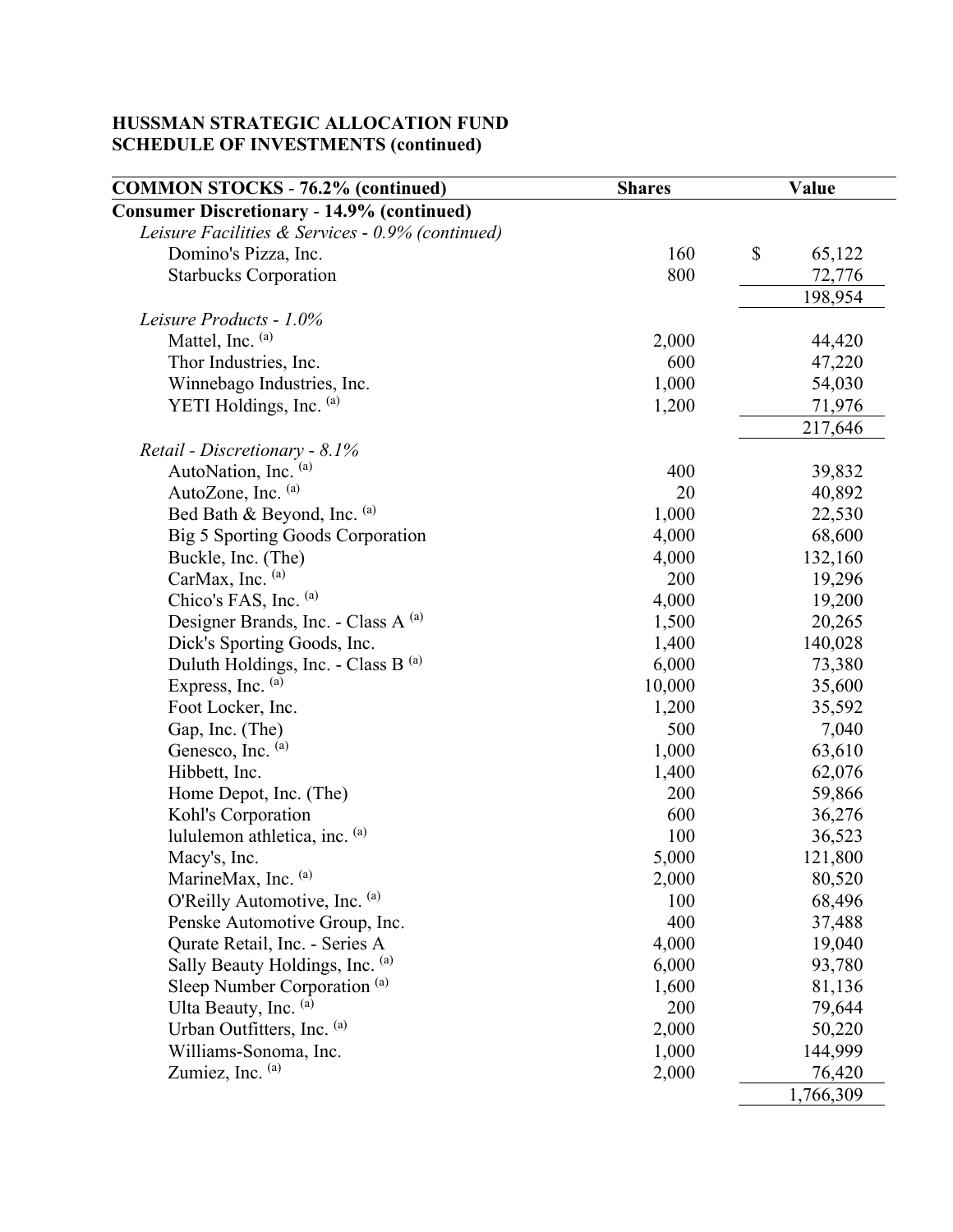| <b>COMMON STOCKS - 76.2% (continued)</b>          | <b>Shares</b> | Value        |
|---------------------------------------------------|---------------|--------------|
| <b>Consumer Discretionary - 14.9% (continued)</b> |               |              |
| Wholesale - Discretionary - 0.5%                  |               |              |
| <b>Educational Development</b>                    |               |              |
| Corporation                                       | 2,000         | \$<br>15,500 |
| <b>LKQ</b> Corporation                            | 1,600         | 72,656       |
| Vera Bradley, Inc. (a)                            | 3,000         | 23,010       |
|                                                   |               | 111,166      |
| <b>Consumer Staples - 9.3%</b>                    |               |              |
| Beverages - 0.5%                                  |               |              |
| National Beverage Corporation                     | 1,600         | 69,600       |
| PepsiCo, Inc.                                     | 200           | 33,476       |
|                                                   |               | 103,076      |
| $Food - 4.5\%$                                    |               |              |
| B&G Foods, Inc.                                   | 5,000         | 134,900      |
| BellRing Brands, Inc. (a)                         | 1,000         | 23,080       |
| Campbell Soup Company                             | 2,600         | 115,882      |
| Fresh Del Monte Produce, Inc.                     | 3,000         | 77,730       |
| General Mills, Inc.                               | 1,400         | 94,808       |
| Herbalife Nutrition Ltd. (a)                      | 1,200         | 36,432       |
| Ingredion, Inc.                                   | 400           | 34,860       |
| J.M. Smucker Company (The)                        | 600           | 81,246       |
| Kellogg Company                                   | 2,600         | 167,674      |
| Kraft Heinz Company (The)                         | 3,000         | 118,170      |
| Phibro Animal Health Corporation -                |               |              |
| Class A                                           | 1,000         | 19,950       |
| USANA Health Sciences, Inc. (a)                   | 1,000         | 79,450       |
|                                                   |               | 984,182      |
| Household Products - 0.6%                         |               |              |
| Clorox Company (The)                              | 200           | 27,806       |
| Colgate-Palmolive Company                         | 400           | 30,332       |
| Kimberly-Clark Corporation                        | 200           | 24,632       |
| Nu Skin Enterprises, Inc. - Class A               | 1,000         | 47,880       |
|                                                   |               | 130,650      |
| Retail - Consumer Staples - 3.6%                  |               |              |
| Big Lots, Inc.                                    | 3,000         | 103,800      |
| Ingles Markets, Inc. - Class A                    | 1,000         | 89,050       |
| Natural Grocers by Vitamin Cottage,               |               |              |
| Inc.                                              | 4,000         | 78,400       |
| Ollie's Bargain Outlet Holdings,                  |               |              |
| Inc. $(a)$                                        | 500           | 21,480       |
| Rite Aid Corporation <sup>(a)</sup>               | 3,000         | 26,250       |
| Sprouts Farmers Market, Inc. (a)                  | 5,000         | 159,900      |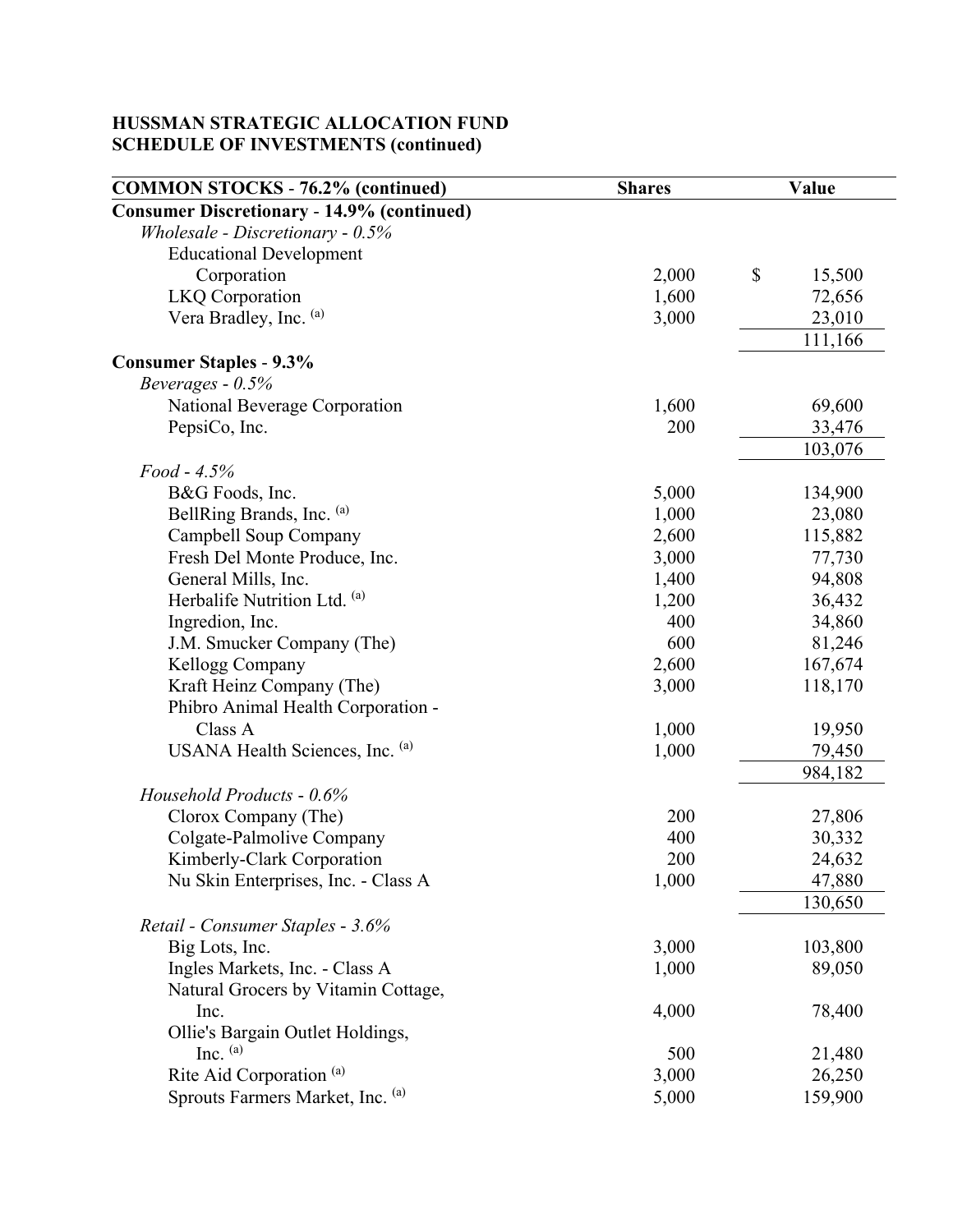| <b>COMMON STOCKS - 76.2% (continued)</b>     | <b>Shares</b> | Value         |  |
|----------------------------------------------|---------------|---------------|--|
| <b>Consumer Staples - 9.3% (continued)</b>   |               |               |  |
| Retail - Consumer Staples - 3.6% (continued) |               |               |  |
| United Natural Foods, Inc. (a)               | 5,000         | \$<br>206,750 |  |
| Walgreens Boots Alliance, Inc.               | 2,400         | 107,448       |  |
|                                              |               | 793,078       |  |
| Wholesale - Consumer Staples - 0.1%          |               |               |  |
| Archer-Daniels-Midland Company               | 300           | 27,078        |  |
| Energy $-3.7\%$                              |               |               |  |
| Oil & Gas Producers - 2.7%                   |               |               |  |
| Antero Resources Corporation <sup>(a)</sup>  | 1,500         | 45,795        |  |
| California Resources Corporation             | 1,000         | 44,730        |  |
| Callon Petroleum Company <sup>(a)</sup>      | 1,000         | 59,080        |  |
| Continental Resources, Inc.                  | 1,200         | 73,596        |  |
| Laredo Petroleum, Inc. (a)                   | 1,200         | 94,968        |  |
| Ovintiv, Inc.                                | 2,000         | 108,140       |  |
| Range Resources Corporation <sup>(a)</sup>   | 3,000         | 91,140        |  |
| <b>SM Energy Company</b>                     | 1,600         | 62,320        |  |
|                                              |               | 579,769       |  |
| Oil & Gas Services & Equipment - 0.4%        |               |               |  |
| Nabors Industries Ltd. (a)                   | 600           | 91,632        |  |
|                                              |               |               |  |
| Renewable Energy - 0.6%                      |               |               |  |
| Canadian Solar, Inc. (a)                     | 1,500         | 53,040        |  |
| First Solar, Inc. (a)                        | 50            | 4,187         |  |
| JinkoSolar Holding Company Ltd. -            |               |               |  |
| ADR $(a)$                                    | 600           | 28,974        |  |
| SunPower Corporation <sup>(a)</sup>          | 1,000         | 21,480        |  |
| Sunworks, Inc. (a)                           | 4,000         | 10,080        |  |
| TPI Composites, Inc. (a)                     | 1,000         | 14,060        |  |
|                                              |               | 131,821       |  |
| Financials - 7.6%                            |               |               |  |
| Asset Management - 1.0%                      |               |               |  |
| BrightSphere Investment Group, Inc.          | 2,000         | 48,500        |  |
| Federated Hermes, Inc.                       | 1,400         | 47,684        |  |
| Invesco Ltd.                                 | 5,000         | 115,300       |  |
|                                              |               | 211,484       |  |
| Banking - $1.7%$                             |               |               |  |
| <b>Associated Banc-Corp</b>                  | 1,000         | 22,760        |  |
| Citizens Financial Group, Inc.               | 500           | 22,665        |  |
| <b>Fifth Third Bancorp</b>                   | 400           | 17,216        |  |
| Hilltop Holdings, Inc.                       | 3,000         | 88,200        |  |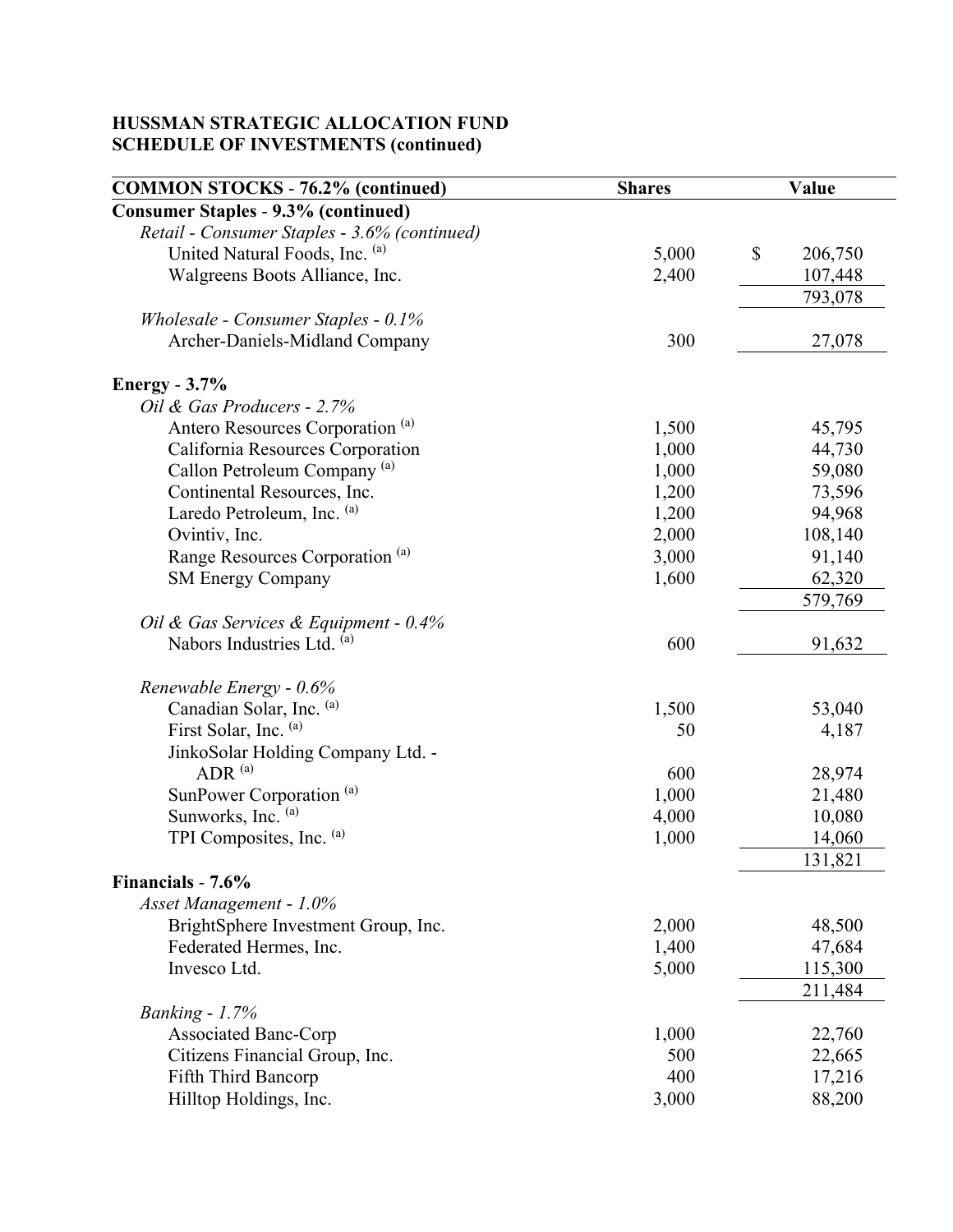| <b>COMMON STOCKS - 76.2% (continued)</b>       | <b>Shares</b> | Value        |  |
|------------------------------------------------|---------------|--------------|--|
| Financials - 7.6% (continued)                  |               |              |  |
| Banking - 1.7% (continued)                     |               |              |  |
| Hope Bancorp, Inc.                             | 2,000         | \$<br>32,160 |  |
| Investors Bancorp, Inc.                        | 2,000         | 29,860       |  |
| Kearny Financial Corporation                   | 3,000         | 38,640       |  |
| New York Community Bancorp, Inc.               | 4,000         | 42,880       |  |
| Old National Bancorp                           | 2,267         | 37,133       |  |
| People's United Financial, Inc.                | 1,000         | 19,990       |  |
| Provident Financial Services, Inc.             | 1,000         | 23,400       |  |
|                                                |               | 374,904      |  |
| <b>Institutional Financial Services - 1.3%</b> |               |              |  |
| Cboe Global Markets, Inc.                      | 1,200         | 137,304      |  |
| Evercore, Inc. - Class A                       | 1,000         | 111,320      |  |
| StoneX Group, Inc. (a)                         | 600           | 44,538       |  |
|                                                |               | 293,162      |  |
| Insurance - $3.0\%$                            |               |              |  |
| Aflac, Inc.                                    | 1,100         | 70,829       |  |
| Allstate Corporation (The)                     | 1,200         | 166,212      |  |
| <b>Lincoln National Corporation</b>            | 1,000         | 65,360       |  |
| NMI Holdings, Inc. - Class A (a)               | 1,000         | 20,620       |  |
| Old Republic International                     |               |              |  |
| Corporation                                    | 5,000         | 129,350      |  |
| Progressive Corporation (The)                  | 600           | 68,394       |  |
| <b>Unum Group</b>                              | 4,000         | 126,040      |  |
|                                                |               | 646,805      |  |
| Specialty Finance - 0.6%                       |               |              |  |
| Alliance Data Systems Corporation              | 1,000         | 56,150       |  |
| Ally Financial, Inc.                           | 400           | 17,392       |  |
| Navient Corporation                            | 3,000         | 51,120       |  |
|                                                |               | 124,662      |  |
| Health Care - 10.1%                            |               |              |  |
| Biotech & Pharma - 6.5%                        |               |              |  |
| AbbVie, Inc.                                   | 200           | 32,422       |  |
| Alkermes plc (a)                               | 500           | 13,155       |  |
| Amgen, Inc.                                    | 300           | 72,546       |  |
| Amneal Pharmaceuticals, Inc. (a)               | 5,000         | 20,850       |  |
| Biogen, Inc. (a)                               | 700           | 147,420      |  |
| Catalyst Pharmaceuticals, Inc. (a)             | 3,000         | 24,870       |  |
| ChromaDex Corporation <sup>(a)</sup>           | 2,000         | 4,920        |  |
| Coherus Biosciences, Inc. (a)                  | 600           | 7,746        |  |
| Corcept Therapeutics, Inc. (a)                 | 2,000         | 45,040       |  |
| CRISPR Therapeutics AG <sup>(a)</sup>          | 400           | 25,108       |  |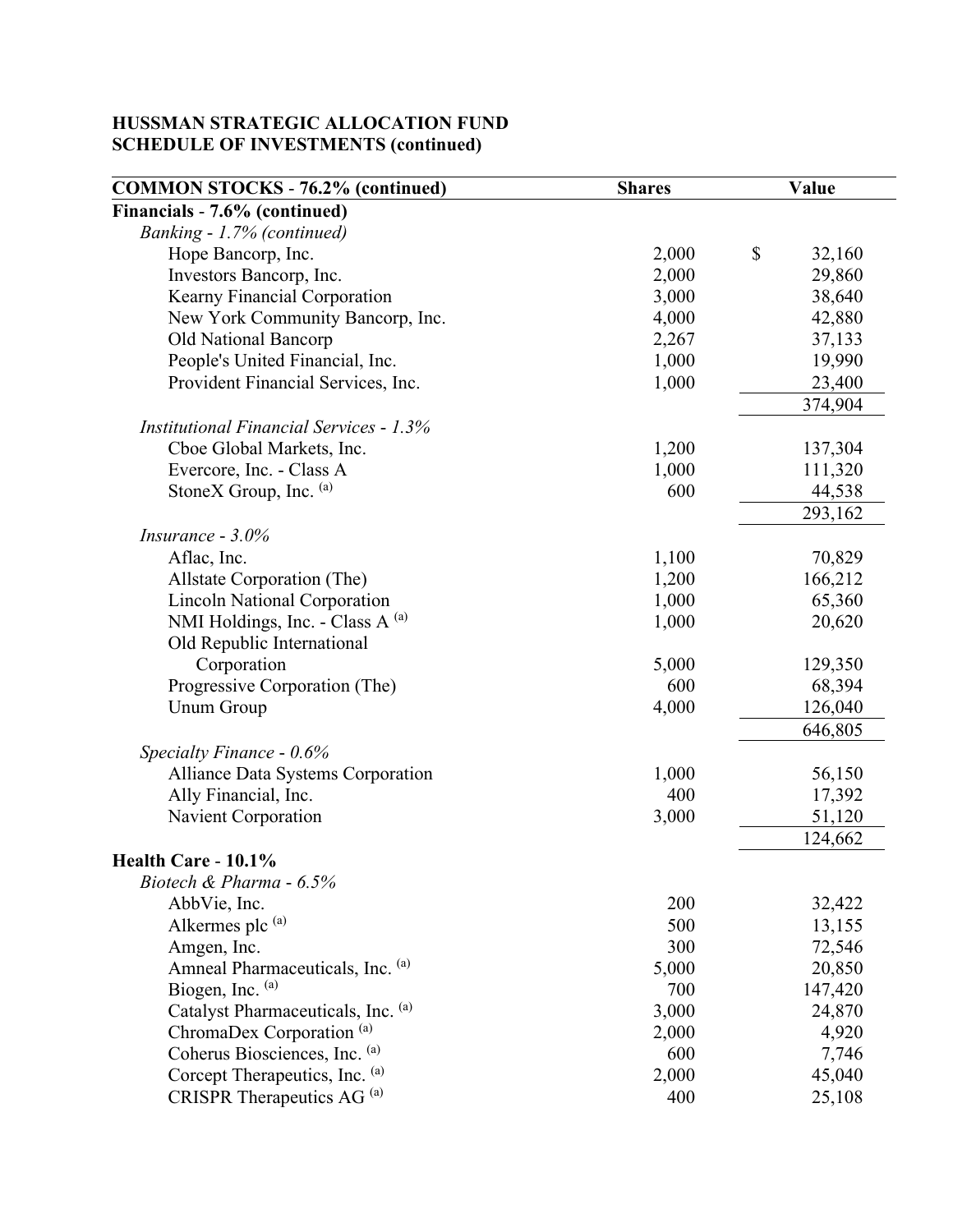|                                                        | Value  |
|--------------------------------------------------------|--------|
| Health Care - 10.1% (continued)                        |        |
| Biotech & Pharma - 6.5% (continued)                    |        |
| $\mathbb{S}$<br>Editas Medicine, Inc. (a)<br>400       | 7,608  |
| Exelixis, Inc. (a)<br>1,000                            | 22,670 |
| Gilead Sciences, Inc.<br>1,200                         | 71,340 |
| Innoviva, Inc. (a)<br>6,200<br>119,970                 |        |
| Ironwood Pharmaceuticals, Inc. (a)<br>2,000            | 25,160 |
| Jazz Pharmaceuticals plc (a)<br>200                    | 31,134 |
| Johnson & Johnson<br>100                               | 17,723 |
| Neurocrine Biosciences, Inc. (a)<br>1,200<br>112,500   |        |
| Organogenesis Holdings, Inc. (a)<br>1,000              | 7,620  |
| Pfizer, Inc.<br>134,602<br>2,600                       |        |
| Prothena Corporation plc (a)<br>600                    | 21,942 |
| Regeneron Pharmaceuticals, Inc. (a)<br>240<br>167,621  |        |
| Rigel Pharmaceuticals, Inc. (a)<br>6,000               | 17,940 |
| Sage Therapeutics, Inc. (a)<br>1,000                   | 33,100 |
| Supernus Pharmaceuticals, Inc. (a)<br>129,280<br>4,000 |        |
| Vanda Pharmaceuticals, Inc. (a)<br>6,000               | 67,860 |
| Vertex Pharmaceuticals, Inc. (a)<br>100                | 26,097 |
| 2,000<br>Viatris, Inc.                                 | 21,760 |
| 1,430,004                                              |        |
| Health Care Facilities & Services - 2.5%               |        |
| Brookdale Senior Living, Inc. (a)<br>2,000             | 14,100 |
| 200<br>Cigna Corporation                               | 47,922 |
| Community Health Systems, Inc. (a)<br>2,800            | 33,236 |
| <b>CVS Health Corporation</b><br>600                   | 60,726 |
| Fulgent Genetics, Inc. (a)<br>500                      | 31,205 |
| HCA Healthcare, Inc.<br>300                            | 75,186 |
| Laboratory Corporation of America                      |        |
| Holdings <sup>(a)</sup><br>500<br>131,830              |        |
| Quest Diagnostics, Inc.<br>1,000<br>136,860            |        |
| Universal Health Services, Inc. -                      |        |
| 100<br>Class B                                         | 14,495 |
| 545,560                                                |        |
| Medical Equipment & Devices - 1.1%                     |        |
| 10X Genomics, Inc. - Class A $^{(a)}$<br>100           | 7,607  |
| Apollo Endosurgery, Inc. (a)<br>1,000                  | 6,050  |
| Co-Diagnostics, Inc. (a)<br>1,000                      | 6,180  |
| Exact Sciences Corporation <sup>(a)</sup><br>300       | 20,976 |
| Hologic, Inc. (a)<br>400                               | 30,728 |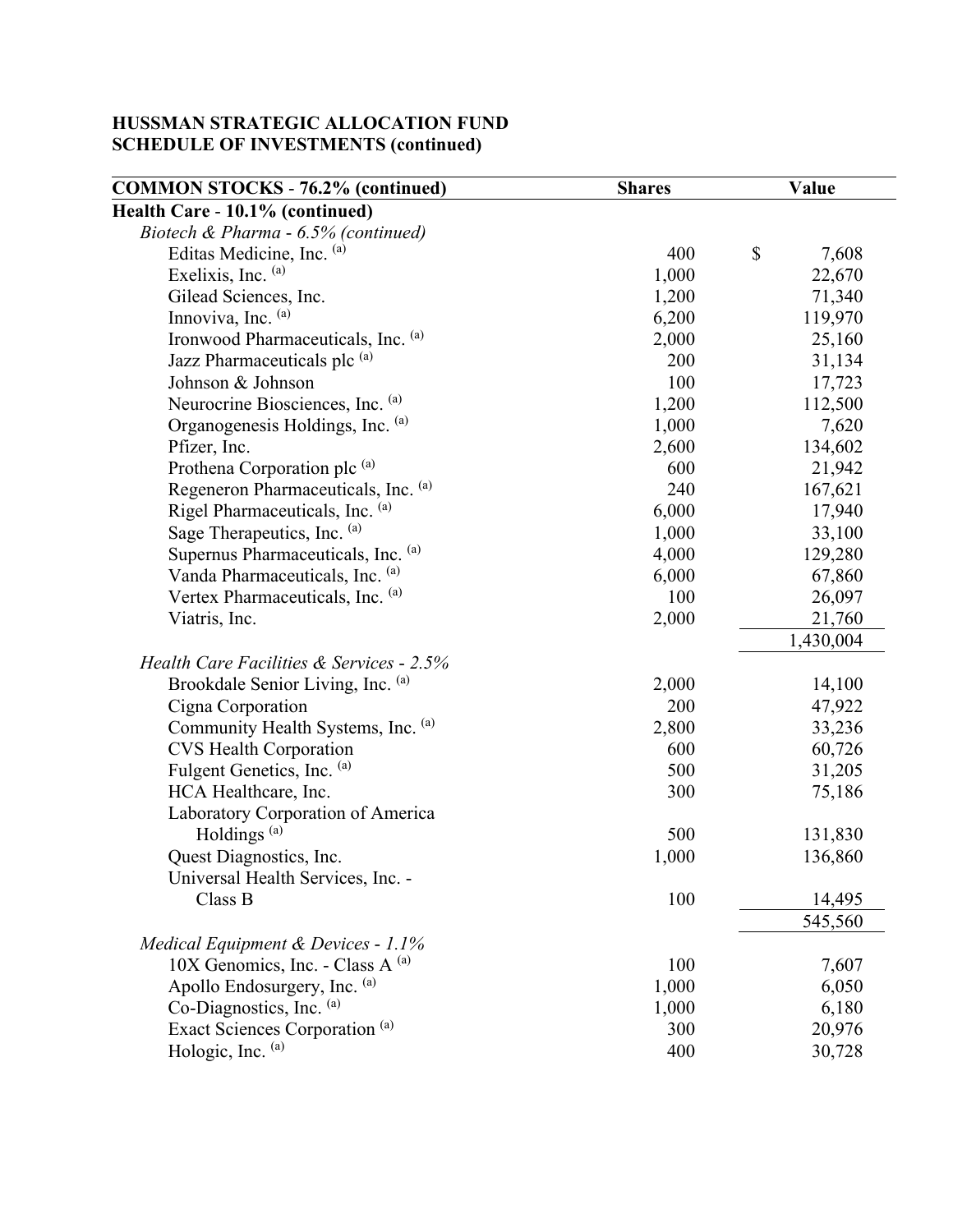| <b>COMMON STOCKS - 76.2% (continued)</b>       | <b>Shares</b> | Value        |  |
|------------------------------------------------|---------------|--------------|--|
| Health Care - 10.1% (continued)                |               |              |  |
| Medical Equipment & Devices - 1.1% (continued) |               |              |  |
| Inogen, Inc. (a)                               | 2,400         | \$<br>77,808 |  |
| Quidel Corporation <sup>(a)</sup>              | 200           | 22,492       |  |
| Vericel Corporation <sup>(a)</sup>             | 200           | 7,644        |  |
| Waters Corporation <sup>(a)</sup>              | 200           | 62,078       |  |
|                                                |               | 241,563      |  |
| Industrials - 4.3%                             |               |              |  |
| Commercial Support Services - 0.7%             |               |              |  |
| H&R Block, Inc.                                | 6,000         | 156,240      |  |
| Diversified Industrials - $0.2\%$              |               |              |  |
| 3M Company                                     | 300           | 44,664       |  |
|                                                |               |              |  |
| Electrical Equipment - 1.0%                    |               |              |  |
| Allegion plc                                   | 600           | 65,868       |  |
| Atkore, Inc. (a)                               | 1,400         | 137,816      |  |
| WidePoint Corporation <sup>(a)</sup>           | 1,000         | 3,780        |  |
|                                                |               | 207,464      |  |
| Engineering & Construction - $0.1\%$           |               |              |  |
| Orbital Energy Group, Inc. (a)                 | 3,000         | 5,520        |  |
| Primoris Services Corporation                  | 1,000         | 23,820       |  |
|                                                |               | 29,340       |  |
| Industrial Intermediate Products - 0.2%        |               |              |  |
| Proto Labs, Inc. (a)                           | 1,000         | 52,900       |  |
|                                                |               |              |  |
| <b>Industrial Support Services - 0.1%</b>      |               |              |  |
| WESCO International, Inc. (a)                  | 200           | 26,028       |  |
|                                                |               |              |  |
| Machinery - $0.1\%$                            |               |              |  |
| Energy Recovery, Inc. (a)                      | 1,000         | 20,140       |  |
|                                                |               |              |  |
| Transportation & Logistics - 1.9%              |               |              |  |
| Atlas Air Worldwide Holdings,                  |               |              |  |
| Inc. $(a)$                                     | 1,000         | 86,370       |  |
| C.H. Robinson Worldwide, Inc.                  | 800           | 86,168       |  |
| Expeditors International of                    |               |              |  |
| Washington, Inc.                               | 1,400         | 144,424      |  |
| FedEx Corporation                              | 200           | 46,278       |  |
| Landstar System, Inc.                          | 300           | 45,249       |  |
|                                                |               | 408,489      |  |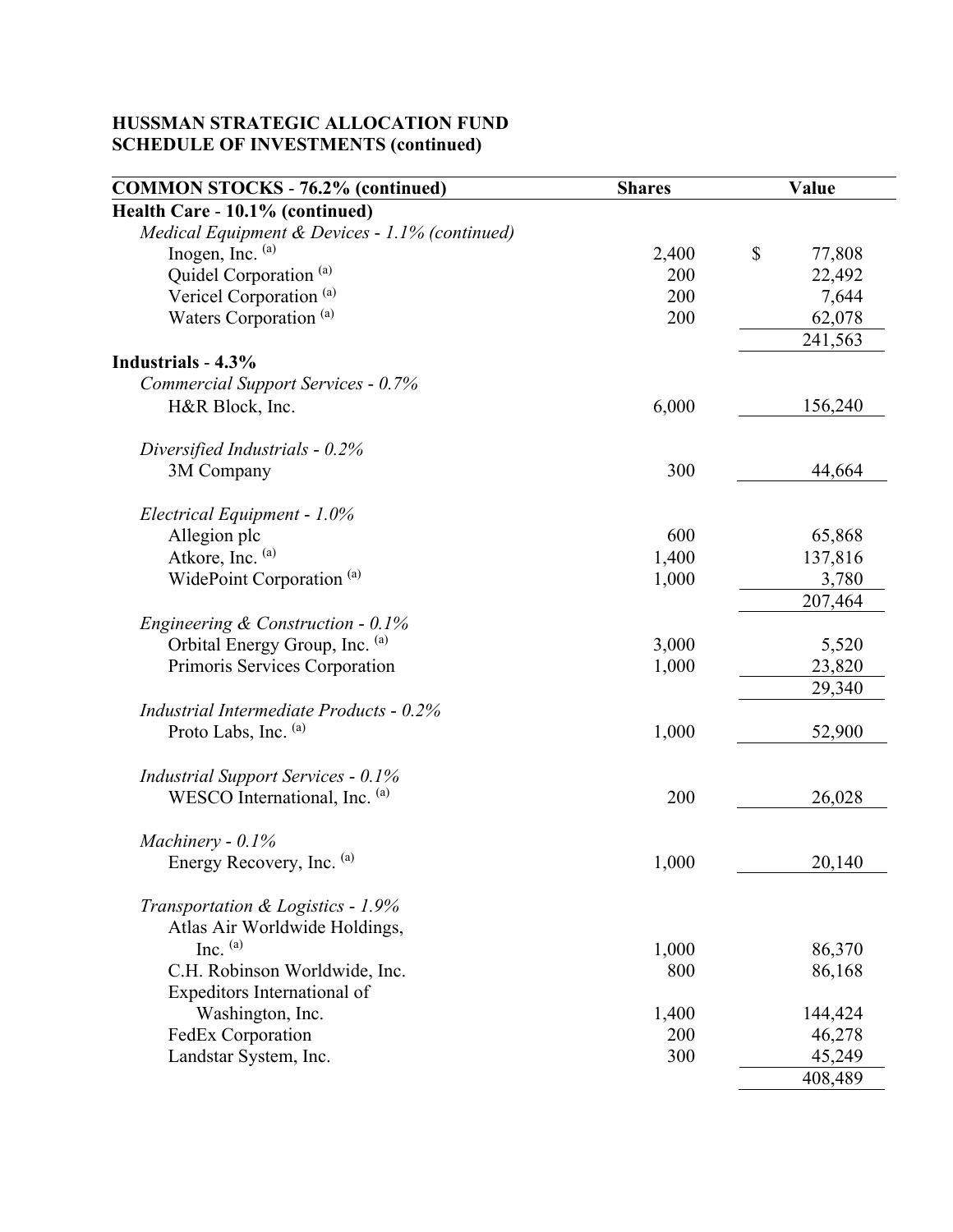| <b>COMMON STOCKS - 76.2% (continued)</b> | <b>Shares</b> | Value        |  |
|------------------------------------------|---------------|--------------|--|
| Materials - 5.4%                         |               |              |  |
| Chemicals - 1.4%                         |               |              |  |
| AdvanSix, Inc.                           | 800           | \$<br>40,872 |  |
| LyondellBasell Industries N.V. -         |               |              |  |
| Class A                                  | 600           | 61,692       |  |
| Mosaic Company (The)                     | 1,000         | 66,500       |  |
| Valvoline, Inc.                          | 4,000         | 126,240      |  |
|                                          |               | 295,304      |  |
| Containers & Packaging - 1.1%            |               |              |  |
| Berry Global Group, Inc. (a)             | 2,000         | 115,920      |  |
| Greif, Inc. - Class A                    | 2,000         | 130,120      |  |
|                                          |               | 246,040      |  |
| Forestry, Paper & Wood Products - 0.3%   |               |              |  |
| Boise Cascade Company                    | 1,000         | 69,470       |  |
|                                          |               |              |  |
| Metals $\&$ Mining - 2.6%                |               |              |  |
| Agnico Eagle Mines Ltd.                  | 1,000         | 61,240       |  |
| AngloGold Ashanti Ltd. - ADR             | 1,600         | 37,904       |  |
| <b>Barrick Gold Corporation</b>          | 6,400         | 156,992      |  |
| <b>Encore Wire Corporation</b>           | 400           | 45,628       |  |
| Kinross Gold Corporation                 | 5,000         | 29,400       |  |
| <b>Newmont Corporation</b>               | 2,400         | 190,680      |  |
| Royal Gold, Inc.                         | 300           | 42,384       |  |
|                                          |               | 564,228      |  |
| Real Estate - 0.6%                       |               |              |  |
| Real Estate Services - 0.2%              |               |              |  |
| eXp World Holdings, Inc.                 | 600           | 12,702       |  |
| Jones Lang LaSalle, Inc. (a)             | 100           | 23,946       |  |
|                                          |               | 36,648       |  |
| $REITs - 0.4%$                           |               |              |  |
| Farmland Partners, Inc.                  | 2,000         | 27,500       |  |
| Iron Mountain, Inc.                      | 1,000         | 55,410       |  |
| Macerich Company (The)                   | 1,000         | 15,640       |  |
|                                          |               | 98,550       |  |
| Technology - 12.2%                       |               |              |  |
| Semiconductors - 1.2%                    |               |              |  |
| Amkor Technology, Inc.                   | 1,000         | 21,720       |  |
| Applied Materials, Inc.                  | 400           | 52,720       |  |
| Intel Corporation                        | 2,000         | 99,120       |  |
| QUALCOMM, Inc.                           | 600           | 91,692       |  |
|                                          |               | 265,252      |  |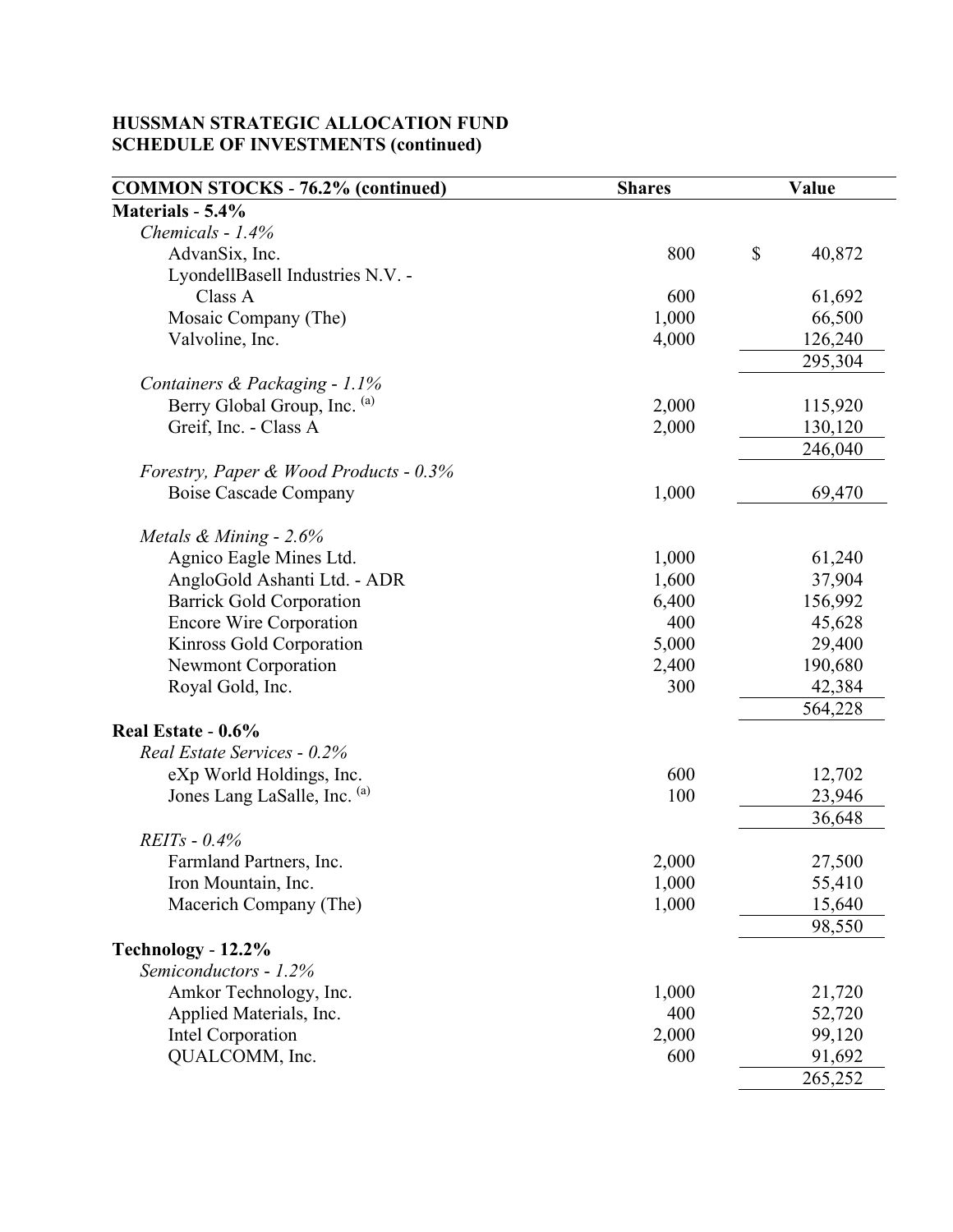| <b>COMMON STOCKS - 76.2% (continued)</b>         | <b>Shares</b> | Value        |  |
|--------------------------------------------------|---------------|--------------|--|
| Technology - 12.2% (continued)                   |               |              |  |
| Software $-3.6%$                                 |               |              |  |
| Akamai Technologies, Inc. (a)                    | 800           | \$<br>95,512 |  |
| Concentrix Corporation                           | 200           | 33,312       |  |
| Ebix, Inc.                                       | 3,000         | 99,450       |  |
| IonQ, Inc $(a)$                                  | 2,000         | 25,520       |  |
| Microsoft Corporation                            | 5             | 1,542        |  |
| Oracle Corporation                               | 1,000         | 82,730       |  |
| salesforce.com, Inc. (a)                         | 100           | 21,232       |  |
| Thryv Holdings, Inc. (a)                         | 1,000         | 28,120       |  |
| Unity Software, Inc. (a)                         | 200           | 19,842       |  |
| Upstart Holdings, Inc. (a)                       | 100           | 10,909       |  |
| VMware, Inc. - Class A                           | 1,600         | 182,192      |  |
| Xperi Holding Corporation                        | 2,000         | 34,640       |  |
| Ziff Davis, Inc. (a)                             | 1,400         | 135,492      |  |
| Zoom Video Communications, Inc. -                |               |              |  |
| Class A $^{(a)}$                                 | 200           | 23,446       |  |
|                                                  |               | 793,939      |  |
| Technology Hardware - 5.8%                       |               |              |  |
| Apple, Inc.                                      | 40            | 6,984        |  |
| Aviat Networks, Inc. (a)                         | 500           | 15,385       |  |
| Cambium Networks Corporation <sup>(a)</sup>      | 4,200         | 99,288       |  |
| Casa Systems, Inc. (a)                           | 1,800         | 8,136        |  |
| Ciena Corporation <sup>(a)</sup>                 | 1,400         | 84,882       |  |
| Cisco Systems, Inc.                              | 1,600         | 89,216       |  |
| Clearfield, Inc. (a)                             | 800           | 52,176       |  |
| <b>CommScope Holding</b>                         |               |              |  |
| Company, Inc. (a)                                | 2,000         | 15,760       |  |
| Dell Technologies, Inc. - Class C <sup>(a)</sup> | 2,000         | 100,380      |  |
| HP, Inc.                                         | 2,000         | 72,600       |  |
| Identiv, Inc. (a)                                | 200           | 3,234        |  |
| Jabil, Inc.                                      | 1,000         | 61,730       |  |
| Juniper Networks, Inc.                           | 1,600         | 59,456       |  |
| NetApp, Inc.                                     | 2,000         | 166,000      |  |
| Pitney Bowes, Inc.                               | 4,000         | 20,800       |  |
| Ribbon Communications, Inc. (a)                  | 13,000        | 40,170       |  |
| Seagate Technology Holdings plc                  | 1,000         | 89,900       |  |
| Sonos, Inc. (a)                                  | 600           | 16,932       |  |
| Super Micro Computer, Inc. (a)                   | 800           | 30,456       |  |
| Turtle Beach Corporation <sup>(a)</sup>          | 5,000         | 106,450      |  |
| Ubiquiti, Inc.                                   | 400           | 116,464      |  |
|                                                  |               | 1,256,399    |  |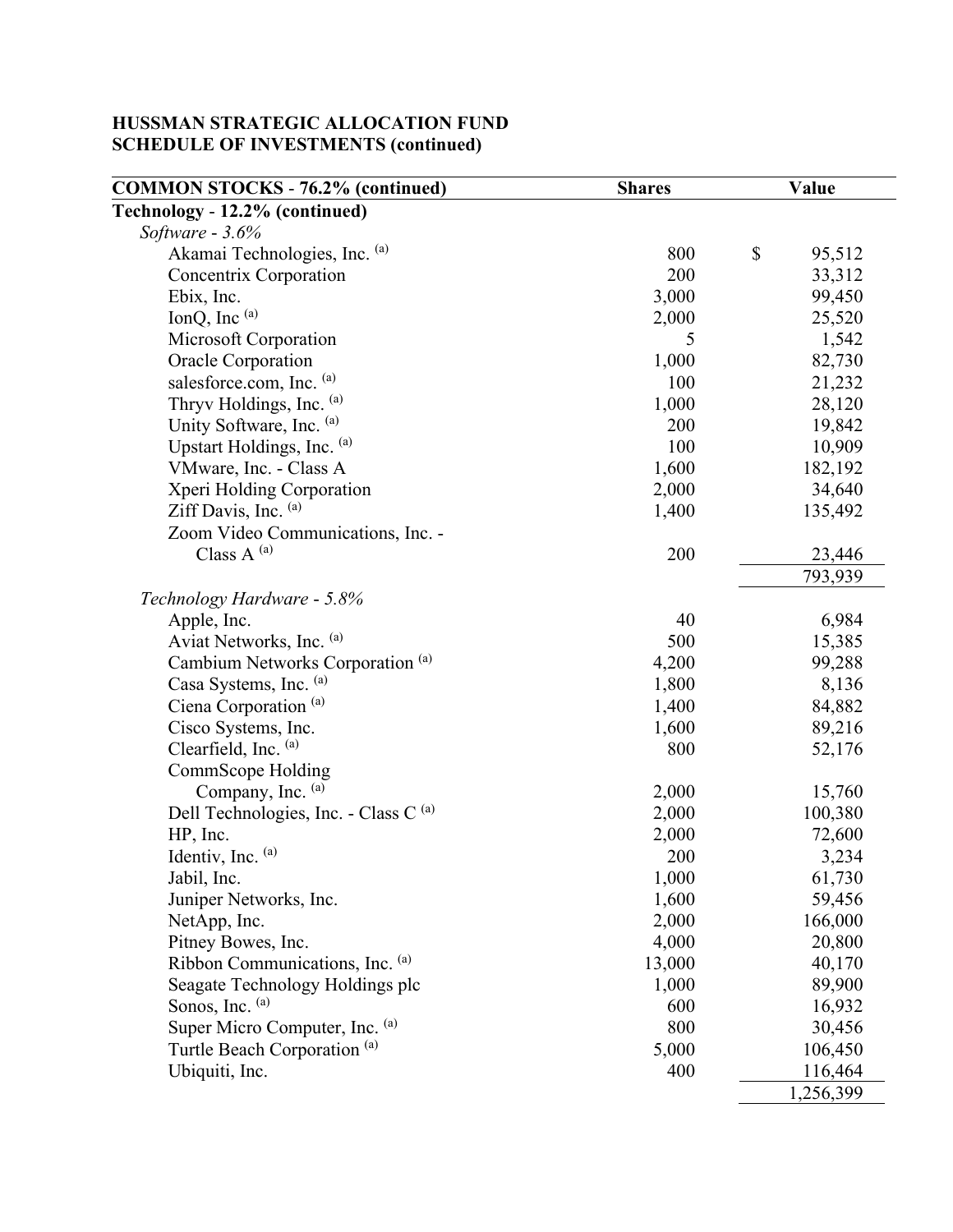| <b>COMMON STOCKS - 76.2% (continued)</b> | <b>Shares</b> | Value        |  |
|------------------------------------------|---------------|--------------|--|
| Technology - 12.2% (continued)           |               |              |  |
| Technology Services - 1.6%               |               |              |  |
| Block, Inc. - Class A $(a)$              | 400           | \$<br>54,240 |  |
| <b>Cognizant Technology Solutions</b>    |               |              |  |
| Corporation - Class A                    | 1,200         | 107,604      |  |
| Infosys Ltd. - ADR                       | 3,000         | 74,670       |  |
| Maximus, Inc.                            | 600           | 44,970       |  |
| PayPal Holdings, Inc. (a)                | 600           | 69,390       |  |
|                                          |               | 350,874      |  |
| Utilities - $0.3\%$                      |               |              |  |
| Electric Utilities $-0.3\%$              |               |              |  |
| NRG Energy, Inc.                         | 1,600         | 61,376       |  |
| Total Common Stocks (Cost \$17,014,344)  |               | 16,653,115   |  |

| <b>EXCHANGE-TRADED FUNDS - 0.5%</b>                 | <b>Shares</b> | Value   |
|-----------------------------------------------------|---------------|---------|
| iShares Gold Trust (a)                              | 1,500         | 55,245  |
| SPDR Gold Shares <sup>(a)</sup>                     | 300           | 54,195  |
| <b>Total Exchange-Traded Funds (Cost \$104,738)</b> |               | 109,440 |

| <b>U.S. TREASURY</b>                               |    |                  |               |  |
|----------------------------------------------------|----|------------------|---------------|--|
| <b>OBLIGATIONS - 13.2%</b>                         |    | <b>Par Value</b> | Value         |  |
| U.S. Treasury Inflation-Protected Notes - 2.6%     |    |                  |               |  |
| $0.125\%$ , due $01/15/2031$                       | \$ | 539,865          | \$<br>574,738 |  |
| U.S. Treasury Notes - 10.6%                        |    |                  |               |  |
| $0.125\%$ , due $07/31/2022$                       |    | 500,000          | 498,906       |  |
| 1.50%, due 01/31/2027                              |    | 500,000          | 478,516       |  |
| $0.625\%$ , due $08/15/2030$                       |    | 500,000          | 434,668       |  |
| $0.875\%$ , due $11/15/2030$                       |    | 500,000          | 443,125       |  |
| 1.125%, due 02/15/2031                             |    | 500,000          | 451,699       |  |
|                                                    |    |                  | 2,306,914     |  |
| Total U.S. Treasury Obligations (Cost \$3,042,107) |    |                  | 2,881,652     |  |
| <b>WARRANTS - 0.0% (b)</b>                         |    | <b>Shares</b>    | Value         |  |
| Energy - $0.0\%$ <sup>(b)</sup>                    |    |                  |               |  |
| Oil & Gas Services & Equipment - $0.0\%$ (b)       |    |                  |               |  |
| Nabors Industries Ltd.,                            |    |                  |               |  |

expires  $06/11/2026$ <sup>(a)</sup> (Cost \$0) 240 \$ 5,520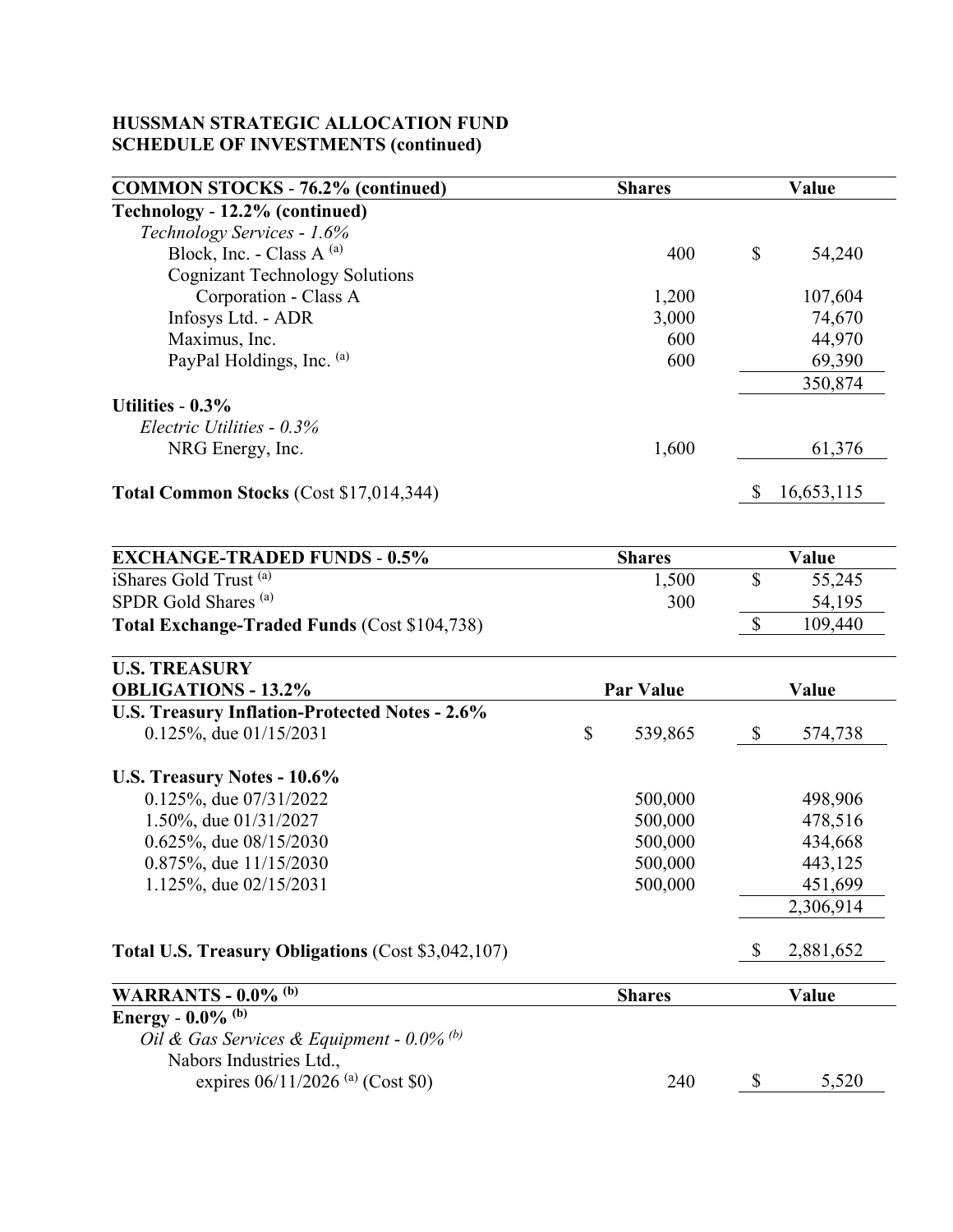| <b>EXCHANGE-TRADED PUT OPTION</b>                             |                  |              |                        |                           |             |
|---------------------------------------------------------------|------------------|--------------|------------------------|---------------------------|-------------|
| <b>CONTRACTS - 0.4%</b>                                       | <b>Contracts</b> |              | <b>Notional Amount</b> |                           | Value       |
| Russell 2000 Index Option,                                    |                  |              |                        |                           |             |
| 06/17/2022 at \$1,600                                         | 33               | $\mathbb{S}$ | 6,831,413              | $\boldsymbol{\mathsf{S}}$ | 35,244      |
| S&P 500 Index Option,                                         |                  |              |                        |                           |             |
| 06/17/2022 at \$3,600                                         | 14               |              | 6,342,574              |                           | 27,440      |
| S&P 500 Index Option,                                         |                  |              |                        |                           |             |
| 06/17/2022 at \$4,000                                         | 5                |              | 2,265,205              |                           | 23,850      |
| <b>Total Put Option Contracts (Cost \$243,496)</b>            |                  | \$           | 15,439,192             | $\boldsymbol{\mathsf{S}}$ | 86,534      |
|                                                               |                  |              |                        |                           |             |
| <b>Total Investments at Value - 90.3%</b> (Cost \$20,404,685) |                  |              |                        | \$                        | 19,736,261  |
|                                                               |                  |              |                        |                           |             |
| <b>MONEY MARKET FUNDS - 24.4%</b>                             |                  |              | <b>Shares</b>          |                           | Value       |
| Invesco Short-Term Investments Trust -                        |                  |              |                        |                           |             |
| Treasury Portfolio - Institutional Class,                     |                  |              |                        |                           |             |
| $0.17\%$ (c) (Cost \$5,339,659)                               |                  |              | 5,339,659              | $\mathbb{S}$              | 5,339,659   |
|                                                               |                  |              |                        |                           |             |
| <b>Total Investments and Money Market Funds at Value -</b>    |                  |              |                        |                           |             |
| 114.7% (Cost \$25,744,344)                                    |                  |              |                        | $\mathbb{S}$              | 25,075,920  |
| <b>Written Call Option Contracts - (14.5%)</b>                |                  |              |                        |                           | (3,174,366) |
|                                                               |                  |              |                        |                           |             |
| Liabilities in Excess of Other Assets - (0.2%)                |                  |              |                        |                           | (36,045)    |
| <b>Net Assets - 100.0%</b>                                    |                  |              |                        | <sup>8</sup>              | 21,865,509  |
|                                                               |                  |              |                        |                           |             |
| ADR-American Depositary Receipt.                              |                  |              |                        |                           |             |

(a) Non-income producing security.<br>
(b) Percentage rounds to less than 0.1%.<br>
(c) The rate shown is the 7-day effective

The rate shown is the 7-day effective yield as of March 31, 2022.

The average monthly notional value of exchange-traded put option contracts during the nine months ended March 31, 2022 was \$13,305,194.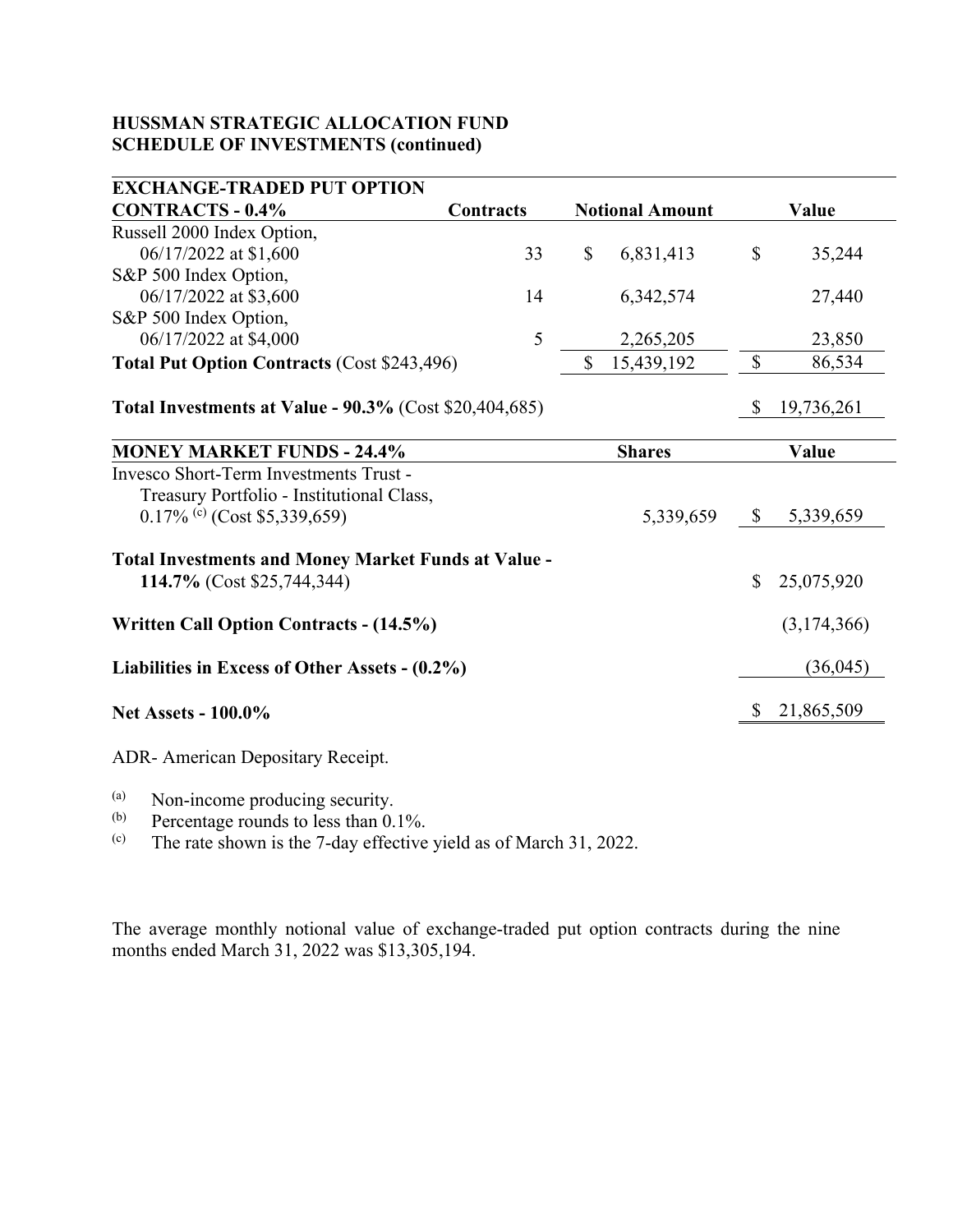#### **HUSSMAN STRATEGIC ALLOCATION FUND SCHEDULE OF OPEN WRITTEN OPTION CONTRACTS March 31, 2022 (Unaudited)**

| <b>EXCHANGE-TRADED</b>                     |           |              |                 |    |                     |                   |   |                |
|--------------------------------------------|-----------|--------------|-----------------|----|---------------------|-------------------|---|----------------|
| <b>WRITTEN CALL</b>                        |           |              | <b>Notional</b> |    |                     | <b>Expiration</b> |   | Value of       |
| <b>OPTION CONTRACTS</b>                    | Contracts |              | <b>Amount</b>   |    | <b>Strike Price</b> | Date              |   | <b>Options</b> |
| <b>Call Option Contracts</b>               |           |              |                 |    |                     |                   |   |                |
| Russell 2000 Index Option                  | 33        | <sup>S</sup> | 6,831,413       | S. | 1,600               | 06/17/2022        | S | 1,568,886      |
| S&P 500 Index Option                       | 14        |              | 6,342,574       |    | 3,600               | 06/17/2022        |   | 1,319,780      |
| S&P 500 Index Option                       | 5         |              | 2,265,205       |    | 4,000               | 06/17/2022        |   | 285,700        |
| <b>Total Written Call Option Contracts</b> |           |              |                 |    |                     |                   |   |                |
| (Premiums received \$2,842,616)            |           |              | \$15,439,192    |    |                     |                   |   | 3,174,366      |

The average monthly notional value of exchange-traded written call option contracts during the nine months ended March 31, 2022 was \$13,305,194.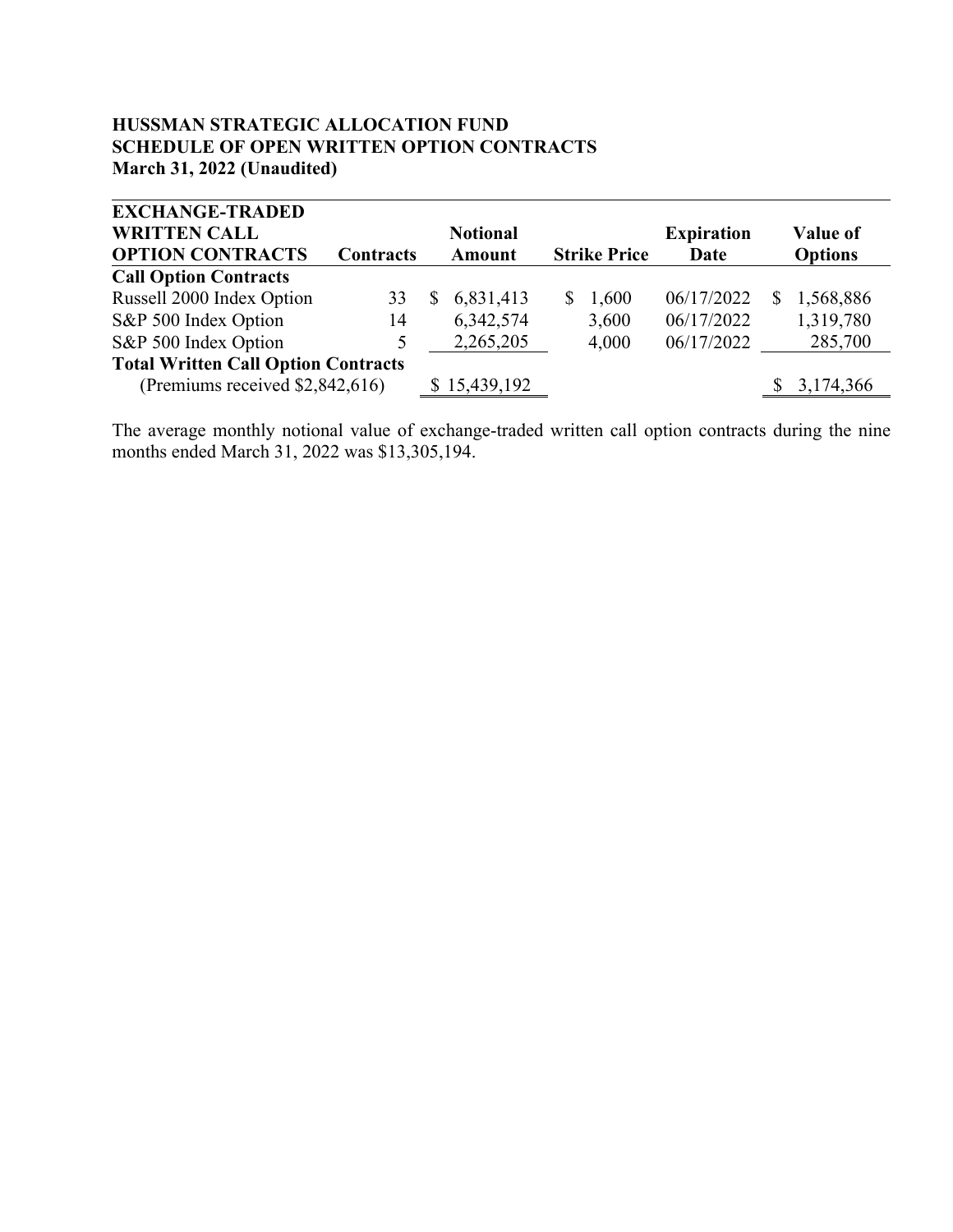## **HUSSMAN STRATEGIC TOTAL RETURN FUND SCHEDULE OF INVESTMENTS March 31, 2022 (Unaudited)**

| <b>COMMON STOCKS - 22.1%</b>               | <b>Shares</b> | Value           |
|--------------------------------------------|---------------|-----------------|
| <b>Energy</b> - 6.7%                       |               |                 |
| Oil & Gas Producers - 4.7%                 |               |                 |
| Callon Petroleum Company <sup>(a)</sup>    | 25,000        | \$<br>1,477,000 |
| Cheniere Energy Partners, L.P.             | 20,000        | 1,127,200       |
| Continental Resources, Inc.                | 25,000        | 1,533,250       |
| DT Midstream, Inc.                         | 500           | 27,130          |
| Laredo Petroleum, Inc. (a)                 | 30,000        | 2,374,200       |
| NuStar Energy, L.P.                        | 31,000        | 447,020         |
| ONEOK, Inc.                                | 985           | 69,571          |
| PBF Energy, Inc. - Class A (a)             | 35,000        | 852,950         |
| Range Resources Corporation <sup>(a)</sup> | 75,000        | 2,278,500       |
| <b>SM Energy Company</b>                   | 40,000        | 1,558,000       |
| Valero Energy Corporation                  | 10,000        | 1,015,400       |
| Williams Companies, Inc. (The)             | 1,293         | 43,199          |
|                                            |               | 12,803,420      |
| Oil & Gas Services & Equipment - 2.0%      |               |                 |
| <b>Halliburton Company</b>                 | 35,000        | 1,325,450       |
| Helmerich & Payne, Inc.                    | 25,000        | 1,069,500       |
| Nabors Industries Ltd. (a)                 | 20,000        | 3,054,400       |
|                                            |               | 5,449,350       |
| Materials - 12.9%                          |               |                 |
| <b>Construction Materials - 0.3%</b>       |               |                 |
| MDU Resources Group, Inc.                  | 35,000        | 932,750         |
|                                            |               |                 |
| Metals & Mining - 12.6%                    |               |                 |
| Agnico Eagle Mines Ltd.                    | 50,000        | 3,062,000       |
| Alamos Gold, Inc. - Class A                | 75,000        | 631,500         |
| AngloGold Ashanti Ltd. - ADR               | 80,000        | 1,895,200       |
| <b>B2Gold Corporation</b>                  | 150,000       | 688,500         |
| <b>Barrick Gold Corporation</b>            | 320,000       | 7,849,600       |
| Coeur Mining, Inc. (a)                     | 100,000       | 445,000         |
| Compania de Minas Buenaventura             |               |                 |
| $S.A.A. - ADR(a)$                          | 50,000        | 503,500         |
| Kinross Gold Corporation                   | 250,000       | 1,470,000       |
| <b>Newmont Corporation</b>                 | 120,000       | 9,534,000       |
| Novagold Resources, Inc. (a)               | 50,000        | 386,500         |
| Pan American Silver Corporation            | 40,000        | 1,092,000       |
| Royal Gold, Inc.                           | 15,000        | 2,119,200       |
| <b>Wheaton Precious Metals</b>             |               |                 |
| Corporation                                | 80,000        | 3,806,400       |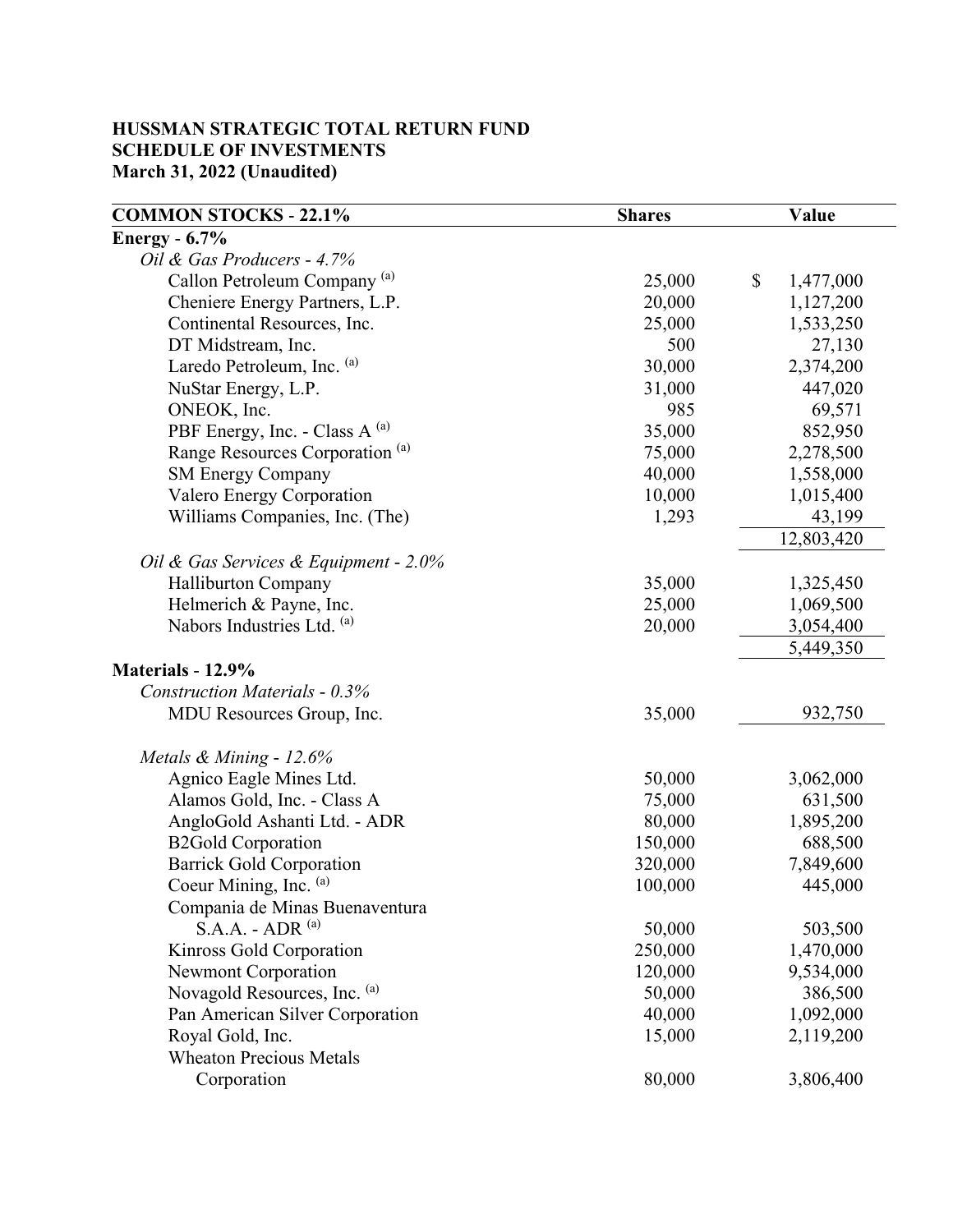# **HUSSMAN STRATEGIC TOTAL RETURN FUND SCHEDULE OF INVESTMENTS (continued)**

| Materials - 12.9% (continued)<br>Metals & Mining - 12.6% (continued)<br>125,000<br>$\mathbb{S}$<br>Yamana Gold, Inc.<br>697,500<br>34,180,900<br>Real Estate - 0.9%<br>$REITs - 0.9%$<br>687,500<br>Farmland Partners, Inc.<br>50,000<br>Iron Mountain, Inc.<br>1,108,200<br>20,000<br>Macerich Company (The)<br>20,000<br>312,800<br>Tanger Factory Outlet Centers, Inc.<br>20,000<br>343,800<br>2,452,300<br>Utilities - 1.6%<br>Electric & Gas Marketing & Trading - $0.0\%$ <sup>(b)</sup><br>20,000<br>164,800<br>Via Renewables, Inc.<br>Electric Utilities - 1.2%<br>1,000<br>25,730<br>AES Corporation (The)<br>ALLETE, Inc.<br>1,000<br>66,980<br>100<br>9,376<br><b>Ameren Corporation</b><br>American Electric Power Company,<br>Inc.<br>100<br>9,977<br>46,740<br>Avangrid, Inc.<br>1,000<br>Avista Corporation<br>10,000<br>451,500<br><b>Black Hills Corporation</b><br>500<br>38,510<br>1,000<br>Consolidated Edison, Inc.<br>94,680<br>187,481<br><b>Constellation Energy Corporation</b><br>3,333<br>Dominion Energy, Inc.<br>500<br>42,485<br>13,221<br><b>DTE Energy Company</b><br>100<br>Duke Energy Corporation<br>55,830<br>500<br><b>Edison International</b><br>500<br>35,050<br>500<br><b>Entergy Corporation</b><br>58,375<br>47,630<br>1,000<br><b>Exelon Corporation</b><br>1,000<br>45,860<br><b>FirstEnergy Corporation</b><br>Hawaiian Electric Industries, Inc.<br>1,000<br>42,310<br>1,000<br>NorthWestern Corporation<br>60,490<br>40,000<br>1,534,400<br>NRG Energy, Inc.<br>Otter Tail Corporation<br>1,000<br>62,500<br>Pinnacle West Capital Corporation<br>1,000<br>78,100<br>55,150<br>Portland General Electric Company<br>1,000<br>PPL Corporation<br>1,000<br>28,560 | <b>COMMON STOCKS - 22.1% (continued)</b> | <b>Shares</b> | Value  |
|------------------------------------------------------------------------------------------------------------------------------------------------------------------------------------------------------------------------------------------------------------------------------------------------------------------------------------------------------------------------------------------------------------------------------------------------------------------------------------------------------------------------------------------------------------------------------------------------------------------------------------------------------------------------------------------------------------------------------------------------------------------------------------------------------------------------------------------------------------------------------------------------------------------------------------------------------------------------------------------------------------------------------------------------------------------------------------------------------------------------------------------------------------------------------------------------------------------------------------------------------------------------------------------------------------------------------------------------------------------------------------------------------------------------------------------------------------------------------------------------------------------------------------------------------------------------------------------------------------------------------------------------------------------------------------------------------------------|------------------------------------------|---------------|--------|
|                                                                                                                                                                                                                                                                                                                                                                                                                                                                                                                                                                                                                                                                                                                                                                                                                                                                                                                                                                                                                                                                                                                                                                                                                                                                                                                                                                                                                                                                                                                                                                                                                                                                                                                  |                                          |               |        |
|                                                                                                                                                                                                                                                                                                                                                                                                                                                                                                                                                                                                                                                                                                                                                                                                                                                                                                                                                                                                                                                                                                                                                                                                                                                                                                                                                                                                                                                                                                                                                                                                                                                                                                                  |                                          |               |        |
|                                                                                                                                                                                                                                                                                                                                                                                                                                                                                                                                                                                                                                                                                                                                                                                                                                                                                                                                                                                                                                                                                                                                                                                                                                                                                                                                                                                                                                                                                                                                                                                                                                                                                                                  |                                          |               |        |
|                                                                                                                                                                                                                                                                                                                                                                                                                                                                                                                                                                                                                                                                                                                                                                                                                                                                                                                                                                                                                                                                                                                                                                                                                                                                                                                                                                                                                                                                                                                                                                                                                                                                                                                  |                                          |               |        |
|                                                                                                                                                                                                                                                                                                                                                                                                                                                                                                                                                                                                                                                                                                                                                                                                                                                                                                                                                                                                                                                                                                                                                                                                                                                                                                                                                                                                                                                                                                                                                                                                                                                                                                                  |                                          |               |        |
|                                                                                                                                                                                                                                                                                                                                                                                                                                                                                                                                                                                                                                                                                                                                                                                                                                                                                                                                                                                                                                                                                                                                                                                                                                                                                                                                                                                                                                                                                                                                                                                                                                                                                                                  |                                          |               |        |
|                                                                                                                                                                                                                                                                                                                                                                                                                                                                                                                                                                                                                                                                                                                                                                                                                                                                                                                                                                                                                                                                                                                                                                                                                                                                                                                                                                                                                                                                                                                                                                                                                                                                                                                  |                                          |               |        |
|                                                                                                                                                                                                                                                                                                                                                                                                                                                                                                                                                                                                                                                                                                                                                                                                                                                                                                                                                                                                                                                                                                                                                                                                                                                                                                                                                                                                                                                                                                                                                                                                                                                                                                                  |                                          |               |        |
|                                                                                                                                                                                                                                                                                                                                                                                                                                                                                                                                                                                                                                                                                                                                                                                                                                                                                                                                                                                                                                                                                                                                                                                                                                                                                                                                                                                                                                                                                                                                                                                                                                                                                                                  |                                          |               |        |
|                                                                                                                                                                                                                                                                                                                                                                                                                                                                                                                                                                                                                                                                                                                                                                                                                                                                                                                                                                                                                                                                                                                                                                                                                                                                                                                                                                                                                                                                                                                                                                                                                                                                                                                  |                                          |               |        |
|                                                                                                                                                                                                                                                                                                                                                                                                                                                                                                                                                                                                                                                                                                                                                                                                                                                                                                                                                                                                                                                                                                                                                                                                                                                                                                                                                                                                                                                                                                                                                                                                                                                                                                                  |                                          |               |        |
|                                                                                                                                                                                                                                                                                                                                                                                                                                                                                                                                                                                                                                                                                                                                                                                                                                                                                                                                                                                                                                                                                                                                                                                                                                                                                                                                                                                                                                                                                                                                                                                                                                                                                                                  |                                          |               |        |
|                                                                                                                                                                                                                                                                                                                                                                                                                                                                                                                                                                                                                                                                                                                                                                                                                                                                                                                                                                                                                                                                                                                                                                                                                                                                                                                                                                                                                                                                                                                                                                                                                                                                                                                  |                                          |               |        |
|                                                                                                                                                                                                                                                                                                                                                                                                                                                                                                                                                                                                                                                                                                                                                                                                                                                                                                                                                                                                                                                                                                                                                                                                                                                                                                                                                                                                                                                                                                                                                                                                                                                                                                                  |                                          |               |        |
|                                                                                                                                                                                                                                                                                                                                                                                                                                                                                                                                                                                                                                                                                                                                                                                                                                                                                                                                                                                                                                                                                                                                                                                                                                                                                                                                                                                                                                                                                                                                                                                                                                                                                                                  |                                          |               |        |
|                                                                                                                                                                                                                                                                                                                                                                                                                                                                                                                                                                                                                                                                                                                                                                                                                                                                                                                                                                                                                                                                                                                                                                                                                                                                                                                                                                                                                                                                                                                                                                                                                                                                                                                  |                                          |               |        |
|                                                                                                                                                                                                                                                                                                                                                                                                                                                                                                                                                                                                                                                                                                                                                                                                                                                                                                                                                                                                                                                                                                                                                                                                                                                                                                                                                                                                                                                                                                                                                                                                                                                                                                                  |                                          |               |        |
|                                                                                                                                                                                                                                                                                                                                                                                                                                                                                                                                                                                                                                                                                                                                                                                                                                                                                                                                                                                                                                                                                                                                                                                                                                                                                                                                                                                                                                                                                                                                                                                                                                                                                                                  |                                          |               |        |
|                                                                                                                                                                                                                                                                                                                                                                                                                                                                                                                                                                                                                                                                                                                                                                                                                                                                                                                                                                                                                                                                                                                                                                                                                                                                                                                                                                                                                                                                                                                                                                                                                                                                                                                  |                                          |               |        |
|                                                                                                                                                                                                                                                                                                                                                                                                                                                                                                                                                                                                                                                                                                                                                                                                                                                                                                                                                                                                                                                                                                                                                                                                                                                                                                                                                                                                                                                                                                                                                                                                                                                                                                                  |                                          |               |        |
|                                                                                                                                                                                                                                                                                                                                                                                                                                                                                                                                                                                                                                                                                                                                                                                                                                                                                                                                                                                                                                                                                                                                                                                                                                                                                                                                                                                                                                                                                                                                                                                                                                                                                                                  |                                          |               |        |
|                                                                                                                                                                                                                                                                                                                                                                                                                                                                                                                                                                                                                                                                                                                                                                                                                                                                                                                                                                                                                                                                                                                                                                                                                                                                                                                                                                                                                                                                                                                                                                                                                                                                                                                  |                                          |               |        |
|                                                                                                                                                                                                                                                                                                                                                                                                                                                                                                                                                                                                                                                                                                                                                                                                                                                                                                                                                                                                                                                                                                                                                                                                                                                                                                                                                                                                                                                                                                                                                                                                                                                                                                                  |                                          |               |        |
|                                                                                                                                                                                                                                                                                                                                                                                                                                                                                                                                                                                                                                                                                                                                                                                                                                                                                                                                                                                                                                                                                                                                                                                                                                                                                                                                                                                                                                                                                                                                                                                                                                                                                                                  |                                          |               |        |
|                                                                                                                                                                                                                                                                                                                                                                                                                                                                                                                                                                                                                                                                                                                                                                                                                                                                                                                                                                                                                                                                                                                                                                                                                                                                                                                                                                                                                                                                                                                                                                                                                                                                                                                  |                                          |               |        |
|                                                                                                                                                                                                                                                                                                                                                                                                                                                                                                                                                                                                                                                                                                                                                                                                                                                                                                                                                                                                                                                                                                                                                                                                                                                                                                                                                                                                                                                                                                                                                                                                                                                                                                                  |                                          |               |        |
|                                                                                                                                                                                                                                                                                                                                                                                                                                                                                                                                                                                                                                                                                                                                                                                                                                                                                                                                                                                                                                                                                                                                                                                                                                                                                                                                                                                                                                                                                                                                                                                                                                                                                                                  |                                          |               |        |
|                                                                                                                                                                                                                                                                                                                                                                                                                                                                                                                                                                                                                                                                                                                                                                                                                                                                                                                                                                                                                                                                                                                                                                                                                                                                                                                                                                                                                                                                                                                                                                                                                                                                                                                  |                                          |               |        |
|                                                                                                                                                                                                                                                                                                                                                                                                                                                                                                                                                                                                                                                                                                                                                                                                                                                                                                                                                                                                                                                                                                                                                                                                                                                                                                                                                                                                                                                                                                                                                                                                                                                                                                                  |                                          |               |        |
|                                                                                                                                                                                                                                                                                                                                                                                                                                                                                                                                                                                                                                                                                                                                                                                                                                                                                                                                                                                                                                                                                                                                                                                                                                                                                                                                                                                                                                                                                                                                                                                                                                                                                                                  |                                          |               |        |
|                                                                                                                                                                                                                                                                                                                                                                                                                                                                                                                                                                                                                                                                                                                                                                                                                                                                                                                                                                                                                                                                                                                                                                                                                                                                                                                                                                                                                                                                                                                                                                                                                                                                                                                  |                                          |               |        |
|                                                                                                                                                                                                                                                                                                                                                                                                                                                                                                                                                                                                                                                                                                                                                                                                                                                                                                                                                                                                                                                                                                                                                                                                                                                                                                                                                                                                                                                                                                                                                                                                                                                                                                                  |                                          |               |        |
|                                                                                                                                                                                                                                                                                                                                                                                                                                                                                                                                                                                                                                                                                                                                                                                                                                                                                                                                                                                                                                                                                                                                                                                                                                                                                                                                                                                                                                                                                                                                                                                                                                                                                                                  |                                          |               |        |
|                                                                                                                                                                                                                                                                                                                                                                                                                                                                                                                                                                                                                                                                                                                                                                                                                                                                                                                                                                                                                                                                                                                                                                                                                                                                                                                                                                                                                                                                                                                                                                                                                                                                                                                  |                                          |               |        |
|                                                                                                                                                                                                                                                                                                                                                                                                                                                                                                                                                                                                                                                                                                                                                                                                                                                                                                                                                                                                                                                                                                                                                                                                                                                                                                                                                                                                                                                                                                                                                                                                                                                                                                                  |                                          |               |        |
|                                                                                                                                                                                                                                                                                                                                                                                                                                                                                                                                                                                                                                                                                                                                                                                                                                                                                                                                                                                                                                                                                                                                                                                                                                                                                                                                                                                                                                                                                                                                                                                                                                                                                                                  |                                          |               |        |
|                                                                                                                                                                                                                                                                                                                                                                                                                                                                                                                                                                                                                                                                                                                                                                                                                                                                                                                                                                                                                                                                                                                                                                                                                                                                                                                                                                                                                                                                                                                                                                                                                                                                                                                  |                                          |               |        |
|                                                                                                                                                                                                                                                                                                                                                                                                                                                                                                                                                                                                                                                                                                                                                                                                                                                                                                                                                                                                                                                                                                                                                                                                                                                                                                                                                                                                                                                                                                                                                                                                                                                                                                                  |                                          |               |        |
|                                                                                                                                                                                                                                                                                                                                                                                                                                                                                                                                                                                                                                                                                                                                                                                                                                                                                                                                                                                                                                                                                                                                                                                                                                                                                                                                                                                                                                                                                                                                                                                                                                                                                                                  |                                          |               |        |
|                                                                                                                                                                                                                                                                                                                                                                                                                                                                                                                                                                                                                                                                                                                                                                                                                                                                                                                                                                                                                                                                                                                                                                                                                                                                                                                                                                                                                                                                                                                                                                                                                                                                                                                  |                                          |               |        |
|                                                                                                                                                                                                                                                                                                                                                                                                                                                                                                                                                                                                                                                                                                                                                                                                                                                                                                                                                                                                                                                                                                                                                                                                                                                                                                                                                                                                                                                                                                                                                                                                                                                                                                                  | Public Service Enterprise Group, Inc.    | 500           | 35,000 |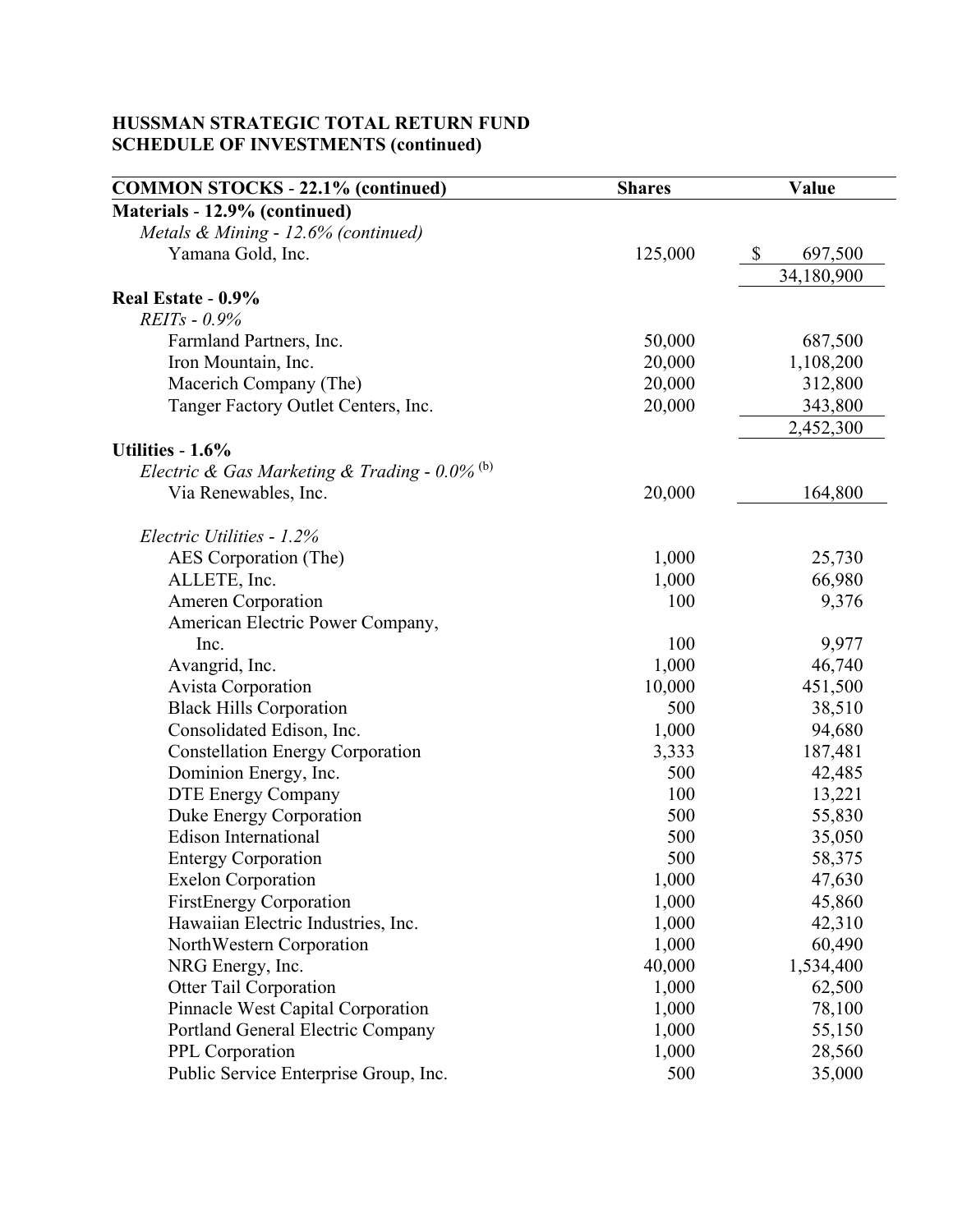## **HUSSMAN STRATEGIC TOTAL RETURN FUND SCHEDULE OF INVESTMENTS (continued)**

| <b>COMMON STOCKS - 22.1% (continued)</b>       | <b>Shares</b> |   | Value      |
|------------------------------------------------|---------------|---|------------|
| Utilities - 1.6% (continued)                   |               |   |            |
| Electric Utilities - 1.2% (continued)          |               |   |            |
| Southern Company (The)                         | 500           | S | 36,255     |
|                                                |               |   | 3,162,190  |
| Gas & Water Utilities - $0.4\%$                |               |   |            |
| Global Water Resources, Inc.                   | 1,000         |   | 16,640     |
| <b>UGI</b> Corporation                         | 30,000        |   | 1,086,600  |
|                                                |               |   | 1,103,240  |
| <b>Total Common Stocks (Cost \$48,673,790)</b> |               |   | 60,248,950 |

| <b>EXCHANGE-TRADED FUNDS - 4.6%</b>             | <b>Shares</b> | Value           |
|-------------------------------------------------|---------------|-----------------|
| Invesco CurrencyShares British Pound            |               |                 |
| Sterling Trust <sup>(a)</sup>                   | 20,000        | \$<br>2,526,000 |
| Invesco CurrencyShares Euro Currency            |               |                 |
| Trust $^{(a)}$                                  | 20,000        | 2,051,776       |
| Invesco CurrencyShares Japanese Yen             |               |                 |
| Trust $^{(a)}$                                  | 1,000         | 76,940          |
| <b>Invesco CurrencyShares Swiss Franc</b>       |               |                 |
| Trust $^{(a)}$                                  | 5,000         | 486,120         |
| iShares Gold Trust <sup>(a)</sup>               | 100,000       | 3,683,000       |
| SPDR Gold Shares <sup>(a)</sup>                 | 20,000        | 3,613,000       |
| Total Exchange-Traded Funds (Cost \$11,650,182) |               | 12,436,836      |

| <b>U.S. TREASURY</b>                            |                  |              |
|-------------------------------------------------|------------------|--------------|
| <b>OBLIGATIONS - 65.7%</b>                      | <b>Par Value</b> | Value        |
| U.S. Treasury Inflation-Protected Notes - 14.4% |                  |              |
| 2.50%, due 01/15/2029                           | \$13,091,400     | \$15,992,687 |
| $0.125\%$ , due $01/15/2030$                    | 10,924,600       | 11,566,173   |
| $0.125\%$ , due $01/15/2031$                    | 10,797,300       | 11,504,859   |
|                                                 |                  | 39,063,719   |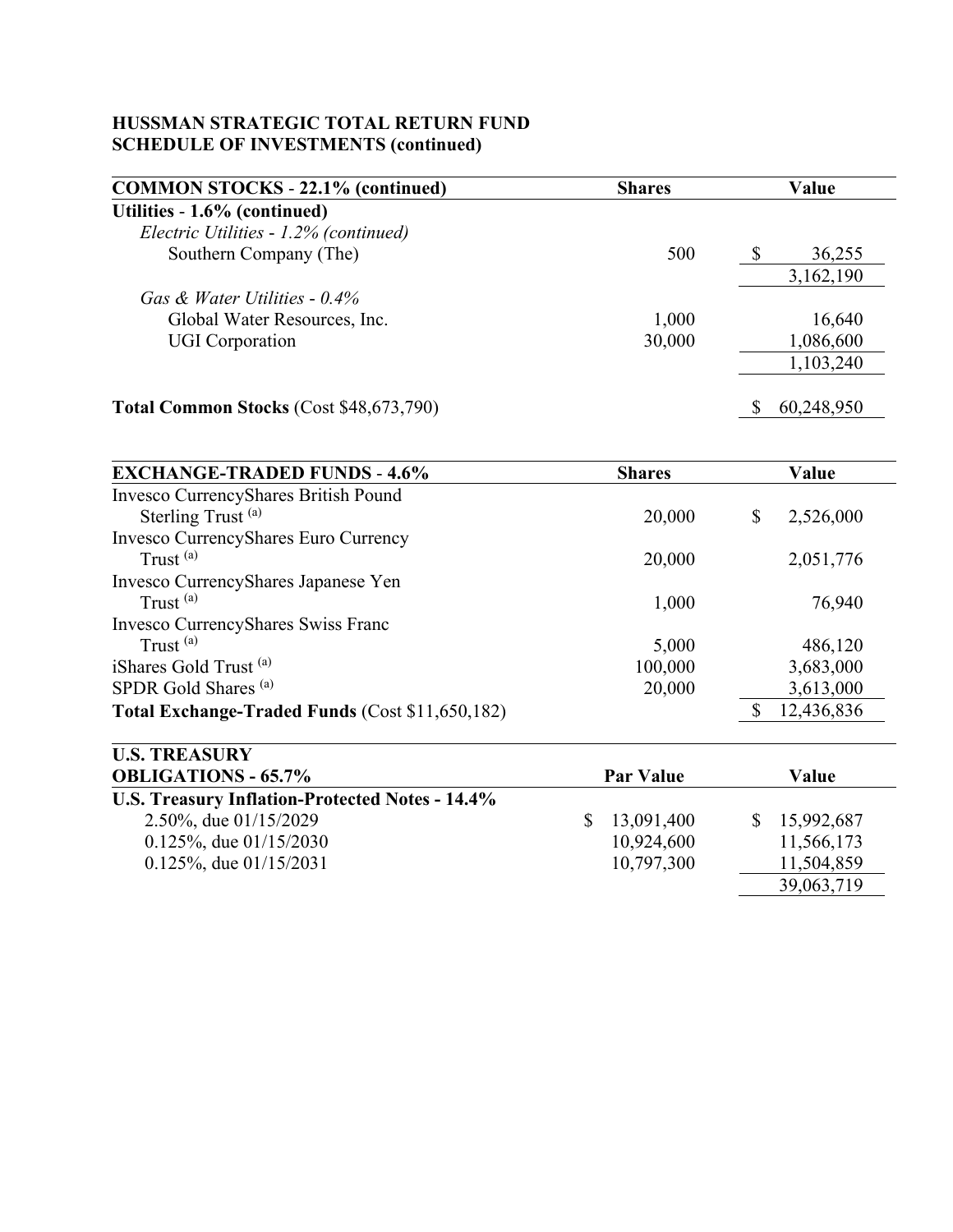### **HUSSMAN STRATEGIC TOTAL RETURN FUND SCHEDULE OF INVESTMENTS (continued)**

| <b>U.S. TREASURY</b>                                                                     |                            |                              |
|------------------------------------------------------------------------------------------|----------------------------|------------------------------|
| <b>OBLIGATIONS - 65.7% (continued)</b>                                                   | <b>Par Value</b>           | Value                        |
| U.S. Treasury Notes - 51.3%                                                              |                            |                              |
| 1.50%, due 08/15/2022                                                                    | $\mathbb{S}$<br>25,000,000 | 25,061,017<br>$\mathbb{S}$   |
| 2.00%, due 05/31/2024                                                                    | 25,000,000                 | 24,809,570                   |
| 1.375%, due 01/31/2025                                                                   | 15,000,000                 | 14,555,274                   |
| 2.125%, due 05/31/2026                                                                   | 10,000,000                 | 9,858,203                    |
| 1.50%, due 08/15/2026                                                                    | 25,000,000                 | 23,996,094                   |
| 1.50%, due 01/31/2027                                                                    | 5,000,000                  | 4,785,156                    |
| 2.25%, due 11/15/2027                                                                    | 10,000,000                 | 9,898,438                    |
| 0.625%, due 08/15/2030                                                                   | 10,000,000                 | 8,696,289                    |
| 0.875%, due 11/15/2030                                                                   | 10,000,000                 | 8,865,234                    |
| 1.125%, due 02/15/2031                                                                   | 10,000,000                 | 9,036,523                    |
|                                                                                          |                            | 139,561,798                  |
| Total U.S. Treasury Obligations (Cost \$179,294,227)                                     |                            | \$178,625,517                |
| <b>WARRANTS - 0.1%</b>                                                                   | <b>Shares</b>              | Value                        |
| Energy - $0.1\%$                                                                         |                            |                              |
| Oil & Gas Services & Equipment - 0.1%                                                    |                            |                              |
| Nabors Industries Ltd.,                                                                  |                            |                              |
| expires $06/11/2026$ <sup>(a)</sup> (Cost \$0)                                           | 8,000                      | \$<br>184,000                |
| Total Investments at Value - 92.5% (Cost \$239,618,199)                                  |                            | \$251,495,303                |
| <b>MONEY MARKET FUNDS - 7.3%</b>                                                         | <b>Shares</b>              | Value                        |
| Invesco Short-Term Investments Trust -                                                   |                            |                              |
| Treasury Portfolio - Institutional Class,                                                |                            |                              |
| $0.17\%$ (c) (Cost \$19,821,858)                                                         | 19,821,858                 | 19,821,858<br>$\mathbb{S}^-$ |
| <b>Total Investments and Money Market Funds at Value -</b><br>99.8% (Cost \$259,440,057) |                            | \$271,317,161                |
| Other Assets in Excess of Liabilities - 0.2%                                             |                            | 494,139                      |
| <b>Net Assets - 100.0%</b>                                                               |                            | \$271,811,300                |
| ADR-American Depositary Receipt.                                                         |                            |                              |

(a) Non-income producing security.<br>(b) Percentage rounds to less than 0.1%.

(c) The rate shown is the 7-day effective yield as of March 31, 2022.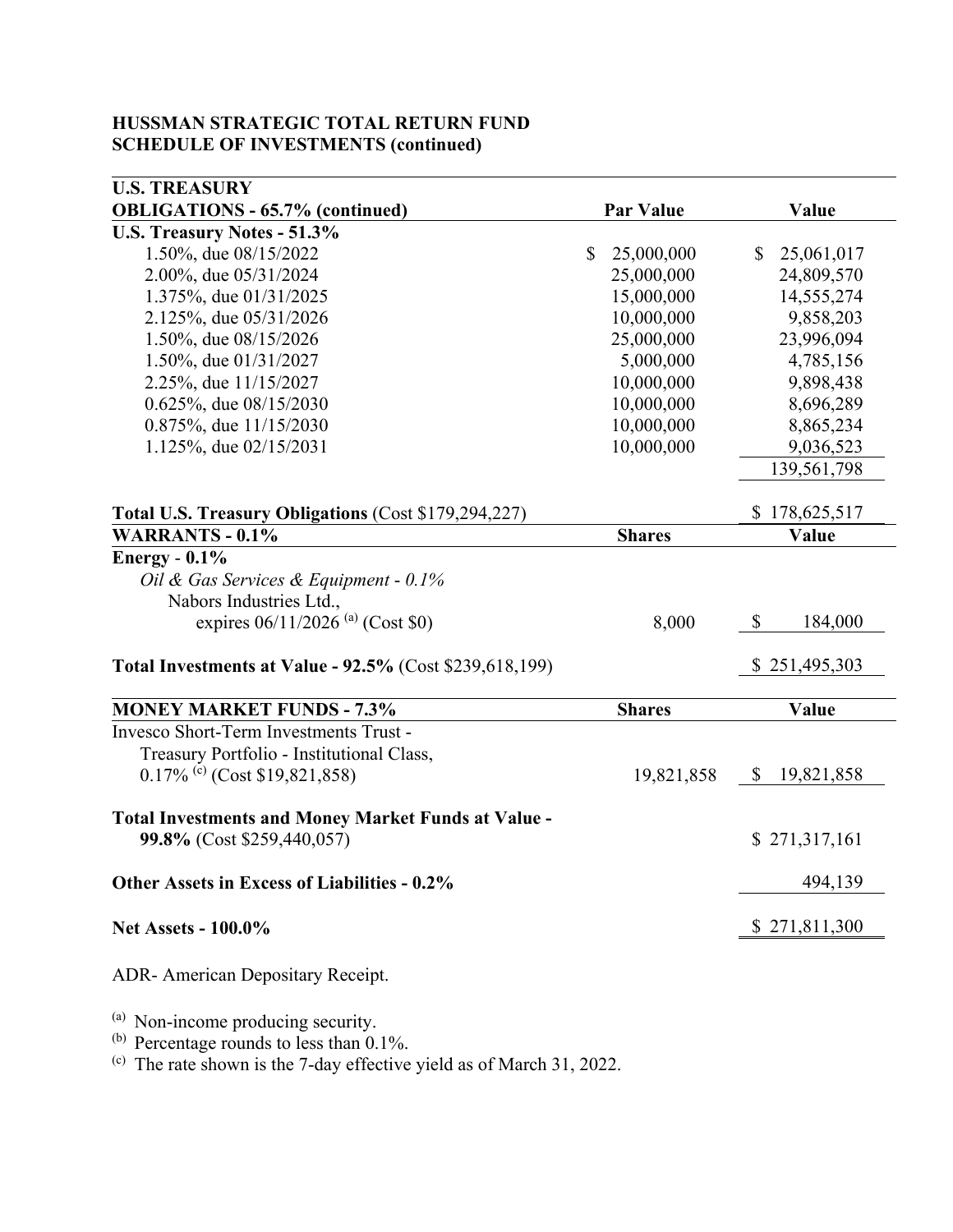#### **HUSSMAN STRATEGIC INTERNATIONAL FUND SCHEDULE OF INVESTMENTS March 31, 2022 (Unaudited)**

| Australia - 5.9%<br>\$<br>66,023<br>Accent Group Ltd.<br>52,000<br>Computershare Ltd.<br>8,000<br>147,040<br>Harvey Norman Holdings Ltd.<br>24,000<br>95,645<br>IPH Ltd.<br>59,223<br>10,000<br>JB Hi-Fi Ltd.<br>1,800<br>72,760 | <b>COMMON STOCKS - 87.3%</b> | <b>Shares</b> | Value  |
|----------------------------------------------------------------------------------------------------------------------------------------------------------------------------------------------------------------------------------|------------------------------|---------------|--------|
|                                                                                                                                                                                                                                  |                              |               |        |
|                                                                                                                                                                                                                                  |                              |               |        |
|                                                                                                                                                                                                                                  |                              |               |        |
|                                                                                                                                                                                                                                  |                              |               |        |
|                                                                                                                                                                                                                                  |                              |               |        |
|                                                                                                                                                                                                                                  |                              |               |        |
|                                                                                                                                                                                                                                  | Sandfire Resources Ltd.      | 10,000        | 42,454 |
| SG Fleet Group Ltd.<br>32,000<br>56,921                                                                                                                                                                                          |                              |               |        |
| SmartGroup Corporation Ltd.<br>10,000<br>63,753                                                                                                                                                                                  |                              |               |        |
| 2,500<br>100,260<br>Strabag SE                                                                                                                                                                                                   |                              |               |        |
| Super Retail Group Ltd.<br>115,233<br>15,000                                                                                                                                                                                     |                              |               |        |
| Virtus Health Ltd.<br>72,289<br>12,000                                                                                                                                                                                           |                              |               |        |
| 891,601                                                                                                                                                                                                                          |                              |               |        |
| <b>Austria - 1.0%</b>                                                                                                                                                                                                            |                              |               |        |
| Semperit AG Holding<br>1,500<br>37,816                                                                                                                                                                                           |                              |               |        |
| Telekom Austria AG<br>108,230<br>14,000                                                                                                                                                                                          |                              |               |        |
| 146,046                                                                                                                                                                                                                          |                              |               |        |
| Belgium $-3.7\%$                                                                                                                                                                                                                 |                              |               |        |
| Bekaert S.A.<br>39,131<br>1,000                                                                                                                                                                                                  |                              |               |        |
| bpost S.A. (a)<br>10,000<br>66,115                                                                                                                                                                                               |                              |               |        |
| Colruyt S.A.<br>2,000<br>82,794                                                                                                                                                                                                  |                              |               |        |
| Econocom Group S.A./N.V.<br>28,000<br>124,047                                                                                                                                                                                    |                              |               |        |
| Ontex Group N.V. (a)<br>36,495<br>5,000                                                                                                                                                                                          |                              |               |        |
| Proximus S.A.<br>3,000<br>55,867                                                                                                                                                                                                 |                              |               |        |
| Telenet Group Holding N.V.<br>2,600<br>83,775                                                                                                                                                                                    |                              |               |        |
| 63,933<br>Van de Velde N.V.<br>1,500                                                                                                                                                                                             |                              |               |        |
| 552,157                                                                                                                                                                                                                          |                              |               |        |
| Bermuda - $0.2\%$                                                                                                                                                                                                                |                              |               |        |
| <b>BW LPG Ltd.</b><br>5,000<br>34,117                                                                                                                                                                                            |                              |               |        |
| Canada - 11.0%                                                                                                                                                                                                                   |                              |               |        |
| 45,912<br>10,000<br><b>B2Gold Corporation</b>                                                                                                                                                                                    |                              |               |        |
| 40,937<br>BRP, Inc.<br>500                                                                                                                                                                                                       |                              |               |        |
| Canada Goose Holdings, Inc. (a)<br>1,800<br>47,296                                                                                                                                                                               |                              |               |        |
| Canadian Western Bank<br>4,000<br>116,269                                                                                                                                                                                        |                              |               |        |
| CI Financial Corporation<br>7,100<br>112,786                                                                                                                                                                                     |                              |               |        |
| Cogeco Communications, Inc.<br>800<br>66,216                                                                                                                                                                                     |                              |               |        |
| Dollarama, Inc.<br>2,500<br>141,776                                                                                                                                                                                              |                              |               |        |
| Eldorado Gold Corporation <sup>(a)</sup><br>4,000<br>44,793                                                                                                                                                                      |                              |               |        |
| Great-West Lifeco, Inc.<br>4,300<br>126,708                                                                                                                                                                                      |                              |               |        |
| iA Financial Corporation, Inc.<br>2,000<br>121,596                                                                                                                                                                               |                              |               |        |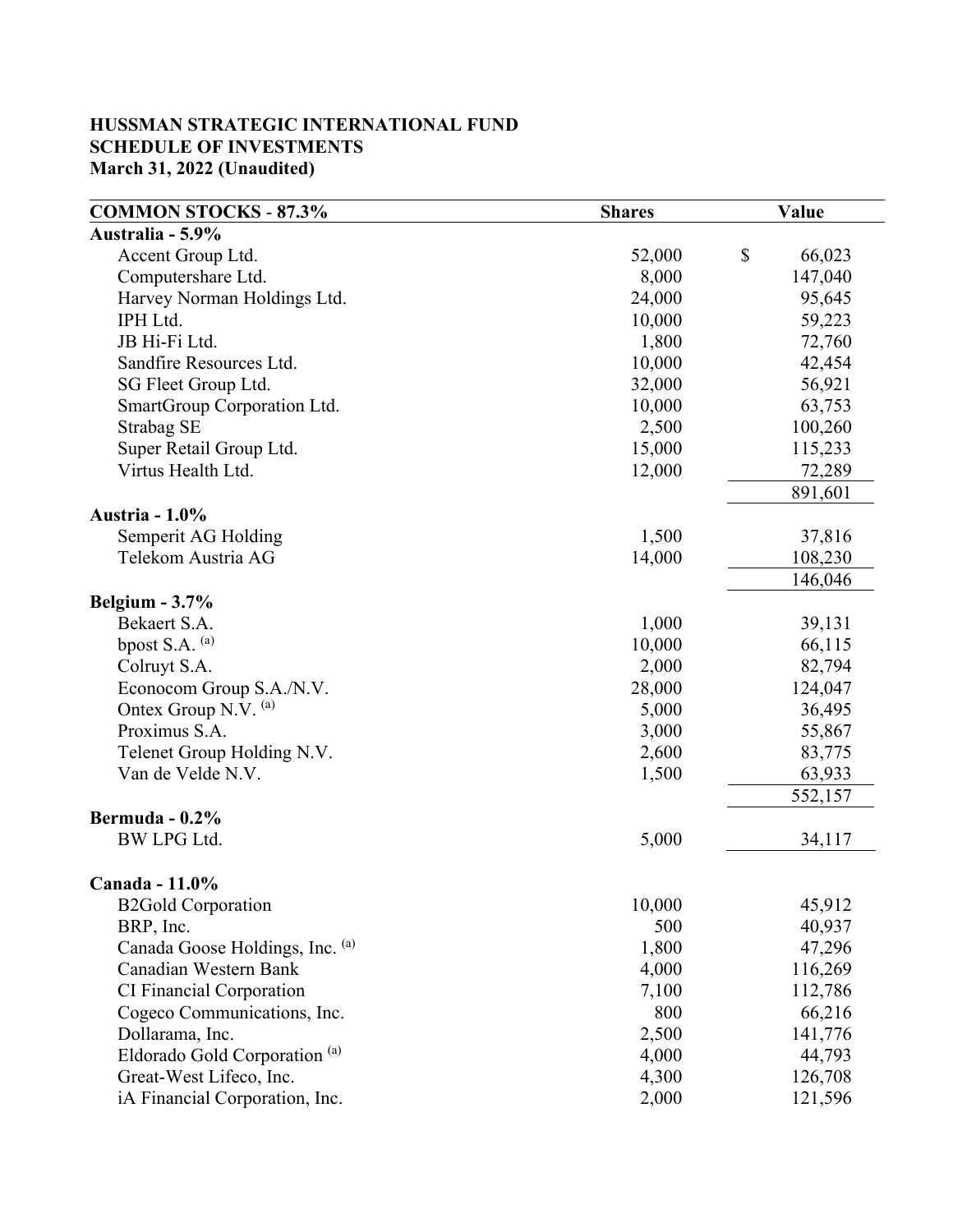| <b>COMMON STOCKS - 87.3% (continued)</b> | <b>Shares</b> | Value                                |
|------------------------------------------|---------------|--------------------------------------|
| Canada - 11.0% (continued)               |               |                                      |
| IGM Financial, Inc.                      | 3,500         | $\boldsymbol{\mathsf{S}}$<br>123,655 |
| Kinross Gold Corporation                 | 4,000         | 23,484                               |
| Manulife Financial Corporation           | 5,500         | 117,284                              |
| North West Company, Inc. (The)           | 2,500         | 76,587                               |
| Power Corporation of Canada              | 3,000         | 92,864                               |
| Spin Master Corporation <sup>(a)</sup>   | 3,000         | 103,303                              |
| Sun Life Financial, Inc.                 | 1,500         | 83,746                               |
| Tourmaline Oil Corporation               | 3,000         | 138,217                              |
| Transcontinental, Inc. - Class A         | 3,000         | 41,921                               |
|                                          |               | 1,665,350                            |
| Denmark - 0.8%                           |               |                                      |
| Demant A/S <sup>(a)</sup>                | 2,800         | 126,737                              |
| <b>France - 8.2%</b>                     |               |                                      |
| ALD S.A.                                 | 6,500         | 86,420                               |
| Carrefour S.A.                           | 4,000         | 87,054                               |
| Electricite de France S.A.               | 7,000         | 65,707                               |
| Eutelsat Communications S.A.             | 8,000         | 86,908                               |
| <b>IPSOS</b>                             | 2,300         | 114,495                              |
| Manitou BF S.A.                          | 2,000         | 55,845                               |
| Mercialys S.A.                           | 10,600        | 105,053                              |
| Metropole Television S.A.                | 6,500         | 128,207                              |
| Orange S.A.                              | 4,800         | 56,842                               |
| Publicis Groupe S.A.                     | 1,500         | 91,046                               |
| Sanofi                                   | 1,000         | 102,246                              |
| Television Francaise 1 S.A.              | 10,000        | 96,979                               |
| Vilmorin & Cie S.A.                      | 1,800         | 88,019                               |
| Vivendi S.A.                             | 5,000         | 65,327                               |
|                                          |               | 1,230,148                            |
| Germany - $5.4\%$                        |               |                                      |
| Bayerische Motoren Werke AG              | 1,400         | 120,992                              |
| Daimler Truck Holding AG <sup>(a)</sup>  | 3,300         | 91,531                               |
| E.ON SE <sup>(a)</sup>                   | 6,000         | 69,713                               |
| Fresenius Medical Care AG & Company      |               |                                      |
| KGaA                                     | 2,000         | 134,030                              |
| Fresenius SE & Company KGaA              | 3,000         | 110,156                              |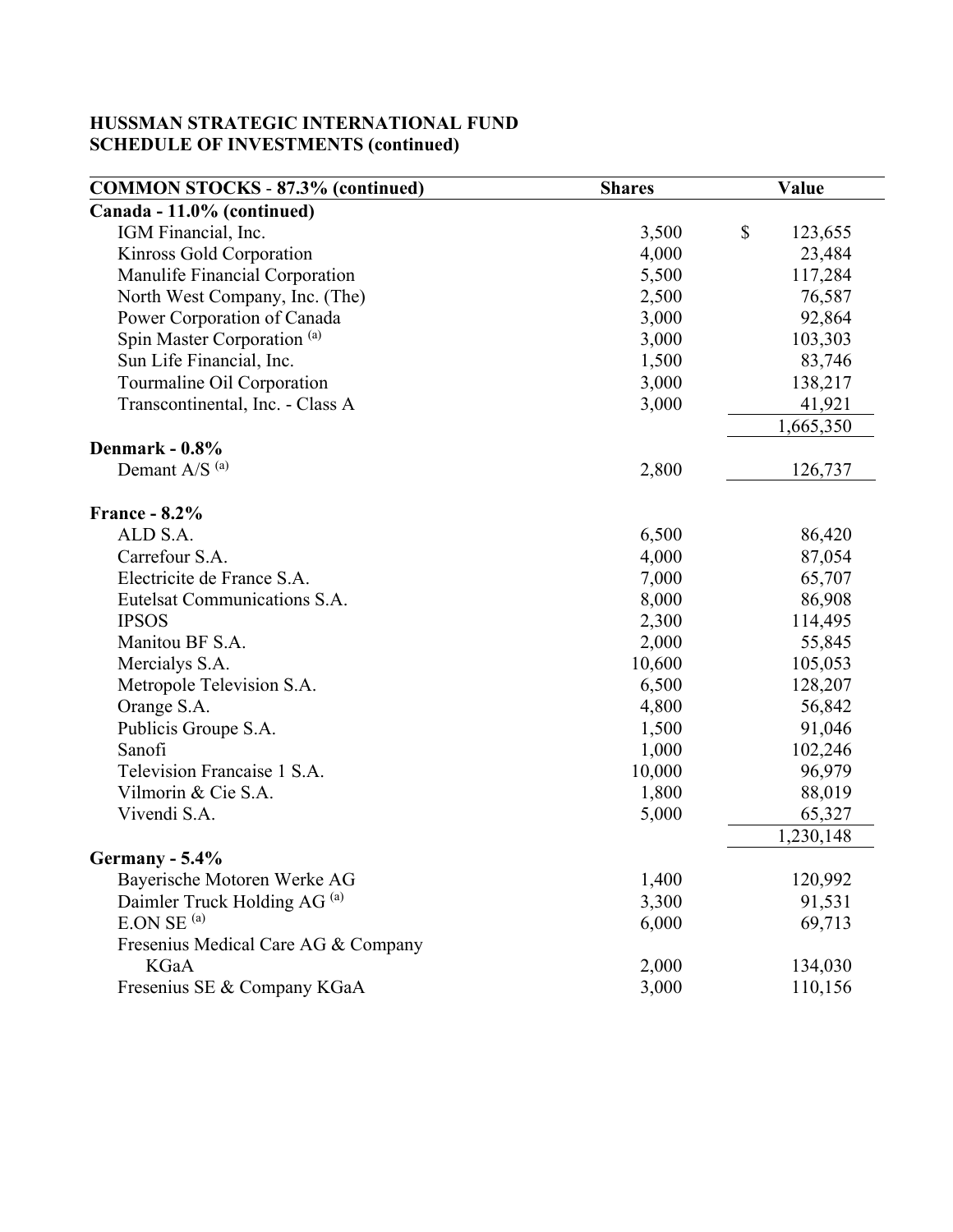| <b>COMMON STOCKS - 87.3% (continued)</b> | <b>Shares</b> | Value        |
|------------------------------------------|---------------|--------------|
| Germany - 5.4% (continued)               |               |              |
| Hornbach Holding AG & Company            |               |              |
| <b>KGaA</b>                              | 500           | \$<br>63,031 |
| Mercedes-Benz Group AG                   | 1,200         | 84,232       |
| ProSiebenSat.1 Media SE                  | 7,500         | 95,539       |
| Volkswagon AG                            | 200           | 49,407       |
|                                          |               | 818,631      |
| Israel - $0.6\%$                         |               |              |
| Plus500 Ltd.                             | 5,000         | 92,256       |
|                                          |               |              |
| Italy - $2.1\%$                          |               |              |
| A <sub>2</sub> A <sub>SpA</sub>          | 67,000        | 114,763      |
| <b>ACEA SpA</b>                          | 750           | 13,772       |
| <b>Azimut Holdings SpA</b>               | 3,000         | 69,555       |
| Hera Spa <sup>(a)</sup>                  | 18,000        | 66,631       |
| Moncler SpA                              | 1,000         | 55,485       |
|                                          |               | 320,206      |
| Japan - 22.9%                            |               |              |
| Asahi Company Ltd.                       | 7,000         | 76,054       |
| Belluna Company Ltd.                     | 11,500        | 68,068       |
| BeNext-Yumeshin Group Company            | 3,000         | 40,766       |
| Canon, Inc.                              | 4,700         | 114,572      |
| Change, Inc.                             | 1,600         | 25,714       |
| Daito Trust Construction Company Ltd.    | 500           | 53,079       |
| Daiwabo Holdings Company Ltd.            | 6,000         | 80,423       |
| Enigmo, Inc.                             | 10,500        | 55,449       |
| Erex Company Ltd.                        | 3,000         | 42,360       |
| Feed One Company Ltd.                    | 3,000         | 16,448       |
| Hokkaido Electric Power Co., Inc.        | 20,000        | 79,238       |
| Hokuetsu Corporation                     | 10,000        | 56,747       |
| Honda Motor Company Ltd.                 | 4,000         | 113,397      |
| IBJ, Inc.                                | 9,000         | 58,577       |
| JAFCO Group Company Ltd.                 | 4,800         | 73,173       |
| Japan Post Insurance Company Ltd.        | 2,800         | 48,769       |
| Kaga Electronics Company Ltd.            | 4,000         | 105,741      |
| <b>KDDI</b> Corporation                  | 2,500         | 81,977       |
| Kintetsu World Express, Inc.             | 2,400         | 61,416       |
| Kohnan Shoji Company Ltd.                | 4,100         | 117,208      |
| Komeri Company Ltd.                      | 4,500         | 96,761       |
| Konica Minolta, Inc.                     | 20,000        | 83,965       |
| <b>KYB</b> Corporation                   | 1,800         | 43,593       |
| Mitsui-Soko Holdings Company Ltd.        | 2,000         | 40,912       |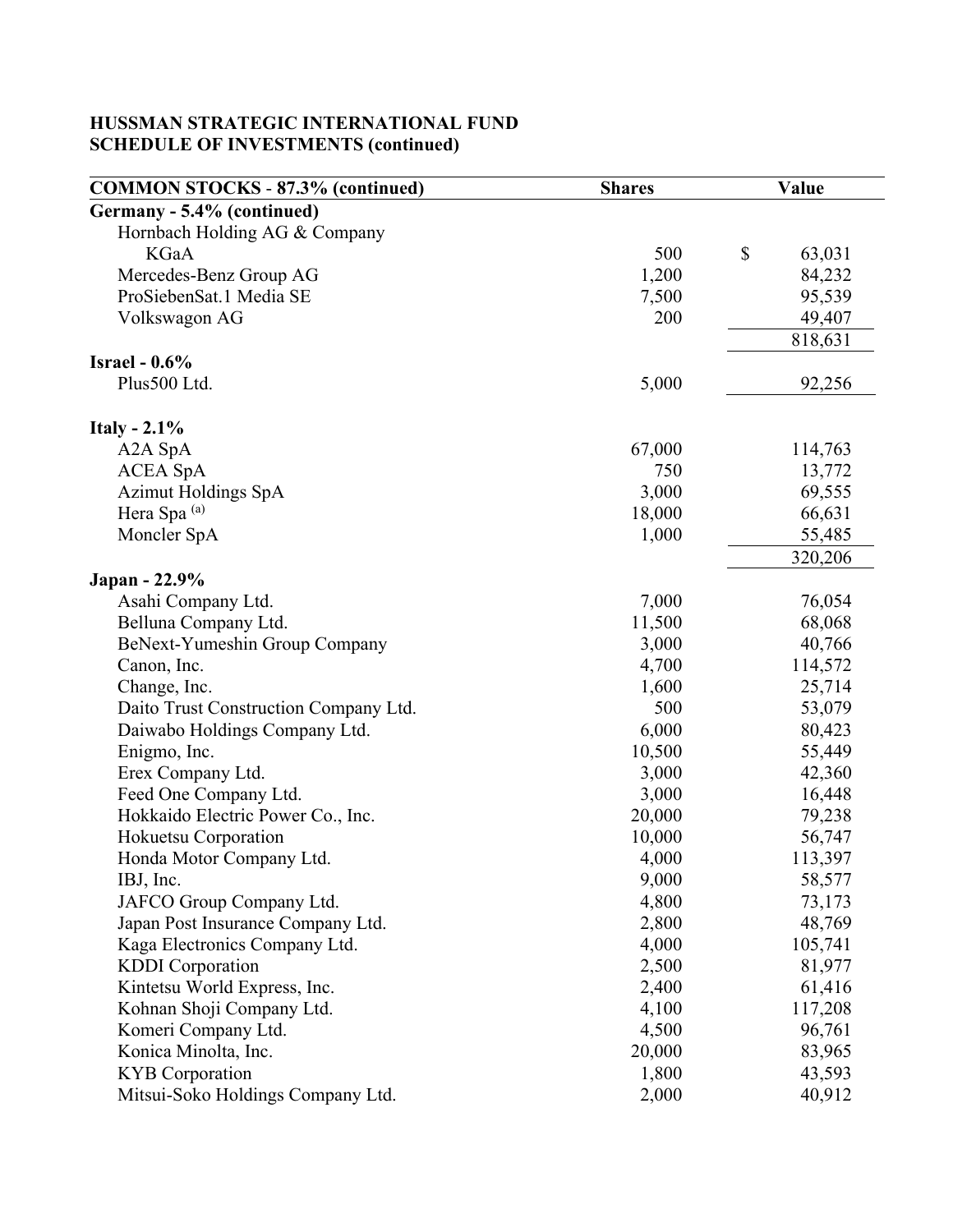| <b>COMMON STOCKS - 87.3% (continued)</b> | <b>Shares</b> | Value                               |
|------------------------------------------|---------------|-------------------------------------|
| Japan - 22.9% (continued)                |               |                                     |
| Mizuho Leasing Company Ltd.              | 1,800         | $\boldsymbol{\mathsf{S}}$<br>43,743 |
| Nintendo Company Ltd.                    | 250           | 126,206                             |
| Nissha Company Ltd.                      | 4,500         | 53,035                              |
| Nisso Corporation                        | 6,000         | 36,832                              |
| Organo Corporation                       | 1,000         | 82,425                              |
| Panasonic Corporation                    | 9,000         | 87,420                              |
| Pharma Foods International Company       |               |                                     |
| Ltd.                                     | 2,000         | 32,113                              |
| Pressance Corporation                    | 6,000         | 89,379                              |
| <b>RAIZNEXT</b> Corporation              | 5,000         | 43,830                              |
| Rakuten Group, Inc.                      | 5,000         | 39,318                              |
| Rengo Company Ltd.                       | 6,500         | 41,525                              |
| RS Technologies Company Ltd.             | 500           | 25,938                              |
| Shimamura Company Ltd.                   | 700           | 62,223                              |
| Sugi Holdings Company Ltd.               | 1,000         | 49,503                              |
| Sumitomo Chemical Company Ltd.           | 13,500        | 61,822                              |
| Sumitomo Rubber Industries Ltd.          | 4,000         | 36,655                              |
| Sundrug Company Ltd.                     | 4,000         | 97,434                              |
| T&D Holdings, Inc.                       | 4,000         | 54,319                              |
| Taiko Pharmaceutical Company Ltd. (a)    | 3,100         | 15,109                              |
| Takasago International Corporation       | 4,000         | 89,738                              |
| Takeda Pharmaceutical Company Ltd.       | 2,500         | 71,239                              |
| TerraSky Company Ltd. (a)                | 1,800         | 22,878                              |
| Tomoku Company Ltd.                      | 3,000         | 38,985                              |
| Towa Pharmaceutical Company Ltd.         | 4,000         | 89,874                              |
| Toyo Construction Company Ltd. (a)       | 10,000        | 63,356                              |
| Toyota Motor Corporation                 | 2,000         | 36,080                              |
| Transcosmos, Inc.                        | 2,000         | 51,945                              |
| Wacom Company Ltd.                       | 20,000        | 153,341                             |
| World Holdings Company Ltd.              | 2,500         | 48,017                              |
| Z Holdings Corporation                   | 16,000        | 69,178                              |
|                                          |               | 3,447,867                           |
| Luxembourg - 1.8%                        |               |                                     |
| Aperam SA                                | 1,500         | 66,728                              |
| RTL Group S.A.                           | 2,450         | 135,845                             |
| Solutions 30 SE $^{(a)}$                 | 8,000         | 65,285                              |
|                                          |               | 267,858                             |
| Netherlands - 1.8%                       |               |                                     |
| ASR Nederland N.V.                       | 1,300         | 60,695                              |
| Koninklijke Ahold Delhaize N.V.          | 1,500         | 48,251                              |
| NN Group N.V.                            | 2,000         | 101,364                             |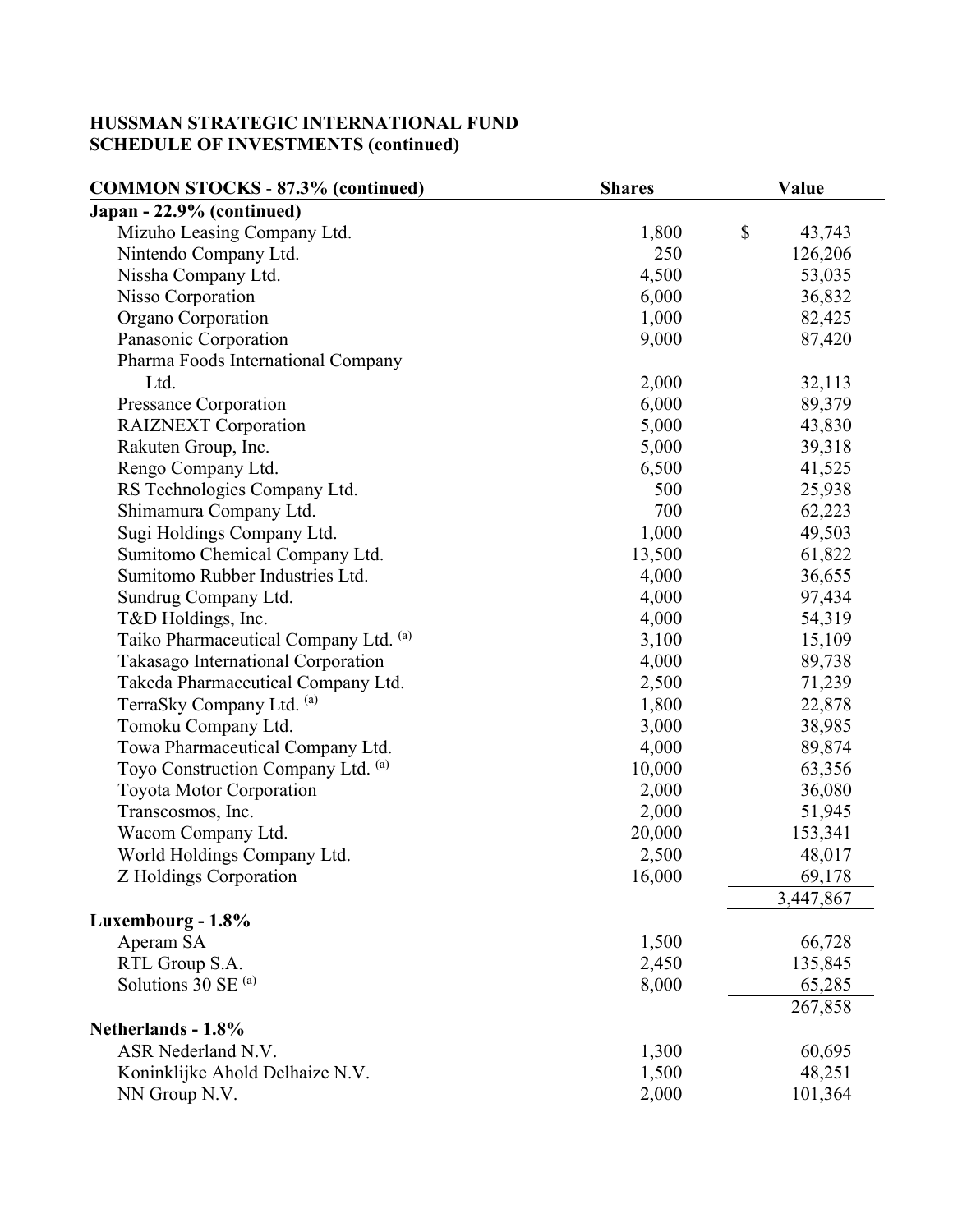| <b>COMMON STOCKS - 87.3% (continued)</b>        | <b>Shares</b>   | Value             |
|-------------------------------------------------|-----------------|-------------------|
| Netherlands - 1.8% (continued)                  |                 |                   |
| PostNL N.V.                                     | 15,000          | \$<br>57,171      |
|                                                 |                 | 267,481           |
| New Zealand - 0.2%                              |                 |                   |
| KMD Brands Ltd.                                 | 40,000          | 37,577            |
|                                                 |                 |                   |
| Norway - $0.7\%$                                |                 |                   |
| Europris ASA                                    | 16,000          | 102,704           |
| Portugal - 0.8%                                 |                 |                   |
| NOS SGPS SA <sup>(a)</sup>                      | 10,000          | 42,138            |
| Semapa-Sociedade de Investimento e              |                 |                   |
| Gestao                                          | 6,000           | 80,053            |
|                                                 |                 | 122,191           |
| Spain $-5.0\%$                                  |                 |                   |
| Atresmedia Corporacion de Medios de             |                 |                   |
| Comunicacion S.A.                               | 23,000          | 97,148            |
| Compania de Distribucion Integral               |                 |                   |
| Holdings S.A.                                   | 2,500           | 45,729            |
| Enagas S.A.                                     | 1,000           | 22,208            |
| Indra Sistemas S.A. (a)                         | 9,000           | 99,726            |
| Mapfre S.A.                                     | 27,000          | 56,477            |
| Mediaset Espana Comunicacion S.A. (a)           | 24,000          | 121,394           |
| Neinor Homes S.A. (a)                           | 8,000           | 105,457           |
| Pharma Mar S.A.                                 | 1,000           | 75,455            |
| Prosegur Cia de Seguridad S.A. (a)              | 25,000          | 54,196            |
| Telefonica S.A.                                 | 15,000          | 72,698            |
|                                                 |                 | 750,488           |
| <b>Sweden - 3.1%</b>                            |                 |                   |
| Clas Ohlson AB - B Shares                       | 10,000          | 113,610<br>80,547 |
| Hennes & Mauritz AB - B Shares                  | 6,000           |                   |
| Hexpol AB<br>Karo Pharma AB <sup>(a)</sup>      | 5,000<br>10,000 | 48,793            |
|                                                 | 1,500           | 57,191<br>62,947  |
| Lundin Energy AB<br>Mekonomen AB <sup>(a)</sup> | 9,500           | 111,835           |
|                                                 |                 | 474,923           |
| Switzerland - 2.2%                              |                 |                   |
| <b>DKSH Holding AG</b>                          | 1,200           | 101,067           |
| Logitech International S.A.                     | 500             | 37,166            |
| Roche Holdings AG                               | 150             | 59,349            |
| Swisscom AG                                     | 125             | 75,101            |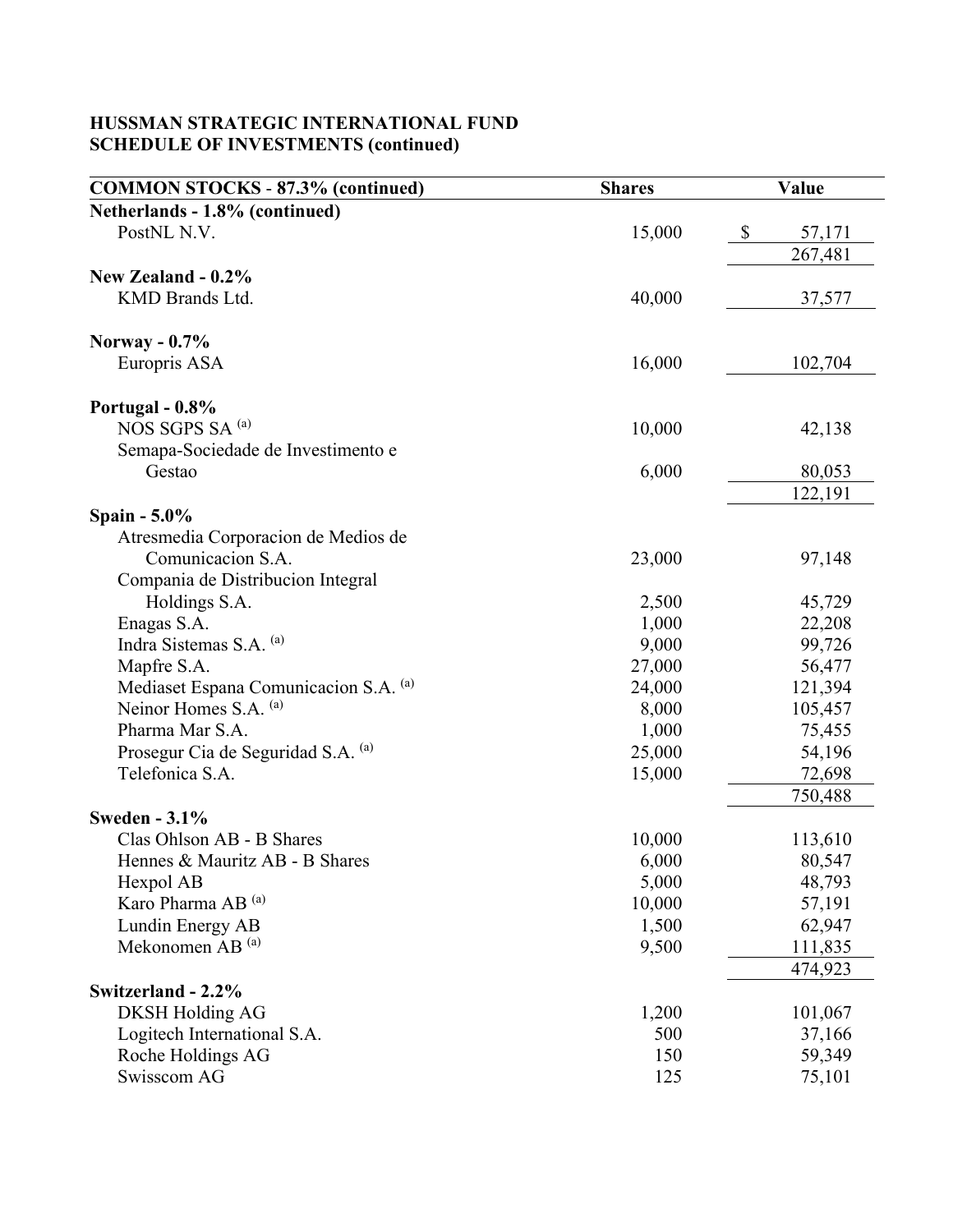| <b>COMMON STOCKS - 87.3% (continued)</b>                      |           | Value<br><b>Shares</b> |                  |
|---------------------------------------------------------------|-----------|------------------------|------------------|
| Switzerland - 2.2% (continued)                                |           |                        |                  |
| <b>UBS</b> Group AG                                           | 3,000     | \$<br>58,624           |                  |
|                                                               |           |                        | 331,307          |
| United Kingdom - 9.9%                                         |           |                        |                  |
| Airtel Africa plc                                             |           | 30,000                 | 54,766           |
| Aviva plc                                                     |           | 19,000                 | 112,418          |
| B & M European Value Retail S.A.                              |           | 13,500                 | 94,447           |
| <b>BAE</b> Systems plc                                        |           | 10,500                 | 98,607           |
| BT Group plc                                                  |           | 30,000                 | 71,527           |
| Centamin plc                                                  |           | 30,000                 | 35,775           |
| Domino's Pizza Group plc                                      |           | 20,000                 | 99,467           |
| FDM Group Holdings plc                                        |           | 1,500                  | 20,706           |
| GlaxoSmithKline plc                                           |           | 7,000                  | 151,454          |
| Halfords Group plc                                            |           | 25,000                 | 80,787           |
| Hikma Pharmaceuticals plc                                     |           | 2,000                  | 53,954           |
| IG Group Holdings plc                                         |           | 11,000                 | 118,145          |
| Jupiter Fund Management plc                                   |           | 8,000                  | 21,711           |
| Just Group plc (a)<br>Luceco plc                              |           | 25,000<br>15,000       | 28,717<br>40,183 |
|                                                               |           |                        |                  |
| Royal Mail plc                                                |           | 16,000                 | 68,744           |
| Softcat plc                                                   |           | 5,000                  | 111,920          |
| SThree plc                                                    |           | 5,000                  | 27,024           |
| Watches of Switzerland Group plc (a)                          |           | 5,000                  | 74,301           |
| Watkins Jones plc                                             |           | 20,000                 | 67,257           |
|                                                               |           |                        | 1,487,871        |
| Total Common Stocks (Cost \$13,338,540)                       |           |                        | \$<br>13,167,516 |
|                                                               |           |                        |                  |
| <b>PREFERRED STOCKS - 0.6%</b>                                |           | <b>Shares</b>          | Value            |
| Germany - 0.6%                                                |           |                        |                  |
| Draegerwerk AG & Company KGaA<br>(Cost \$126,813)             |           | 1,600                  | \$<br>88,541     |
| <b>PUT OPTION CONTRACTS - 0.7%</b>                            | Contracts | <b>Notional Amount</b> | Value            |
| S&P 500 Index Option, 04/14/2022                              |           |                        |                  |
| at \$4,600 (Cost \$53,499)                                    | 11        | \$<br>4,983,451        | \$<br>95,810     |
| <b>Total Investments at Value - 88.6%</b> (Cost \$13,518,852) |           |                        | 13,351,867<br>\$ |

<u> 1989 - Johann Barbara, martxa alemaniar argamento de la contrada de la contrada de la contrada de la contrada</u>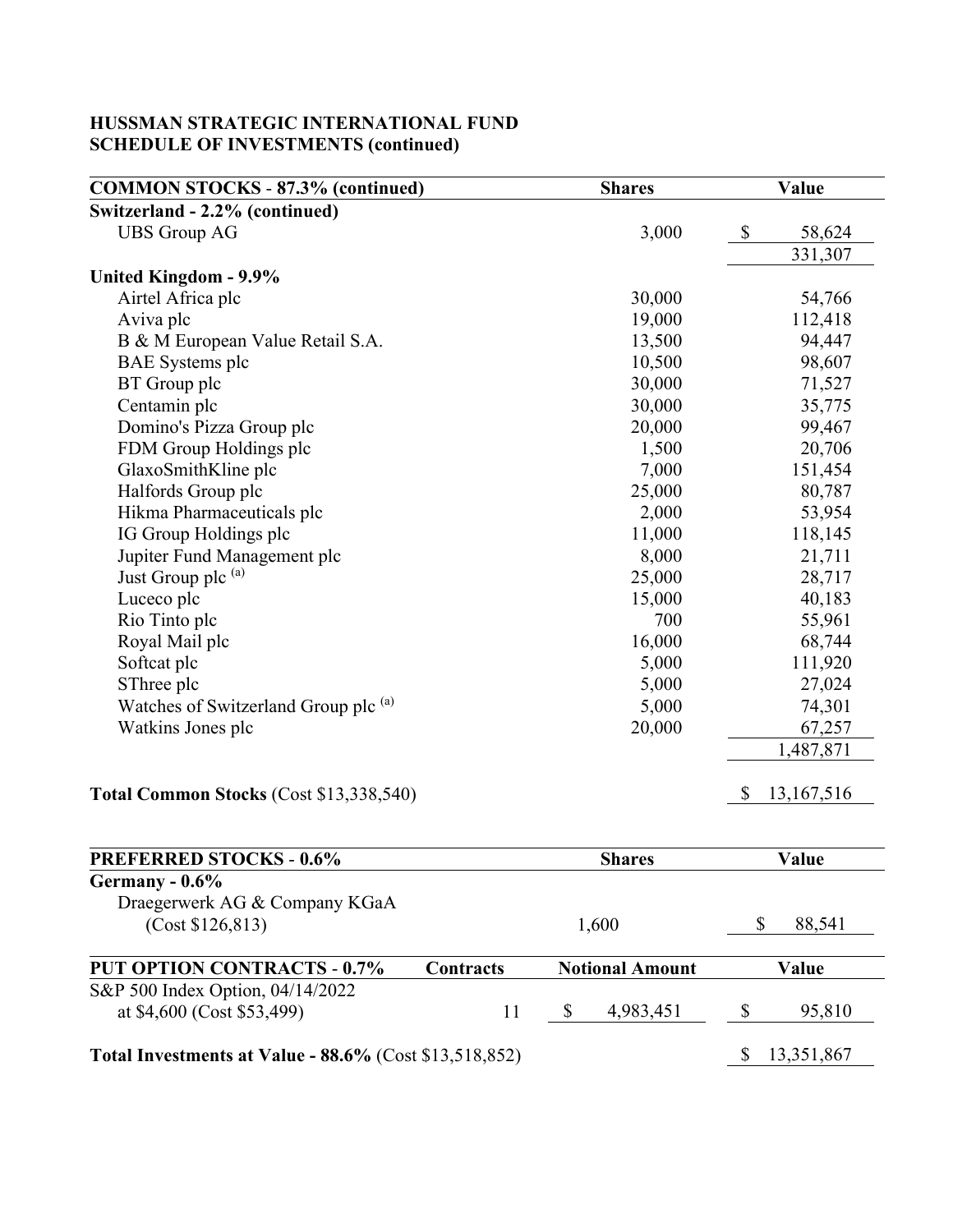| <b>MONEY MARKET FUNDS - 9.2%</b>                                                        | <b>Shares</b> | Value                     |
|-----------------------------------------------------------------------------------------|---------------|---------------------------|
| Invesco Short-Term Investments Trust -                                                  |               |                           |
| Treasury Portfolio - Institutional Class,                                               |               |                           |
| $0.17\%$ <sup>(b)</sup> (Cost \$1,392,034)                                              | 1,392,034     | 1,392,034<br>$\mathbb{S}$ |
| <b>Total Investments and Money Market Funds at Value -</b><br>97.8% (Cost \$14,910,886) |               | \$14,743,901              |
| <b>Other Assets in Excess of Liabilities - 2.2%</b>                                     |               | 336,907                   |
| <b>Net Assets - 100.0%</b>                                                              |               | 15,080,808                |

(a) Non-income producing security.<br>(b) The rate shown is the 7-day effective yield as of March 31, 2022.

The average monthly notional value of exchange-traded put option contracts during the nine months ended March 31, 2022 was \$4,253,744.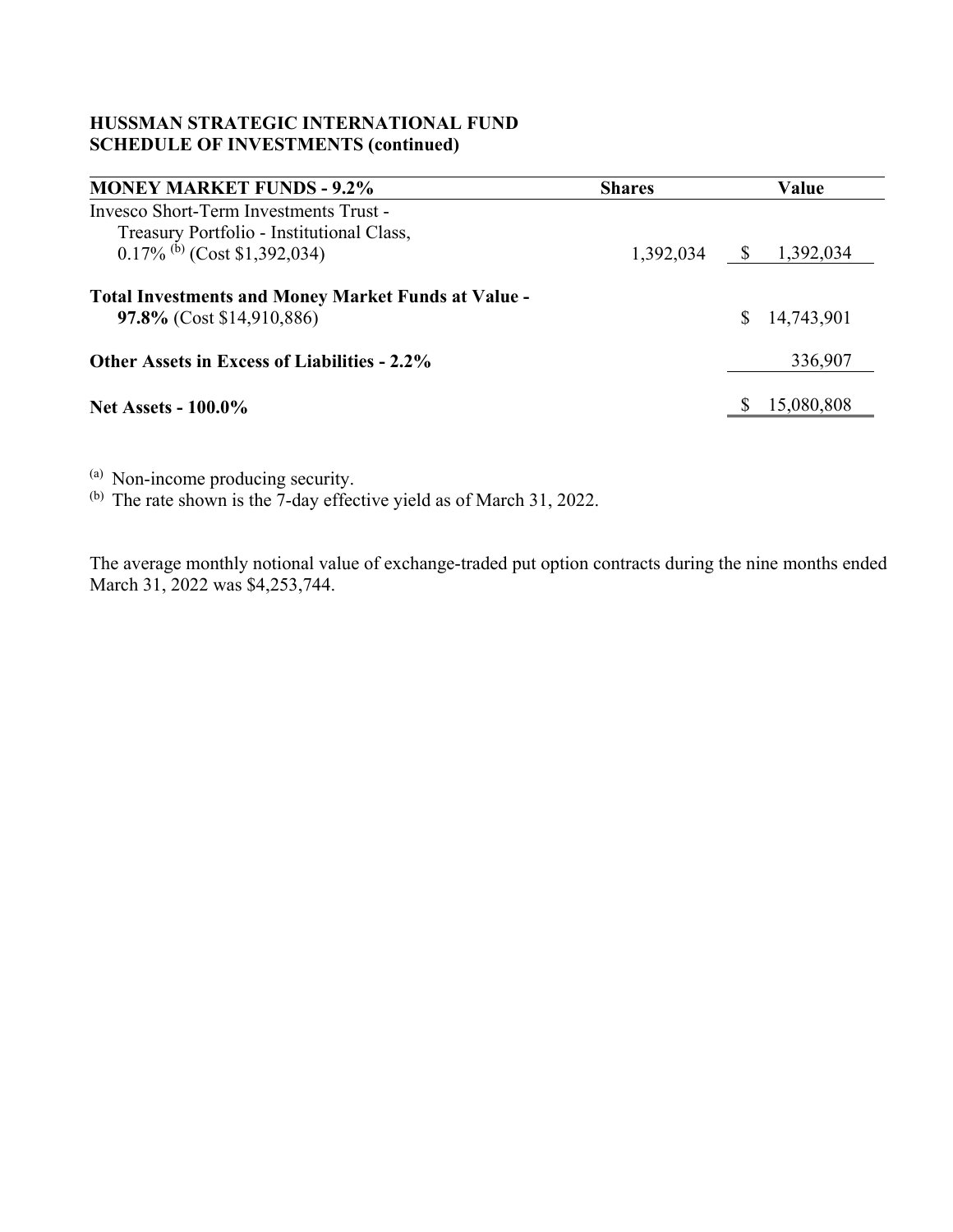### **HUSSMAN STRATEGIC INTERNATIONAL FUND SCHEDULE OF INVESTMENTS (continued) March 31, 2022 (Unaudited)**

|                                                       | % of Net      |
|-------------------------------------------------------|---------------|
| <b>Common and Preferred Stocks by Sector/Industry</b> | <b>Assets</b> |
| <b>Communications - 13.5%</b>                         |               |
| Advertising & Marketing                               | 2.0%          |
| Cable & Satellite                                     | 1.0%          |
| <b>Communication Services</b>                         | $0.3\%$       |
| <b>Entertainment Content</b>                          | 0.4%          |
| Internet Media & Services                             | 0.9%          |
| Publishing & Broadcasting                             | 4.5%          |
| Telecommunications                                    | 4.4%          |
| <b>Consumer Discretionary - 16.8%</b>                 |               |
| Apparel & Textile Products                            | 1.0%          |
| Automotive                                            | 3.7%          |
| Home Construction                                     | 0.6%          |
| Leisure Facilities & Services                         | 1.2%          |
| Leisure Products                                      | 1.0%          |
| Retail - Discretionary                                | $6.8\%$       |
| Wholesale - Discretionary                             | 2.5%          |
| <b>Consumer Staples - 6.7%</b>                        |               |
| Food                                                  | 0.1%          |
| <b>Household Products</b>                             | $0.3\%$       |
| Retail - Consumer Staples                             | 6.3%          |
| Energy - $1.3\%$                                      |               |
| Oil & Gas Producers                                   | 1.3%          |
| Financials - 13.5%                                    |               |
| <b>Asset Management</b>                               | 3.3%          |
| Banking                                               | 0.8%          |
| <b>Institutional Financial Services</b>               | 1.7%          |
| Insurance                                             | 5.9%          |
| <b>Specialty Finance</b>                              | 1.8%          |
| Health Care - 7.9%                                    |               |
| Biotech & Pharma                                      | 4.7%          |
| Health Care Equipment & Supplies                      | 0.8%          |
| Health Care Facilities & Services                     | 2.1%          |
| Medical Equipment & Devices                           | 0.3%          |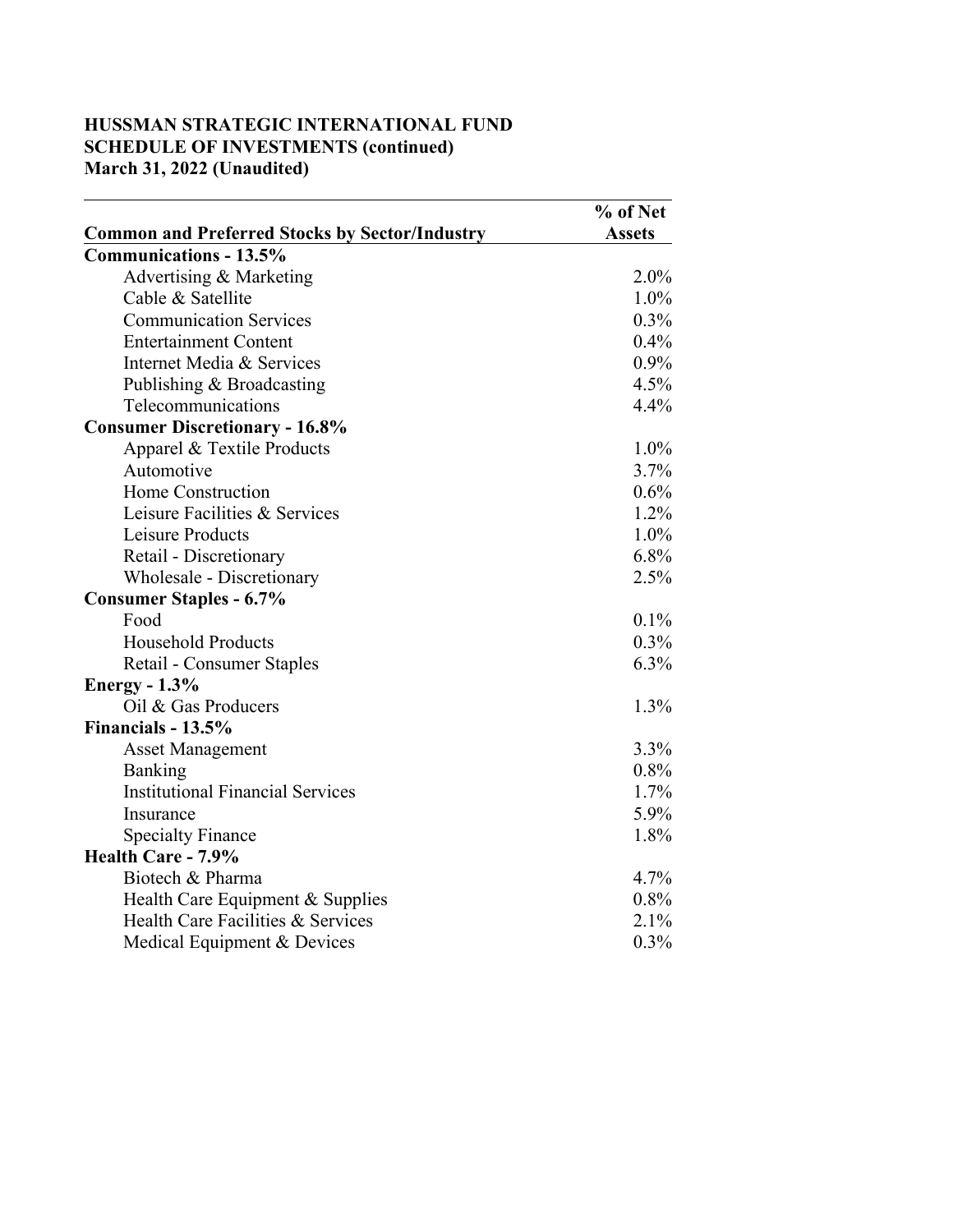|                                                       | % of Net      |
|-------------------------------------------------------|---------------|
| <b>Common and Preferred Stocks by Sector/Industry</b> | <b>Assets</b> |
| Industrials - 9.5%                                    |               |
| Aerospace & Defense                                   | $0.6\%$       |
| Air Freight & Logistics                               | 0.4%          |
| <b>Commercial Support Services</b>                    | 2.6%          |
| <b>Electrical Equipment</b>                           | $0.3\%$       |
| Engineering & Construction                            | 1.4%          |
| <b>Industrial Intermediate Products</b>               | 0.6%          |
| Machinery                                             | 0.9%          |
| Transportation & Logistics                            | 2.1%          |
| <b>Transportation Equipment</b>                       | 0.6%          |
| Materials - 5.1%                                      |               |
| Chemicals                                             | 1.6%          |
| Containers & Packaging                                | 0.5%          |
| Forestry, Paper & Wood Products                       | $0.9\%$       |
| Metals & Mining                                       | 1.7%          |
| <b>Steel</b>                                          | 0.4%          |
| Real Estate - 2.2%                                    |               |
| Real Estate Owners & Developers                       | 1.1%          |
| <b>Real Estate Services</b>                           | 0.4%          |
| <b>REITs</b>                                          | 0.7%          |
| Technology - 7.7%                                     |               |
| Software                                              | 0.5%          |
| <b>Technology Hardware</b>                            | 5.1%          |
| <b>Technology Services</b>                            | 2.1%          |
| <b>Utilities - 3.1%</b>                               |               |
| <b>Electric Utilities</b>                             | 2.0%          |
| Gas & Water Utilities                                 | 0.1%          |
| <b>Utilities</b>                                      | 1.0%          |
|                                                       | 87.9%         |